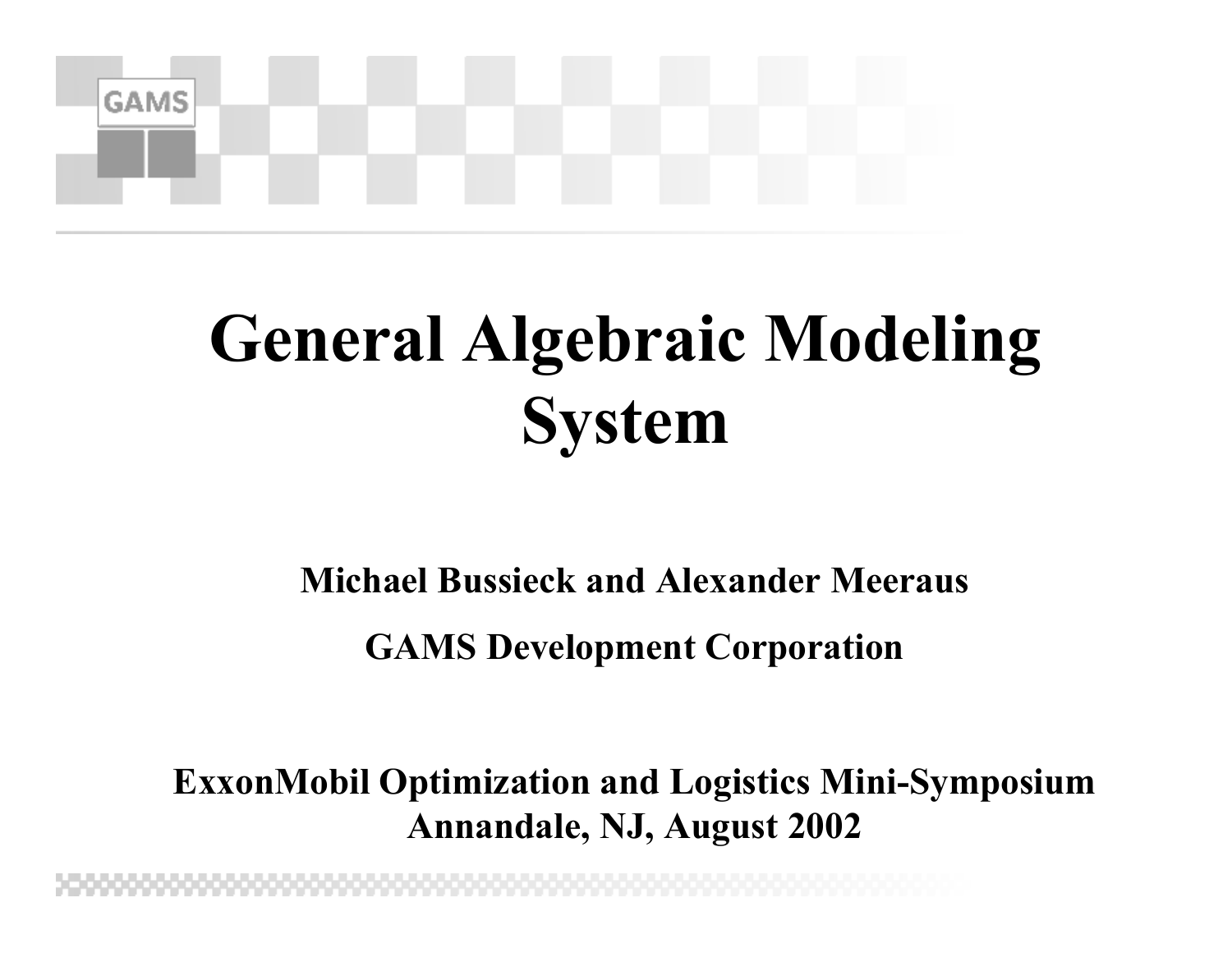

Background and Motivation

GAMS Examples

MCPs and MPECS

www.gamsworld.org

Future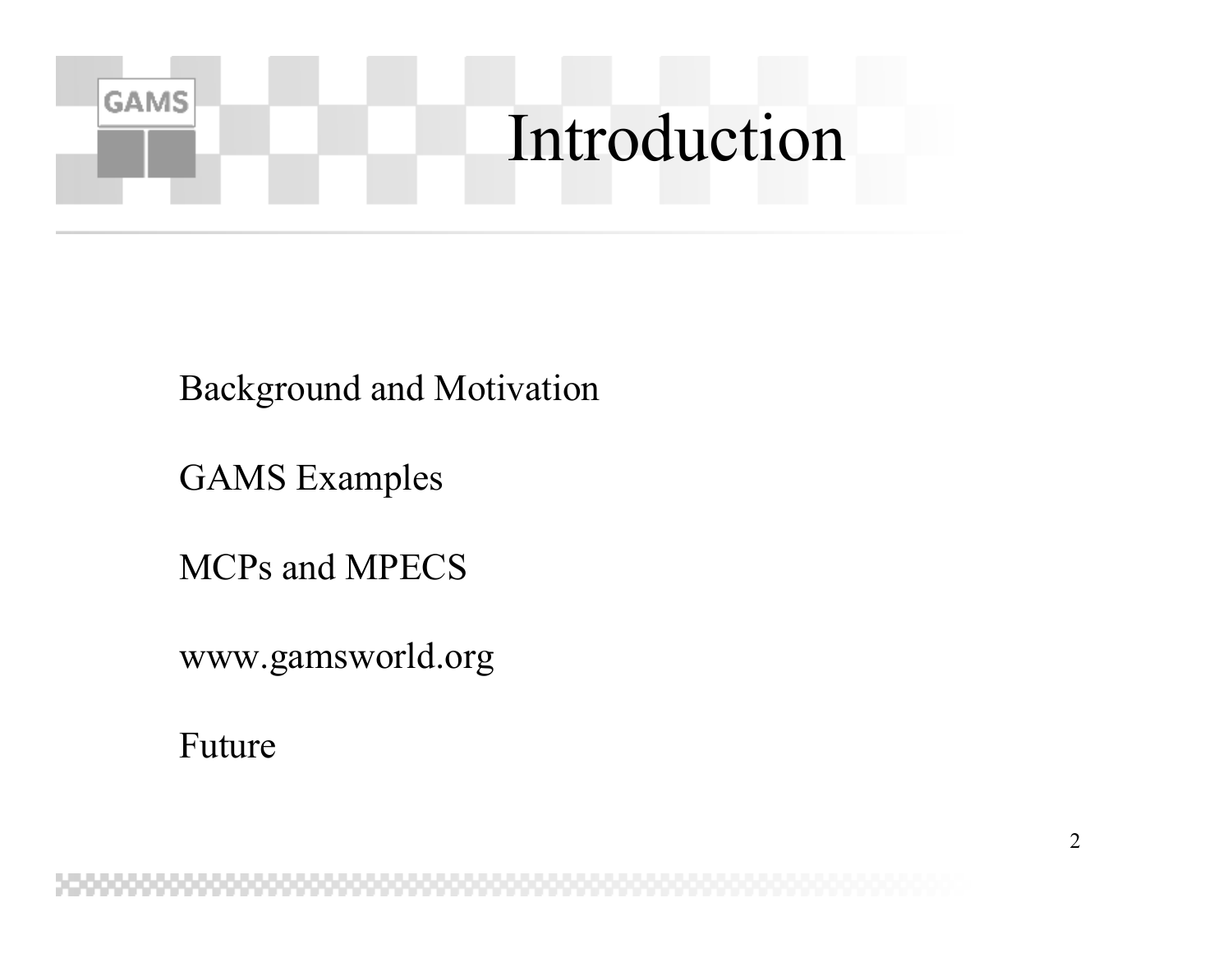## Change in Focus

#### **Computation Past**

**GAMS** 

- • **Algorithm limits**  applications
- • Problem representation is low priority
- •Large costly projects
- Long development times
- • Centralized expert groups
- • High computational cost, mainframes
- •**Users left out**

#### **Model Present**

- • **Modeling skill limits** applications
- • Algebraic model representation
- •Smaller projects
- •Rapid development
- • Decentralized modeling teams
- • Low computational cost, workstations
- •Machine independence
- •**Users involved**

#### **Application Future**

- • **Domain expertise limits** application
- • Off-the-shelf graphical user interfaces
- • Links to other types of models
	- Models embedded in business applications
- • New computing environments
- •Internet/web

•

•

 **Users hardly aware of model**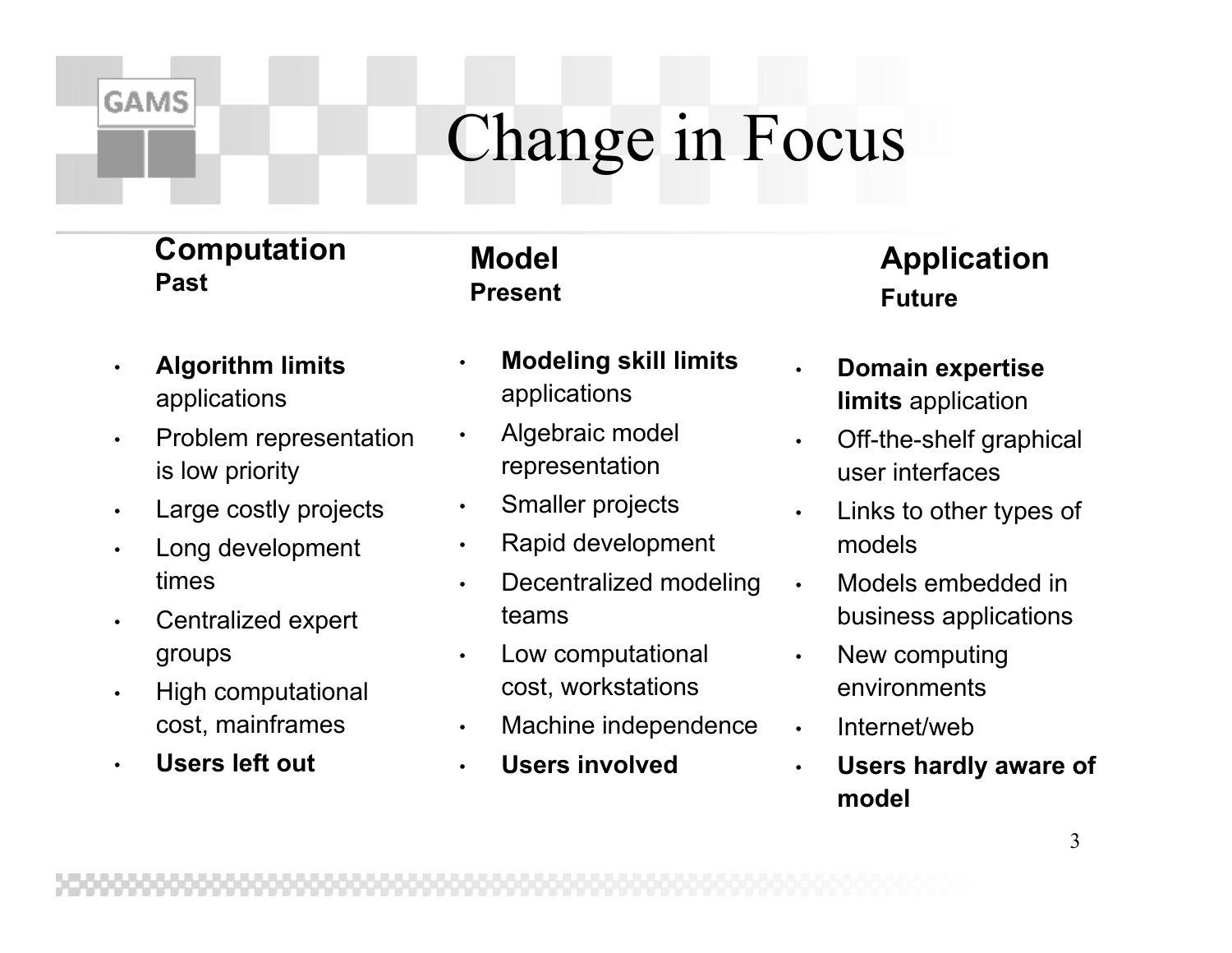# GAMS Overview

- Started as a Research Project at the World Bank 1976
- GAMS went commercial in 1987

- Opened European Office in Cologne, Germany 1996
- 10,000s of customers in over 100 countries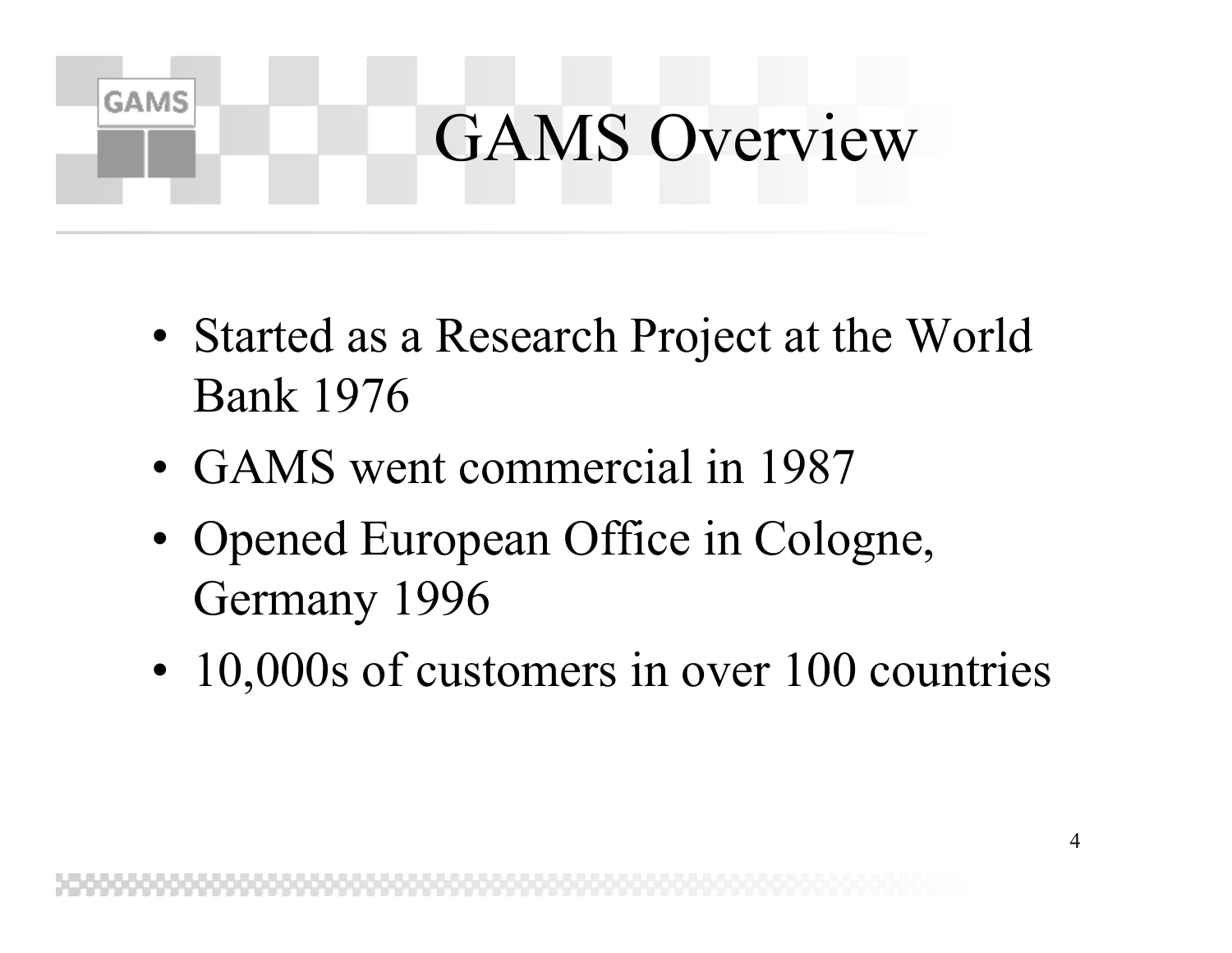

- Separation of model and solution methods
- •Models is a data base operator and/or object
- Balanced mix of declarative and procedural approaches
- Computing platform independence
- •Multiple model types, solvers and platforms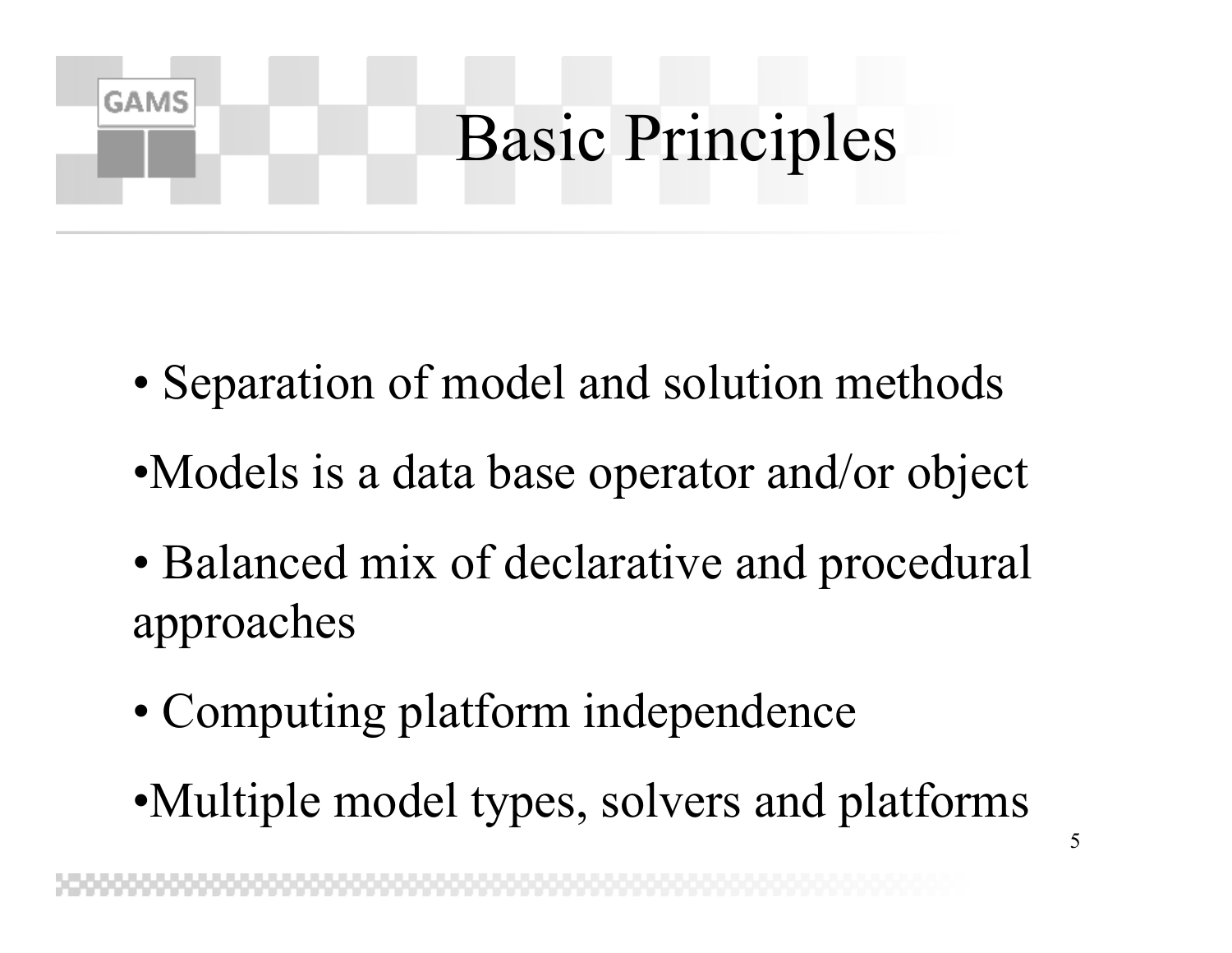## Multiple model types

• LP Linear Programming

- MIP Mixed Integer Programming
- NLP Nonlinear Programming
- MCP Mixed Complementarity Programming
- MINLP Mixed Integer Nonlinear Programming
- MPEC NLP with Complementarity Constraints
- MPSGE General Equilibrium Models
- Stochastic Optimization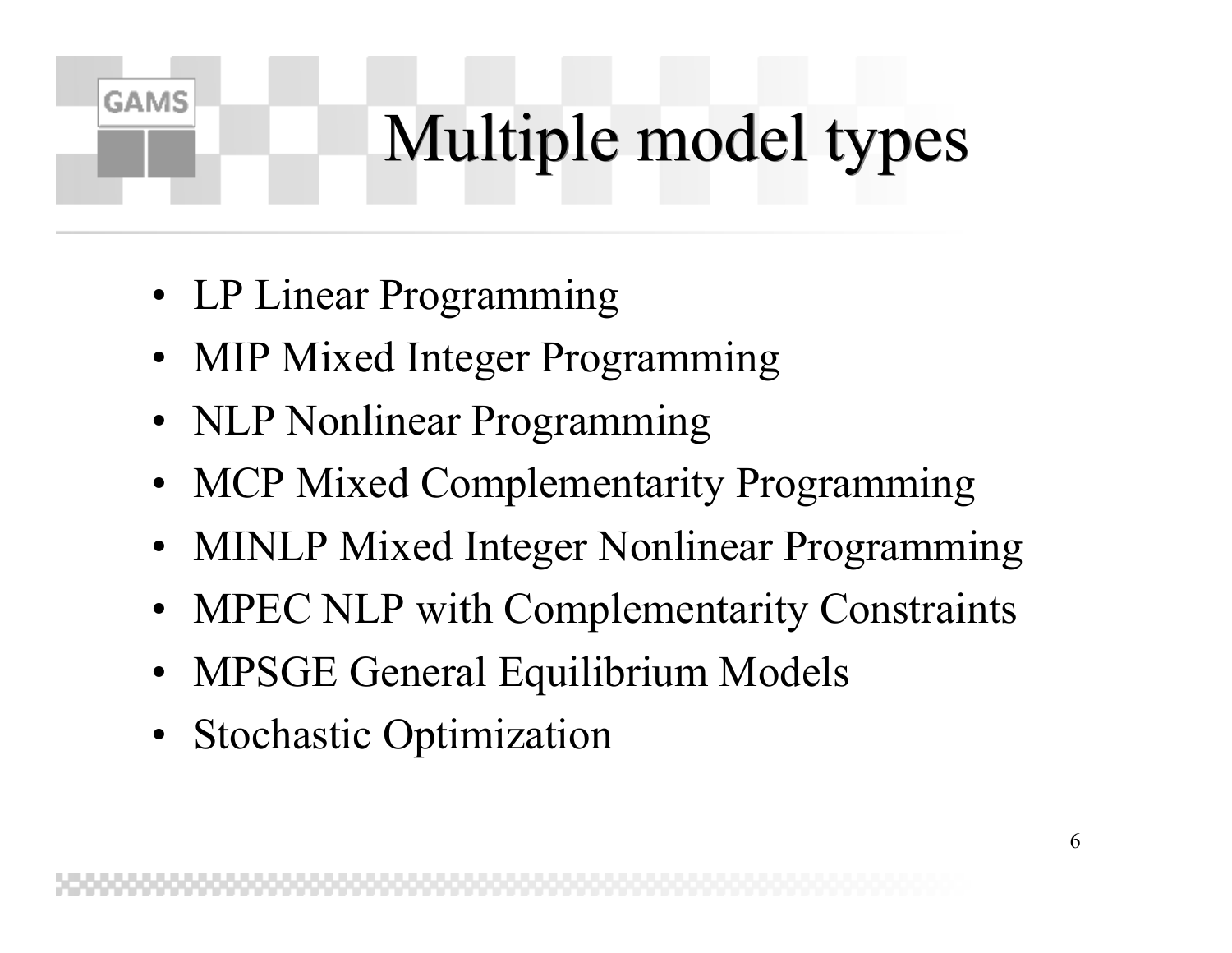## Supported Solvers

| <b>BDMLP</b>  | LP solver that comes with any GAMS system                                                       |
|---------------|-------------------------------------------------------------------------------------------------|
| <b>CONOPT</b> | Large scale NLP solver from ARKI Consulting and Development                                     |
| <b>CPLEX</b>  | High-performance LP/MIP solver from Ilog                                                        |
| <b>DECIS</b>  | Large scale stochastic programming solver from Stanford University                              |
| <b>DICOPT</b> | Framework for solving MINLP models. Needs both an NLP solver and a MIP solver. From Carnegie N  |
| <b>MILES</b>  | MCP solver from University of Colorado at Boulder that comes with any GAMS system               |
| <b>MINOS</b>  | NLP solver from Stanford University                                                             |
| <b>MPSGE</b>  | Modeling Environment for CGE models from University of Colorado at Boulder                      |
| OSL           | High performance LP/MIP solver from IBM                                                         |
| <b>OSLSE</b>  | OSL Stochastic Extension for solving stochastic models                                          |
| <b>PATH</b>   | Large scale MCP solver from University of Wisconsin at Madison                                  |
| SBB           | Branch-and-Bound algorithm from ARKI Consulting and Development for solving MINLP models, requi |
| <b>SNOPT</b>  | Large scale SQP based NLP solver from Stanford University                                       |
| XA            | Large scale LP/MIP system from Sunset Software.                                                 |
| <b>XPRESS</b> | High performance LP/MIP solver from Dash                                                        |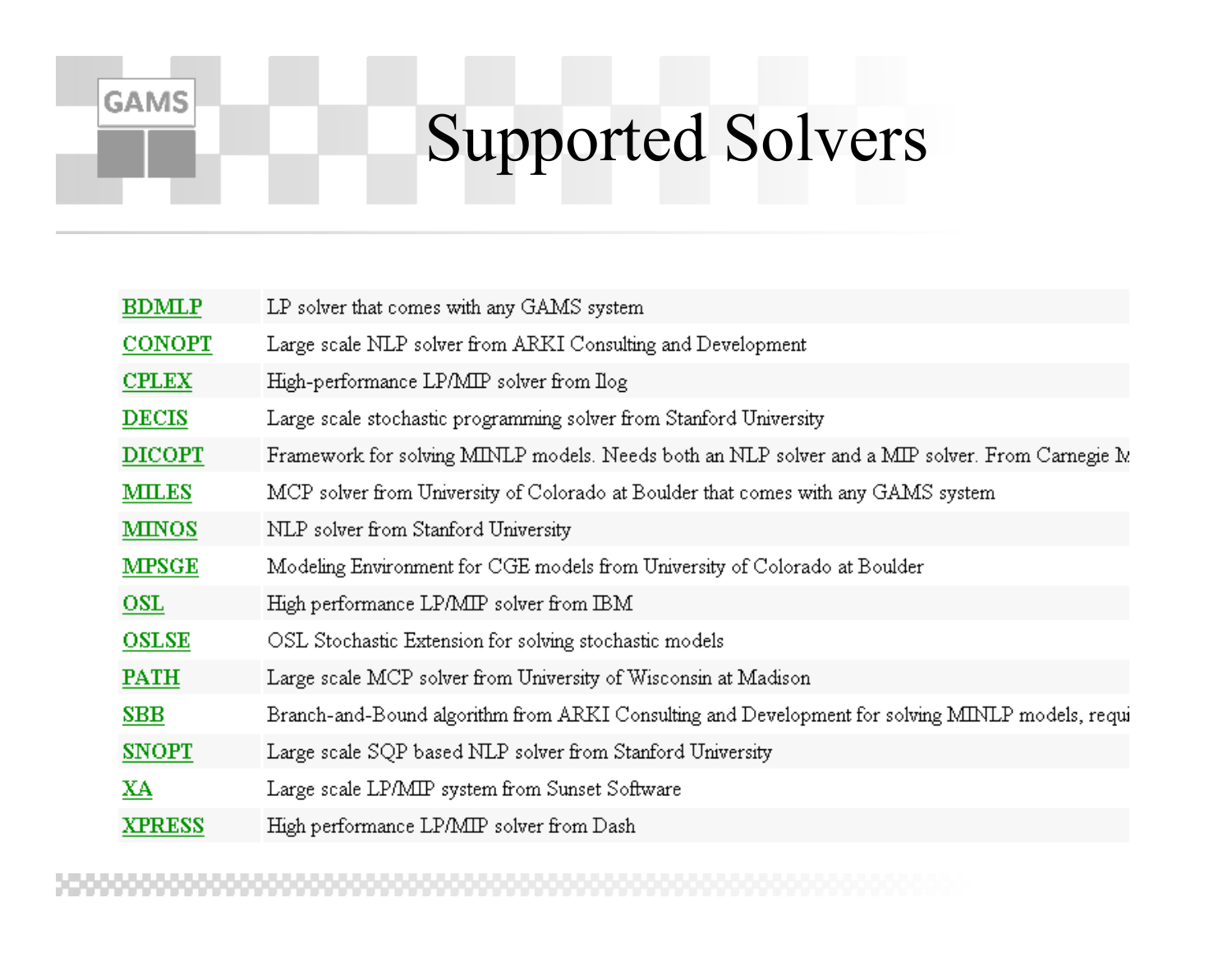### Beta Solvers

| <b>BARON</b>   | Branch-And-Reduce Optimization Navigator for proven global solutions from The Optimization Firm |
|----------------|-------------------------------------------------------------------------------------------------|
| <b>CONVERT</b> | Frame work for translating models into scalar models of other languages                         |
| <b>LGO</b>     | Lipschitz global optimizer from Pinter Consulting Services                                      |
| <b>MOSEK</b>   | Large scale LP/MIP plus conic and convex non-linear programming system from EKA Consulting      |
| <b>NLPEC</b>   | MPEC to NLP translator that uses other GAMS NLP solvers                                         |
| <b>OOMS</b>    | Multi-start method for global optimization from Optimal Methods Inc.                            |
| <b>PATHNLP</b> | Large scale NLP solver for convex problems from University of Wisconsin at Madison              |

#### **Contributed Plug&Play Solvers**

| <b>AMPLwrap</b> | Framework for using AMPL solver for GAMS models                                  |
|-----------------|----------------------------------------------------------------------------------|
| DEA             | Large scale Data Envelop Analysis Solver from University of Wisconsin at Madison |
| Kestrel         | Framework for using remote NEOS solvers with a local GAMS system                 |
| <b>QPwrap</b>   | Quadratic programming in GAMS                                                    |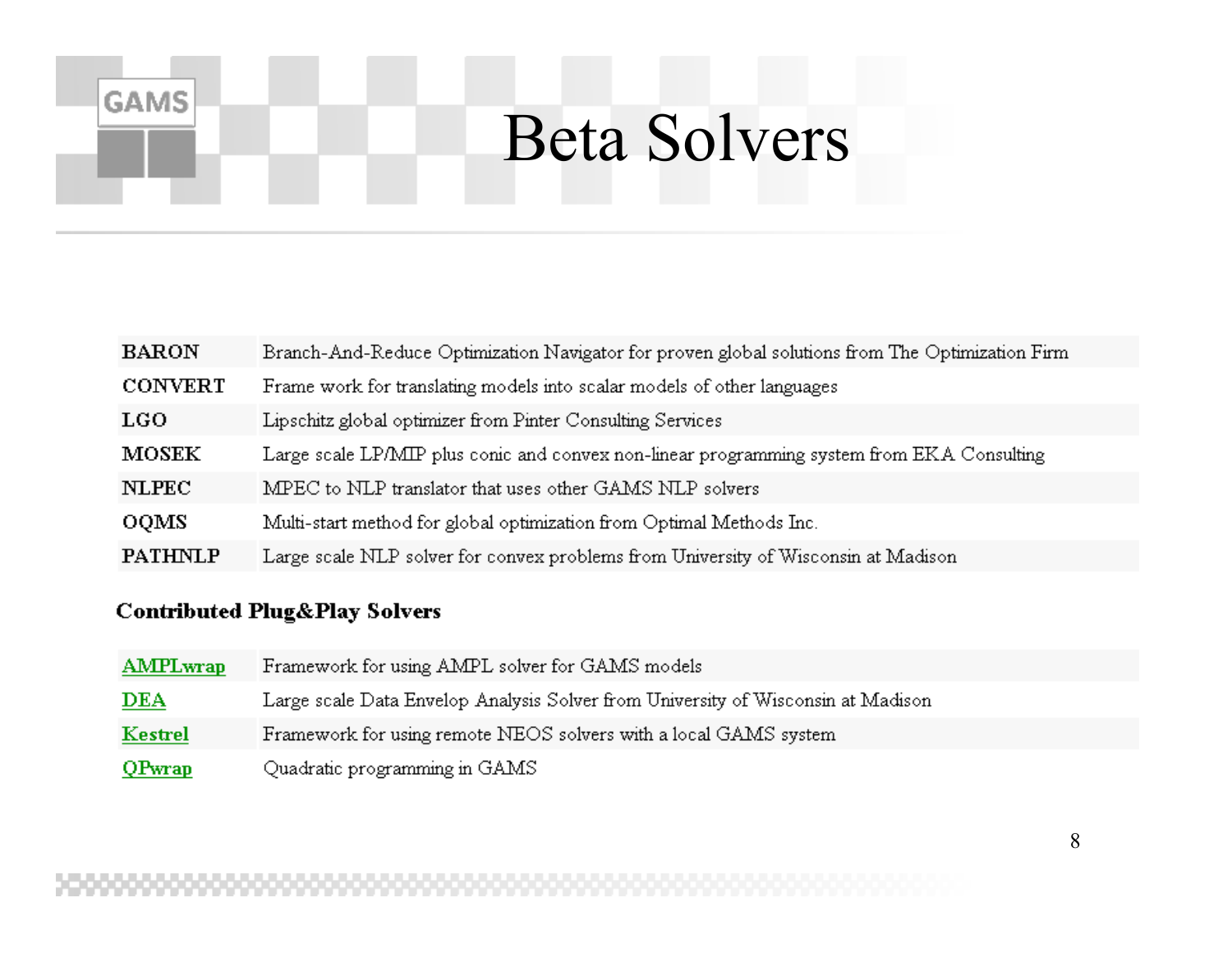## Supported Platforms

|              |                                       |       |                | Solver/Platform availability - 20.7 June 14, 2002 |                            |                    |             |
|--------------|---------------------------------------|-------|----------------|---------------------------------------------------|----------------------------|--------------------|-------------|
|              | Intel                                 |       | Sun Sparc      | HP 9000                                           | DEC Alpha                  | <b>IBM RS-6000</b> | SGI         |
|              | <b>Windows</b><br>95/98/Me/NT/2000/XP | Linux | <b>Solaris</b> | HP-UX 10                                          | Digital<br><b>Unix 4.0</b> | AIX 4.3            | <b>IRIX</b> |
| <b>BDMLP</b> |                                       |       | ✓              |                                                   | ┙                          |                    |             |
| CONOPT       |                                       |       |                |                                                   |                            |                    |             |
| CPLEX 7.5    |                                       |       |                |                                                   |                            |                    |             |
| <b>DECIS</b> |                                       |       |                |                                                   |                            |                    |             |
| DICOPT       |                                       |       |                |                                                   |                            |                    |             |
| <b>MILES</b> |                                       |       |                |                                                   |                            |                    |             |
| <b>MINOS</b> |                                       |       |                |                                                   |                            |                    |             |
| <b>MPSGE</b> |                                       |       |                |                                                   |                            |                    |             |
| OSL V3       |                                       |       |                |                                                   |                            |                    |             |
| PATH         |                                       |       |                |                                                   |                            |                    |             |
| SBB          |                                       |       |                |                                                   |                            |                    |             |
| SNOPT        |                                       |       |                |                                                   |                            |                    |             |
| ΧA           |                                       |       |                |                                                   |                            |                    |             |
| XPRESS 13.02 |                                       |       |                | 13.01                                             |                            |                    |             |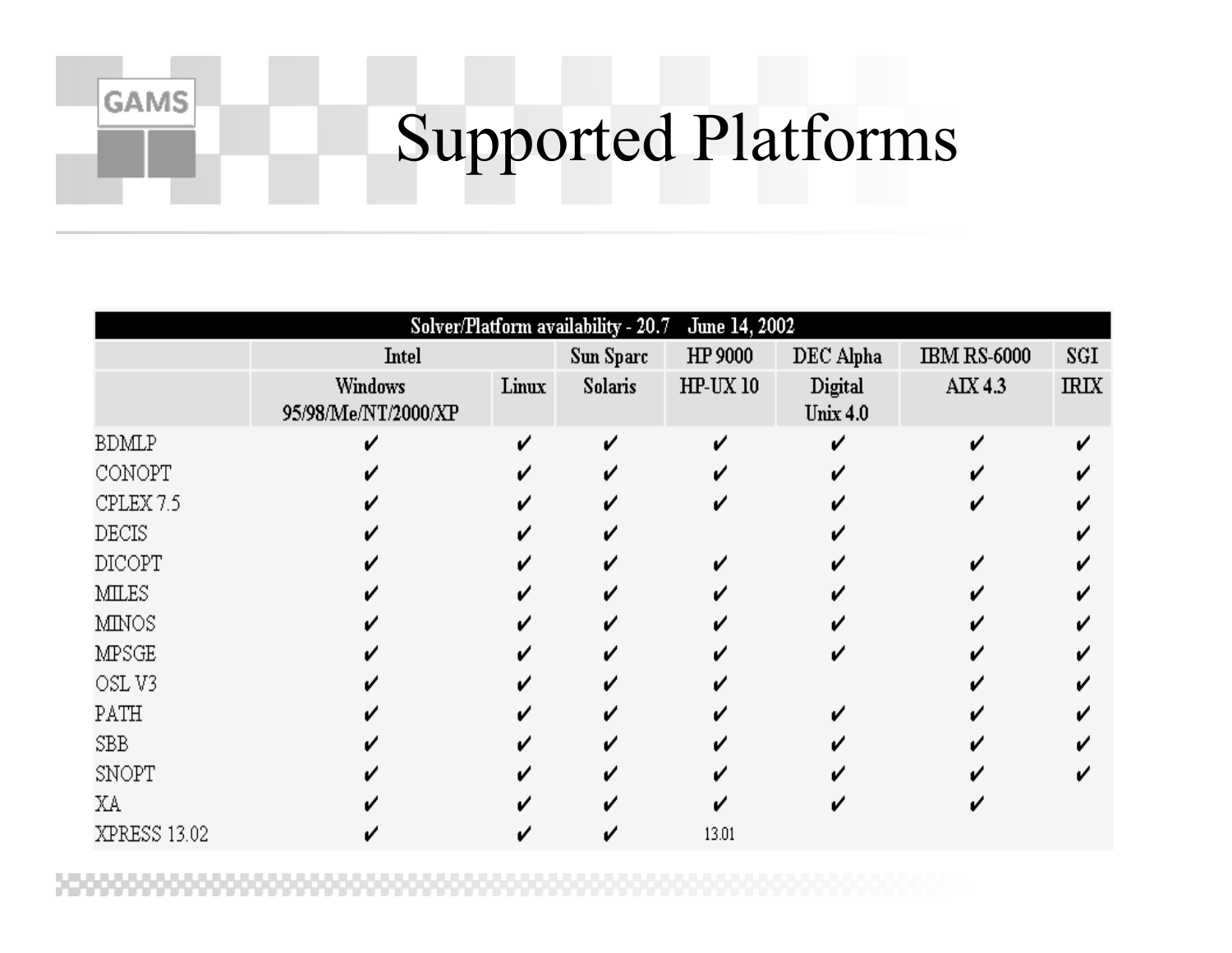



Supply constraints

10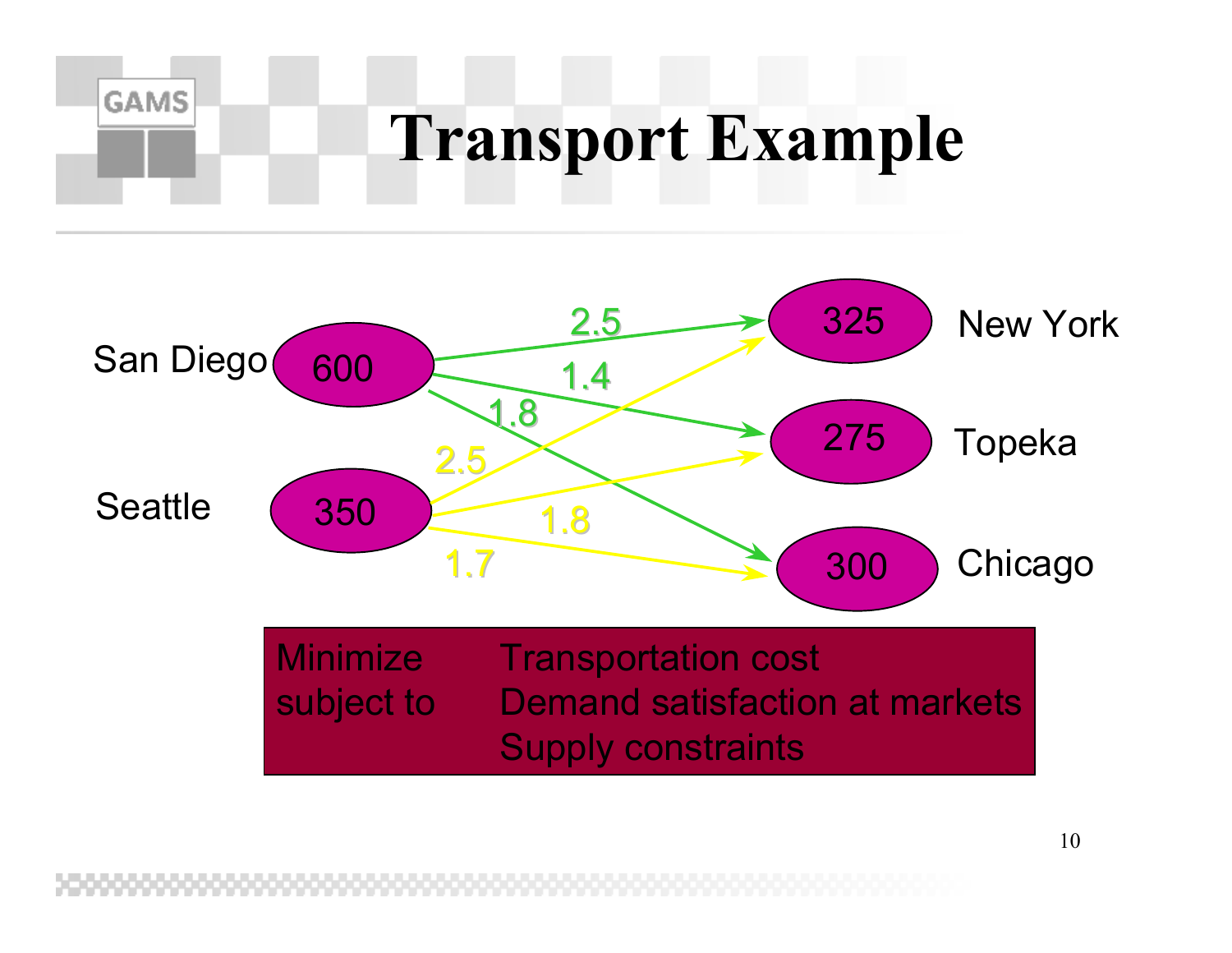# **GAMS Implementation**

- Using the GAMS IDE to build a model
- Data Entry

- Max/Min Shipments
- Nonlinear Cost
- MCP Formulation
- Flexible Demand
- call GAMS IDE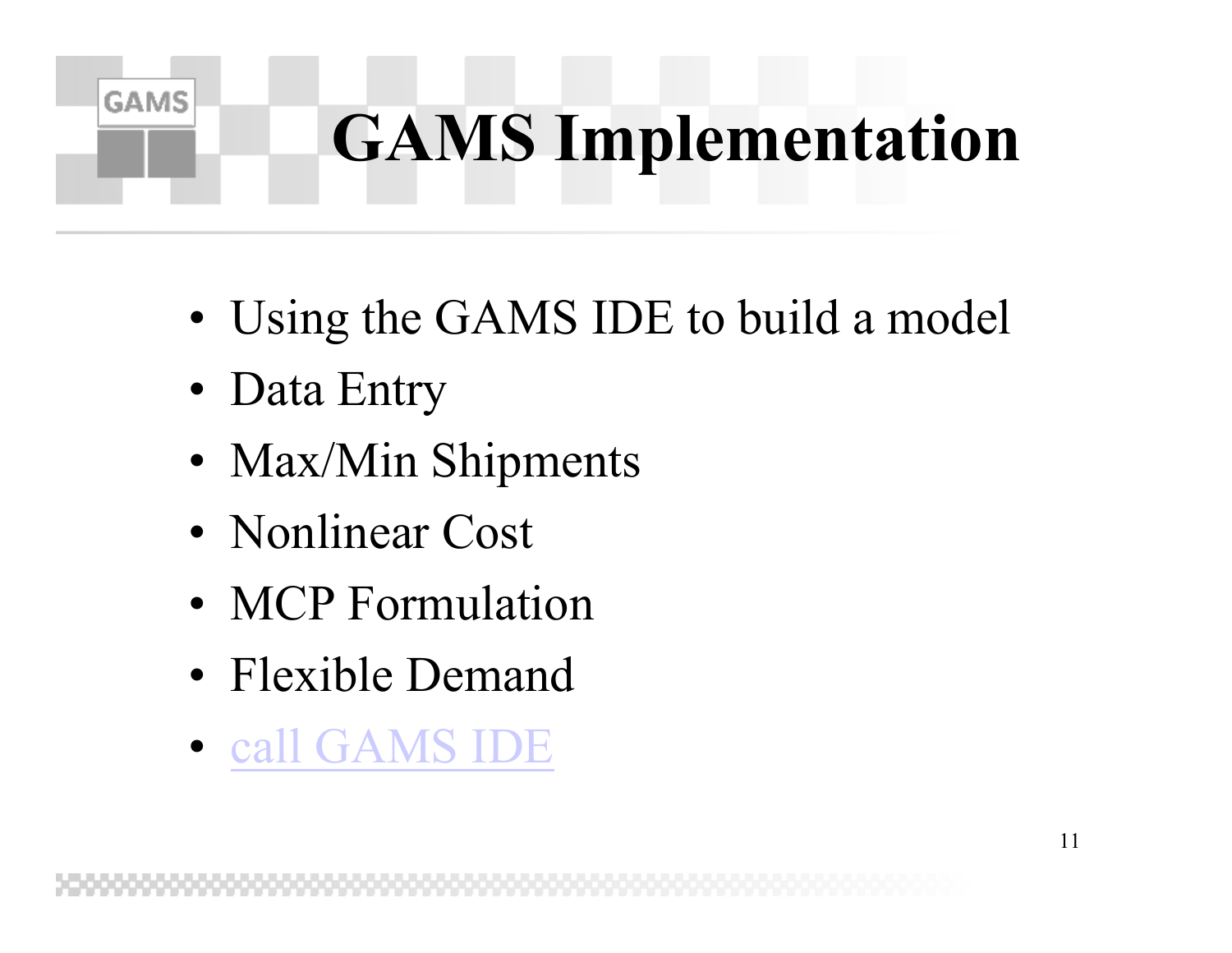### GAMS IDE

| gamside: C:\WINNT\gamsdir\exxon.gpr                                                                          |  |  |  |  |  |  |  |  |  |  |  |
|--------------------------------------------------------------------------------------------------------------|--|--|--|--|--|--|--|--|--|--|--|
| File Edit Search Windows Help                                                                                |  |  |  |  |  |  |  |  |  |  |  |
| طمالا احا‰ا⊠ات<br>$\mathbf{I}$ (a) $\mathbf{B}$ $\mathbf{B}$ $\mathbf{B}$ $\mathbf{B}$                       |  |  |  |  |  |  |  |  |  |  |  |
| <b>PEC:\WINNT\gamsdir\dat1.gms</b>                                                                           |  |  |  |  |  |  |  |  |  |  |  |
| m6.gms   m1.gms   m2.gms   m3.gms   m4.gms   m5.gms   dat1.gms                                               |  |  |  |  |  |  |  |  |  |  |  |
| *--- data entry                                                                                              |  |  |  |  |  |  |  |  |  |  |  |
| Sets i / seattle, san-diego /<br>$j$ / new-york, chicago, topeka / ;                                         |  |  |  |  |  |  |  |  |  |  |  |
| <b>Parameters</b> $a(i)$ / seattle 350, san-diego 600 /<br>$b(j)$ / new-york 325, chicago 300, topeka 275 /; |  |  |  |  |  |  |  |  |  |  |  |
| <b>Table</b> $d(i, j)$ distance in thousands of miles                                                        |  |  |  |  |  |  |  |  |  |  |  |
| new-york chicago topeka<br>seattle 2.8 1.7 1.9                                                               |  |  |  |  |  |  |  |  |  |  |  |
| san-diego 2.5 1.2 1.4;                                                                                       |  |  |  |  |  |  |  |  |  |  |  |
| scalar f freight in dollars per case per thousand miles /90/;                                                |  |  |  |  |  |  |  |  |  |  |  |
| <b>Parameter</b> rate(i,j); rate(i,j) = f * d(i,j) / 1000;                                                   |  |  |  |  |  |  |  |  |  |  |  |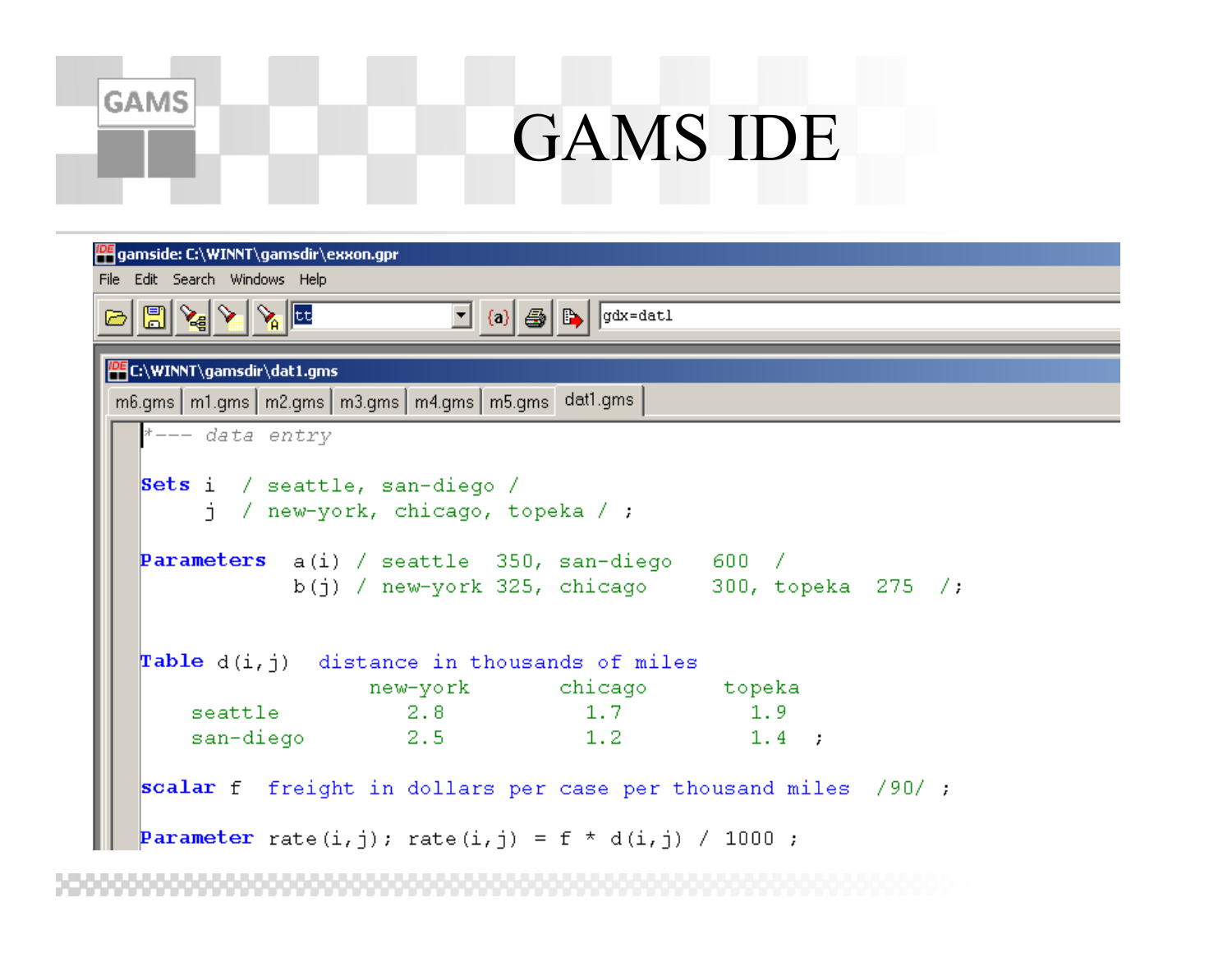## Model m1.gms

| E:\WINNT\gamsdir\m1.gms                                                                                                                       |  |
|-----------------------------------------------------------------------------------------------------------------------------------------------|--|
| m6.gms m1.gms   m2.gms   m3.gms   m4.gms   m5.gms   dat1.gms                                                                                  |  |
| sets i canning plants<br>i markets                                                                                                            |  |
| parameters a(i) capacity of plant i in cases<br>$c(i, j)$ transport cost in thousands of dollars per case<br>b(j) demand at market j in cases |  |
| <b>Variables</b> $x(i, j)$ shipment quantities in cases<br>z total transportation costs in thousands of dollars                               |  |
| Positive Variable $x$ ;                                                                                                                       |  |
| Equations cost define objective function<br>supply(i) observe supply limit at plant i<br>demand(j) satisfy demand at market j;                |  |
| $\vert \texttt{cost} \vert$ z = e = $\texttt{sum}((i,j), c(i,j) * x(i,j))$ ;                                                                  |  |
| $\ket{\text{supply}(i)}$ a(i) =g= sum(j, x(i,j)) ;                                                                                            |  |
| $\begin{bmatrix} \text{demand}(j) & \dots & \text{sum}(i, x(i,j)) & =g = b(j); \end{bmatrix}$                                                 |  |
| Model $m1 / a11 /$ ;                                                                                                                          |  |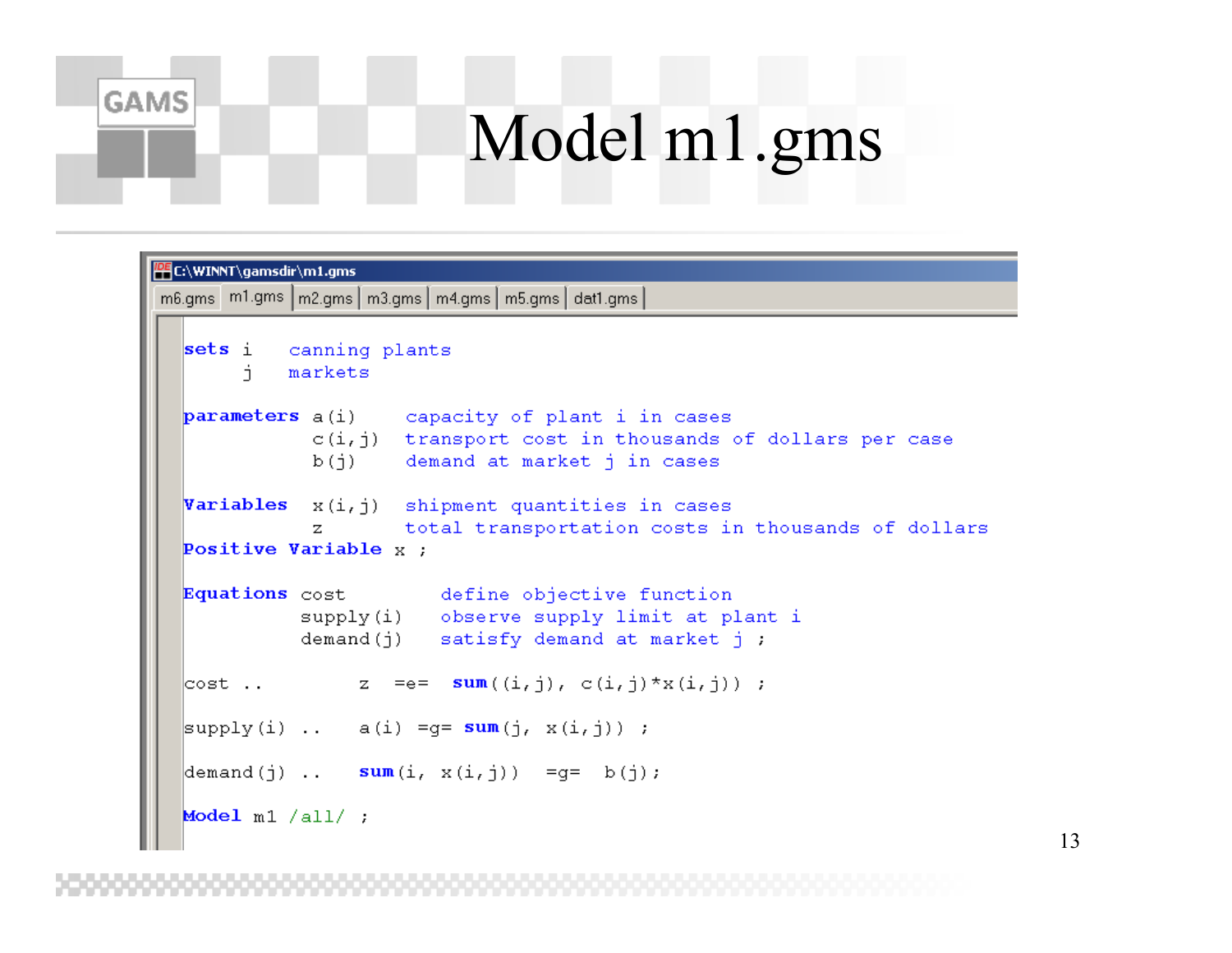## Model m1.gms (cont.)

 $Model$  m1 /all/ ;

**GAMS** 

```
$call qams dat1 qdx=dat1
$gdxin dat1
$load i \eta a b c=rate
```
\*--- solve LP and store results

**Solve** m1 us 1p min z ;

parameter rep(i,j,\*) Summary Report:

 $rep(i, j, 'lp') = x.l(i, j);$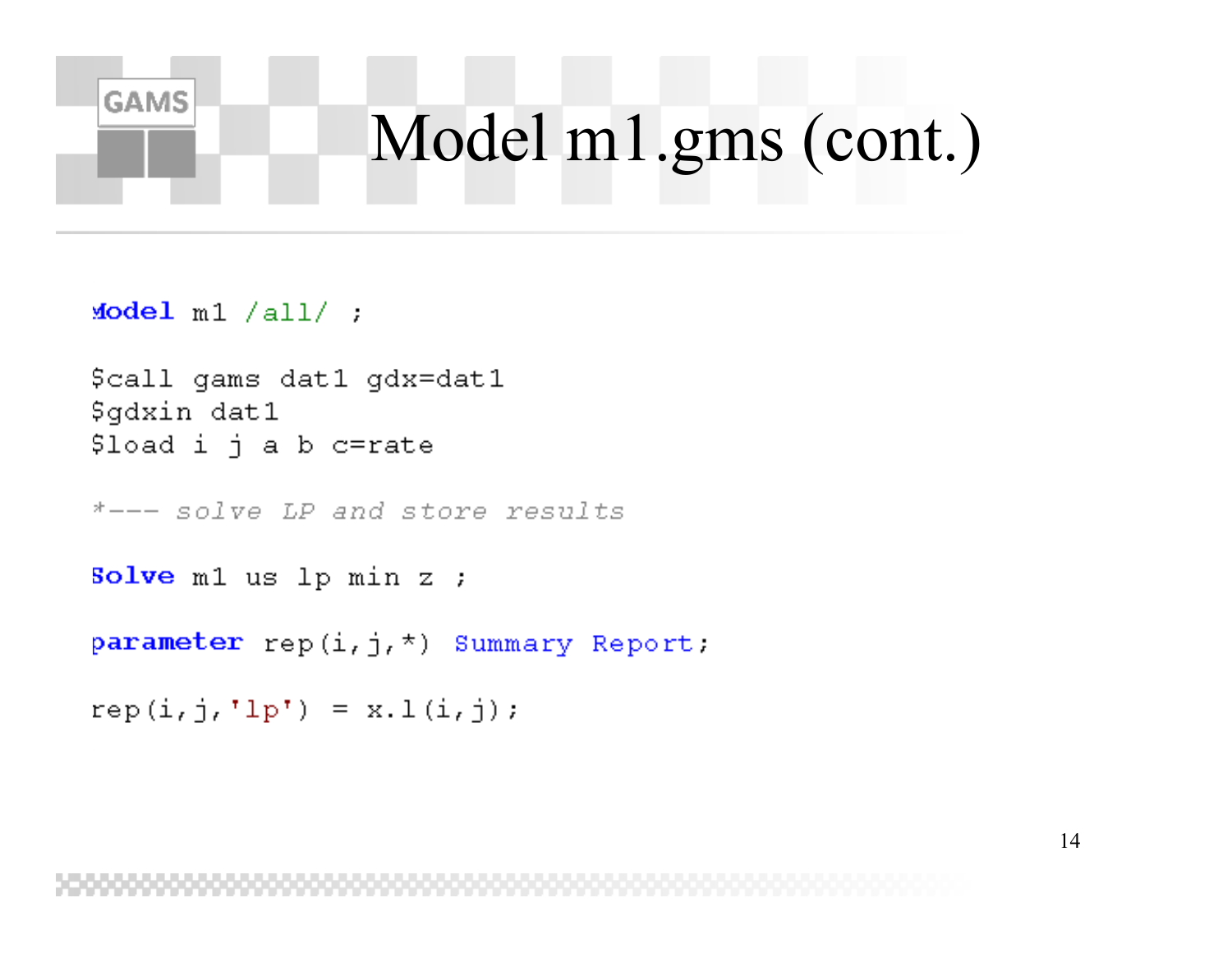### Min/Max Shipments

```
* min and max shipmenst
option limcol=0,limrow=0;
scalars xmin / 100 /
       xmax / 275 /;
binary variables ship(i, j) decision variable to ship
equations minship(i,j) minimum shipments
                maxship(i,j) maximum shipments ;
```

```
minship(i,j).. x(i,j) =q= min*ship(i,j);maxship(i,j).. x(i,j) = l= xmax*ship(i,j);
```

```
model m2 min shipmenst / cost, supply, demand, minship, maxship /;
solve m2 using mip minimizing z;
```

```
rep(i,j,'mip') = x.l(i, j); display rep;
```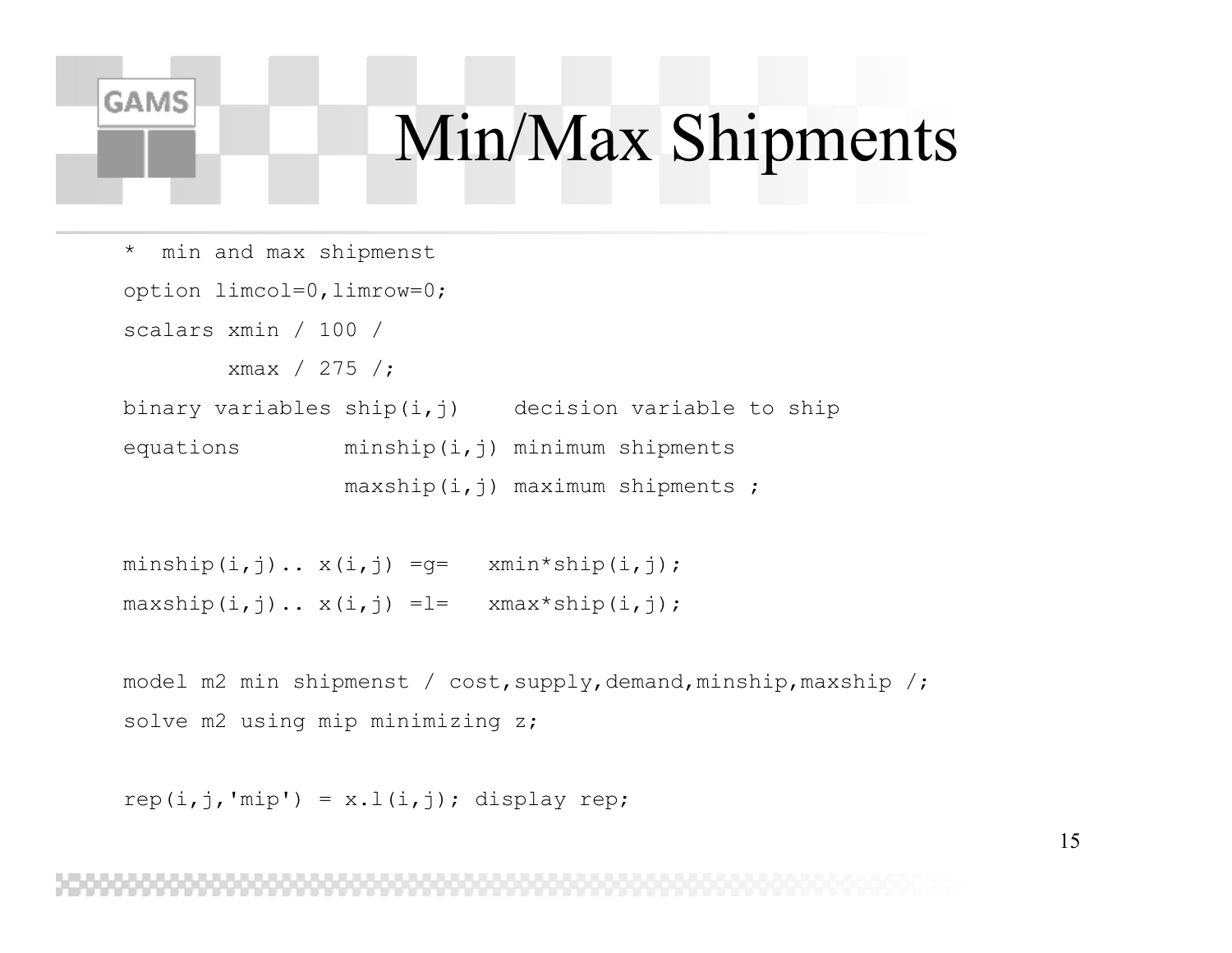### Nonlinear Cost

\* nonlinear cost

**GAMS** 

equation nlcost nonlinear cost function; scalar beta;

nlcost.. **z =e= sum((i,j), c(i,j)\*x(i,j)\*\*beta);** model m3 / nlcost, supply, demand /;

**beta = 1.5**; solve m3 using nlp minimizing z; rep( $i$ , $j$ ,'nlp-convex') =  $x.l(i,j)$ ;

**beta = 0.6**; solve m3 using nlp minimizing z; rep( $i$ , $j$ ,'nlp-non') =  $x.l(i, j)$ ;

```
option nlp=baron; solve m3 using nlp minimizing z;
rep(i,j,'nlp-baron') = x.l(i,j); display rep;
```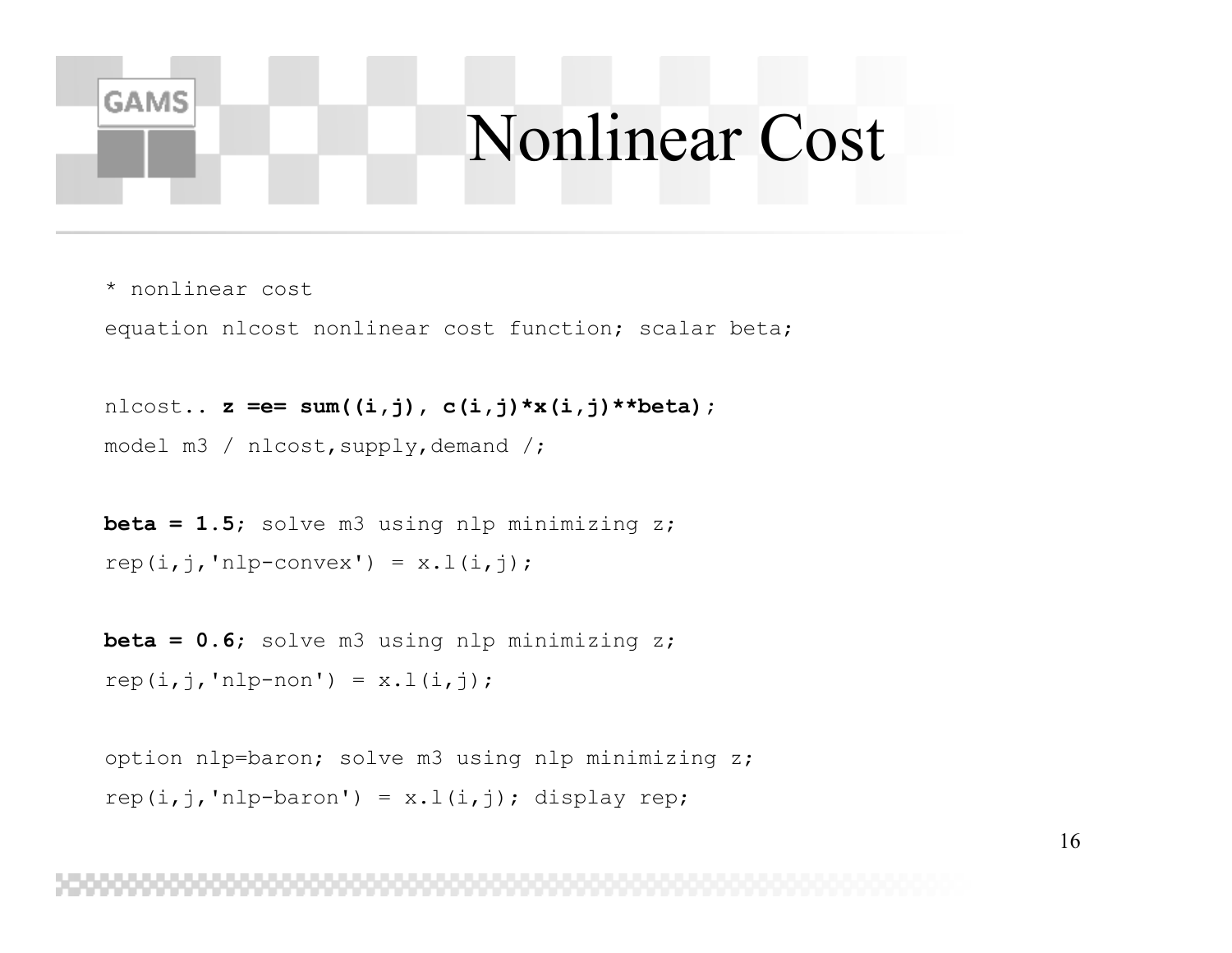# Min/Max and NL objective

\* min/max and nl obj

**GAMS** 

model m4 / **nlcost,supply,demand, minship,maxship** /;

option minlp=baron; solve m4 using minlp minimizing z; option nlp =snopt; option optcr=0; option minlp=sbb; solve m4 using minlp minimizing z;

rep( $i$ , $j$ ,'minlp') = x.l( $i$ , $j$ ); display rep;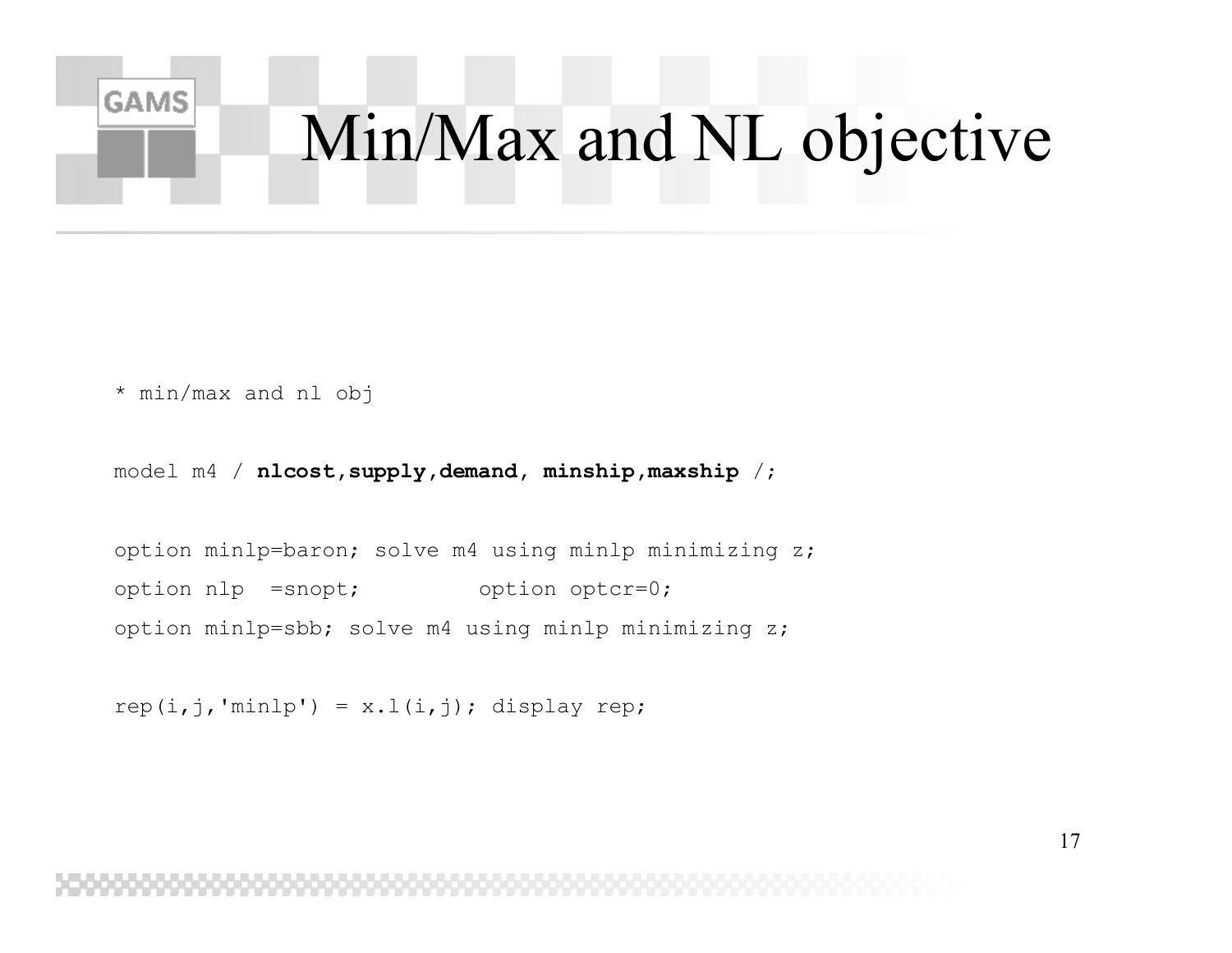### MCP Formulation

\* lp as mcp

**GAMS** 

positive variables w(i) shadow price at supply node p(j) shadow price at demand node;

equations  $profit(i, j)$  zero profit condition;

```
profit(i,j).. w(i) + c(i,j) = q = p(j);
```
model m5 / **profit.x, supply.w, demand.p** /;

solve m5 using mcp;

rep( $i$ , $j$ ,'mcp') = x. $l(i, j)$ ; display rep;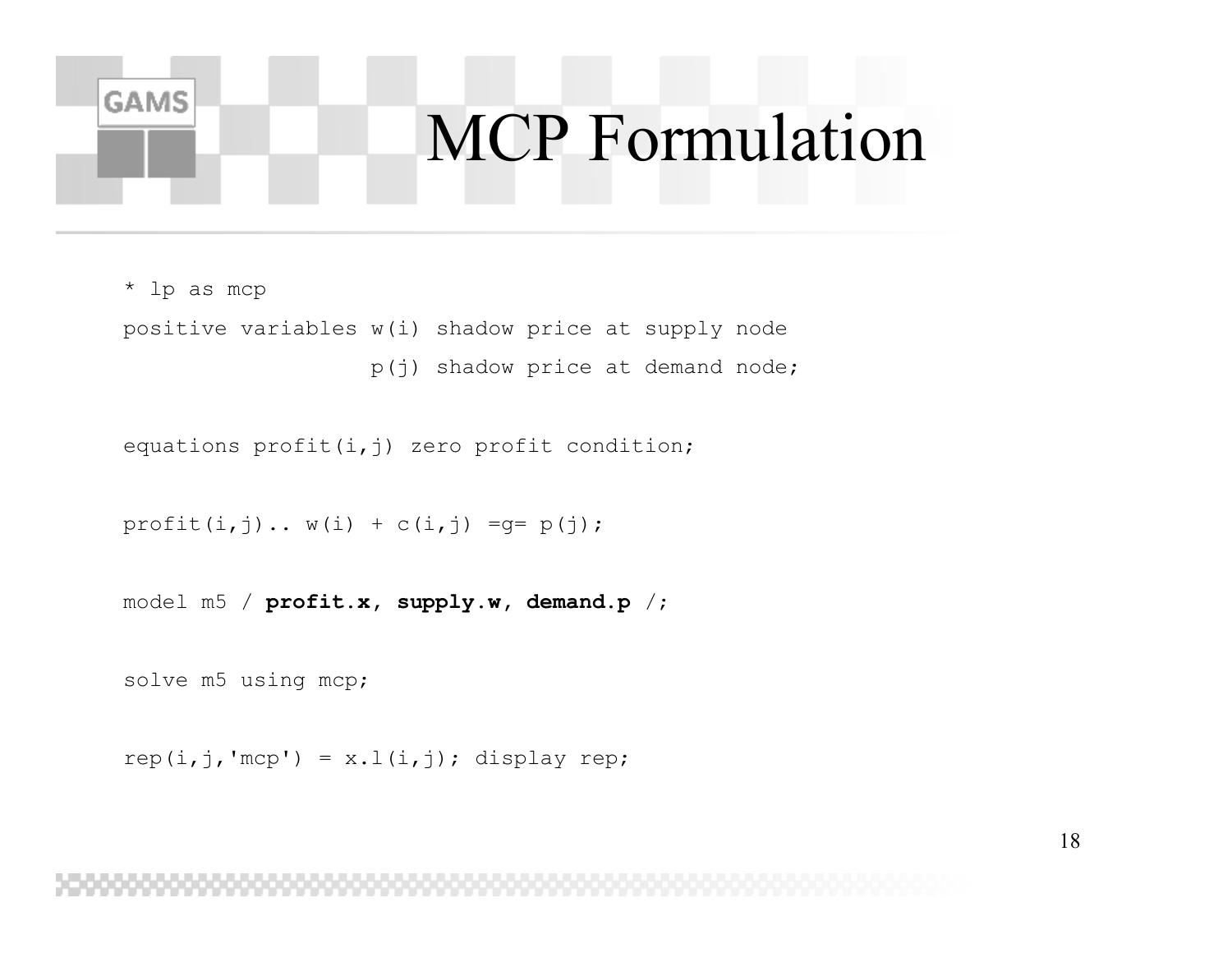### Flexible Demand

\* flexible demandparameter pbar(j) reference price esub(j) price elasticity / new-york 1.5, chicago 1.2, topeka 2.0 /; equation flexdemand(j) price responsive demand;  $flexdemand(j)$ .. sum $(i, x(i,j))$  =g=  $b(j)*(pbar(j)/p(j))**$ esub(j); model m6 / profit.x, supply.w, flexdemand.p /;

**GAMS** 

pbar(j) = p.l(j); solve m6 using mcp; rep(i,j,'mcp-flex') =  $x.l(i,j)$ ;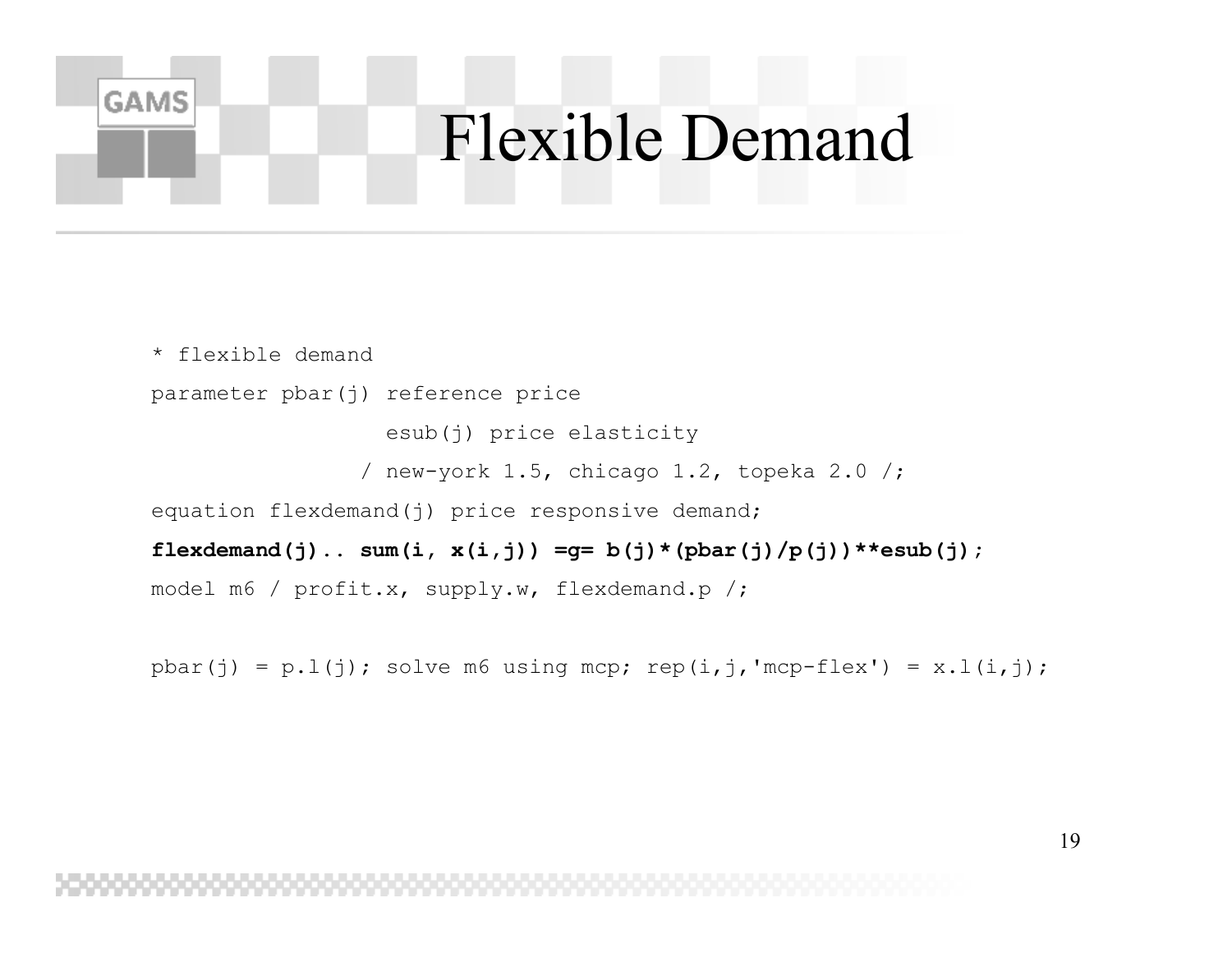### **GAMS** Counter Factual

\* counter factual

```
c('seattle',j) = 2.0*c('seattle',j);
```

```
solve m5 using mcp; rep(i,j,'cf-fix' ) = x.l(i,j);solve m6 using mcp; rep(i,j,'cf-flex') = x.l(i,j);display rep;
```
**\$libinclude xldump rep rep**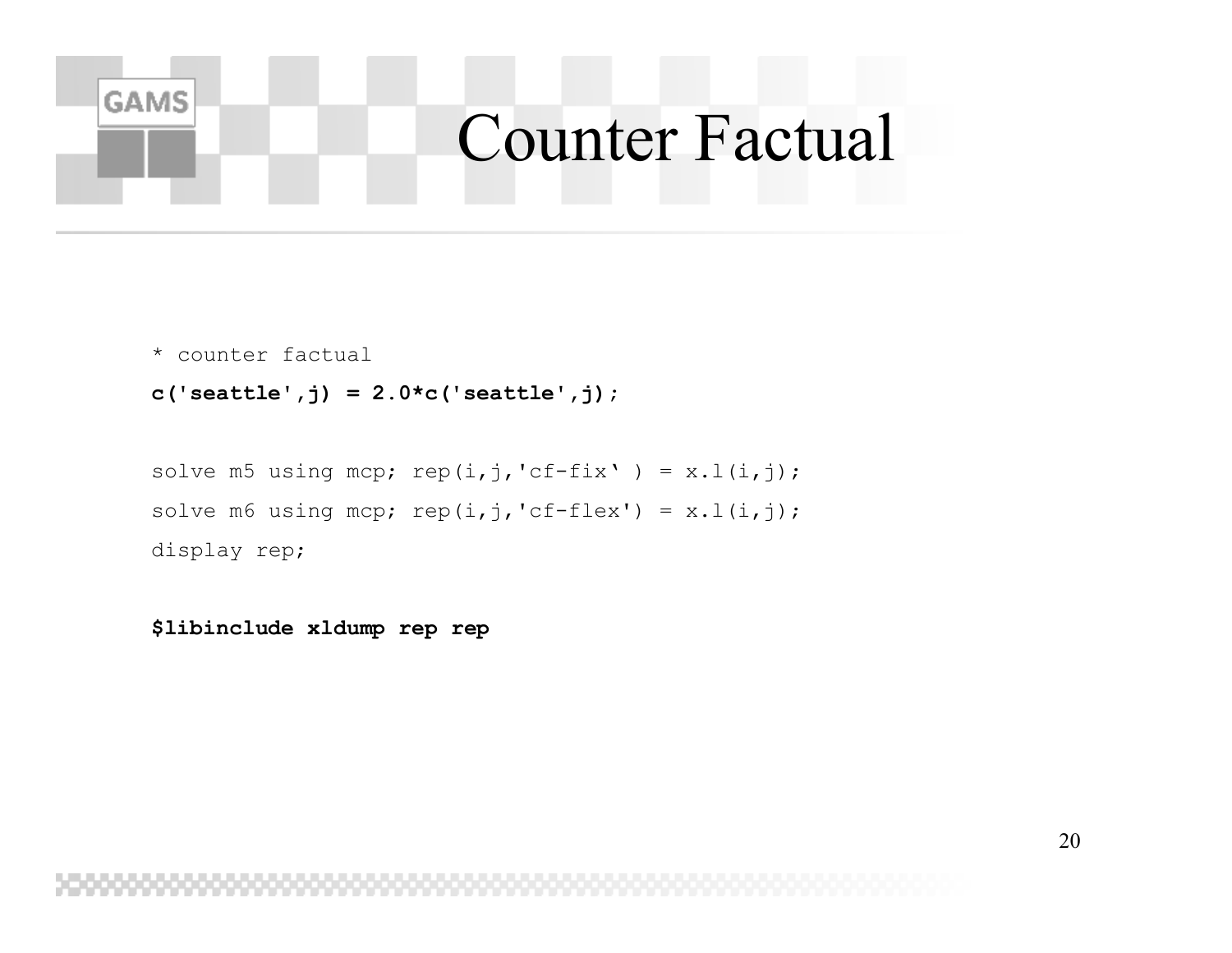## Summary Result

| Microsoft Excel                                                                   |                     |          |     |     |                     |     |           |       |     |          |        |          |  |
|-----------------------------------------------------------------------------------|---------------------|----------|-----|-----|---------------------|-----|-----------|-------|-----|----------|--------|----------|--|
| File Edit View Insert Format Tools Data Window Help                               |                     |          |     |     |                     |     |           |       |     |          |        |          |  |
| 6 Q V<br>$D \ncong \blacksquare$<br>$-10$<br>$\bullet$ .<br>Arial<br>$\mathbf{B}$ |                     |          |     |     |                     |     |           |       |     |          |        |          |  |
|                                                                                   | A <sub>1</sub><br>▾ | Ξ        |     |     |                     |     |           |       |     |          |        |          |  |
| 图 rep.xls                                                                         |                     |          |     |     |                     |     |           |       |     |          |        |          |  |
|                                                                                   | A                   | В        | C   | D   | E                   | F   | G         | H     |     |          | Κ      |          |  |
| 1                                                                                 |                     |          | lp. | mip | nlp-convex nlp-non- |     | nlp-baron | minlp | mcp | mcp-flex | cf-fix | cf-flex  |  |
| $\overline{2}$                                                                    | seattle             | new-york | 300 | 200 | 144.1625            |     | 325       | 225   | 300 | 300      |        |          |  |
| 3                                                                                 | seattle             | chicago  |     | 100 | 99.76905            | 25  |           | 100   |     |          | 300    |          |  |
| 4                                                                                 | seattle             | topeka   |     |     | 96.7684             | 275 |           |       |     |          |        |          |  |
| 5                                                                                 | san-diego  new-york |          | 25  | 125 | 180.8375            | 325 |           | 100   | 25  | 25       | 325    | 244.8687 |  |
| 6                                                                                 | san-diego   chicago |          | 300 | 200 | 200.2309            | 275 | 300       | 200   | 300 | 300      |        | 202.4646 |  |
|                                                                                   | san-diego topeka    |          | 275 | 275 | 178.2316            |     | 275       | 275   | 275 | 275      | 275    | 152.6666 |  |
| 8                                                                                 |                     |          |     |     |                     |     |           |       |     |          |        |          |  |
| 9                                                                                 |                     |          |     |     |                     |     |           |       |     |          |        |          |  |
| 10                                                                                |                     |          |     |     |                     |     |           |       |     |          |        |          |  |
| 11                                                                                |                     |          |     |     |                     |     |           |       |     |          |        |          |  |
| 12                                                                                |                     |          |     |     |                     |     |           |       |     |          |        |          |  |
| 13                                                                                |                     |          |     |     |                     |     |           |       |     |          |        |          |  |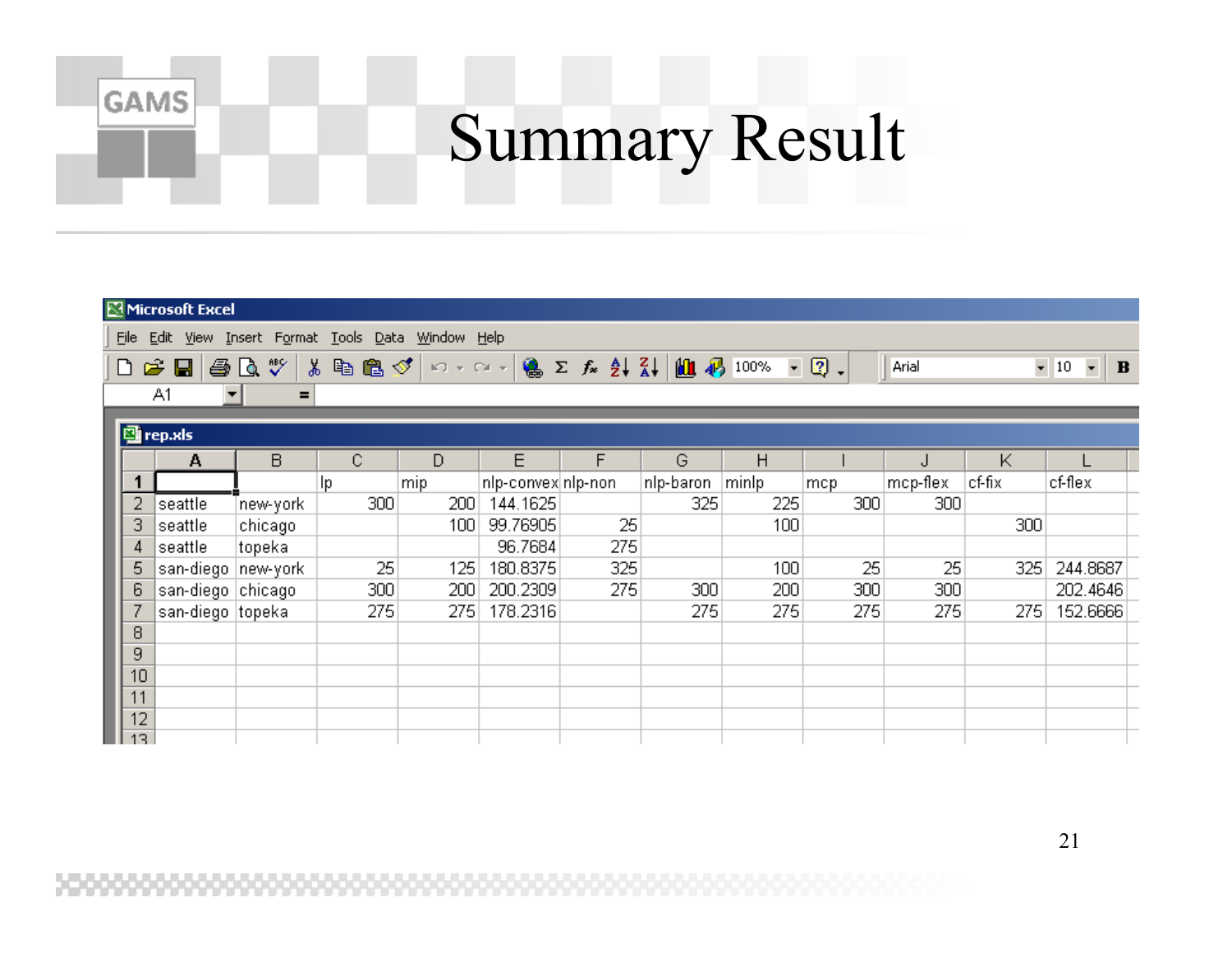## New Technologies

• Second order derivatives:

- •CONOPT3 multi-method NLP solver
- •PATHNLP solves NLP as an MCP
- GAMS Data Exchange (GDX) provides platform independent data transfer and mapping facilities.
- MCP and MPEC model types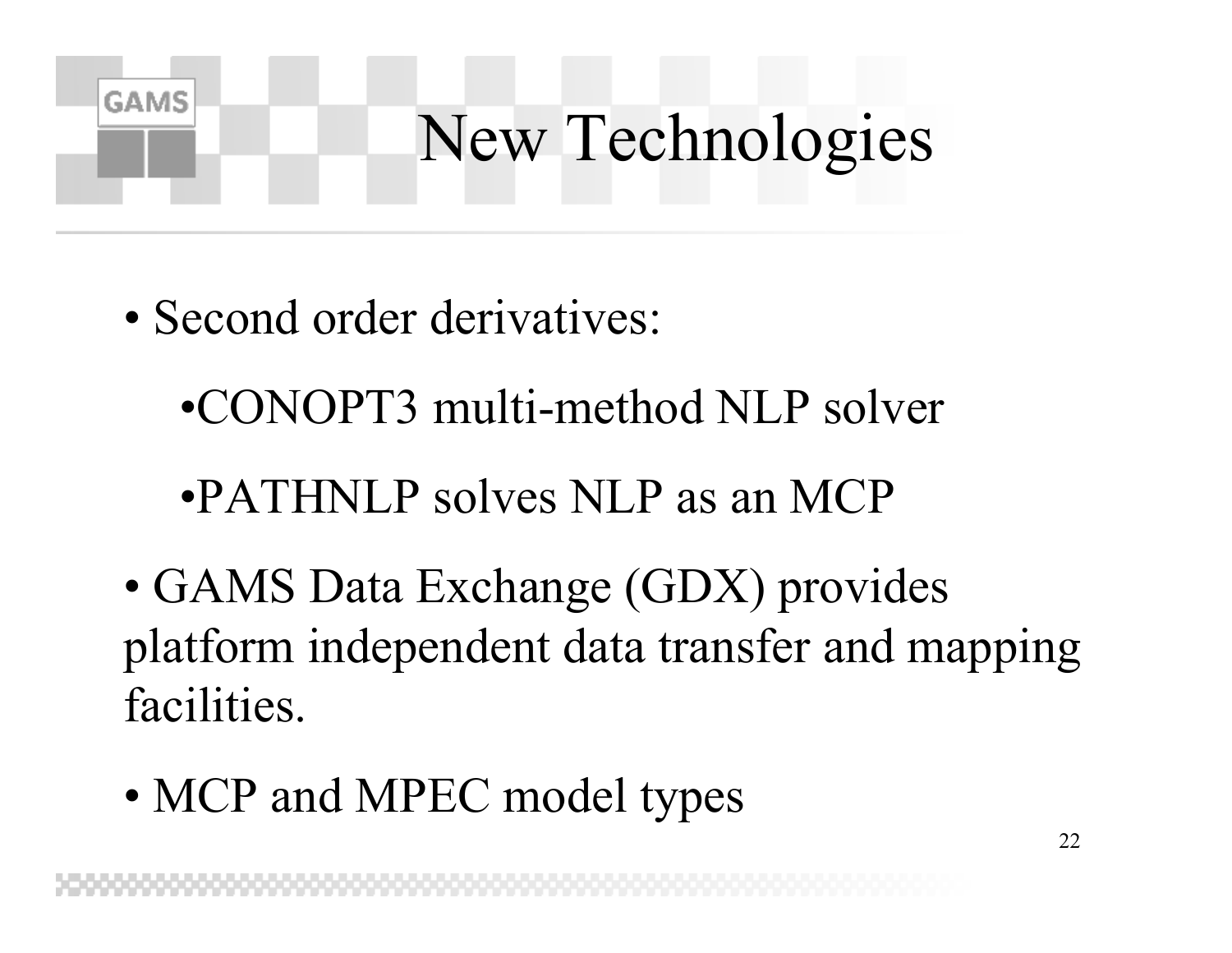### **GAMS** CONOPT3 Performance

Performance Profile: CONOPT3 default, w/o SQP, w/o SQP and w/o SLP



Cutfactor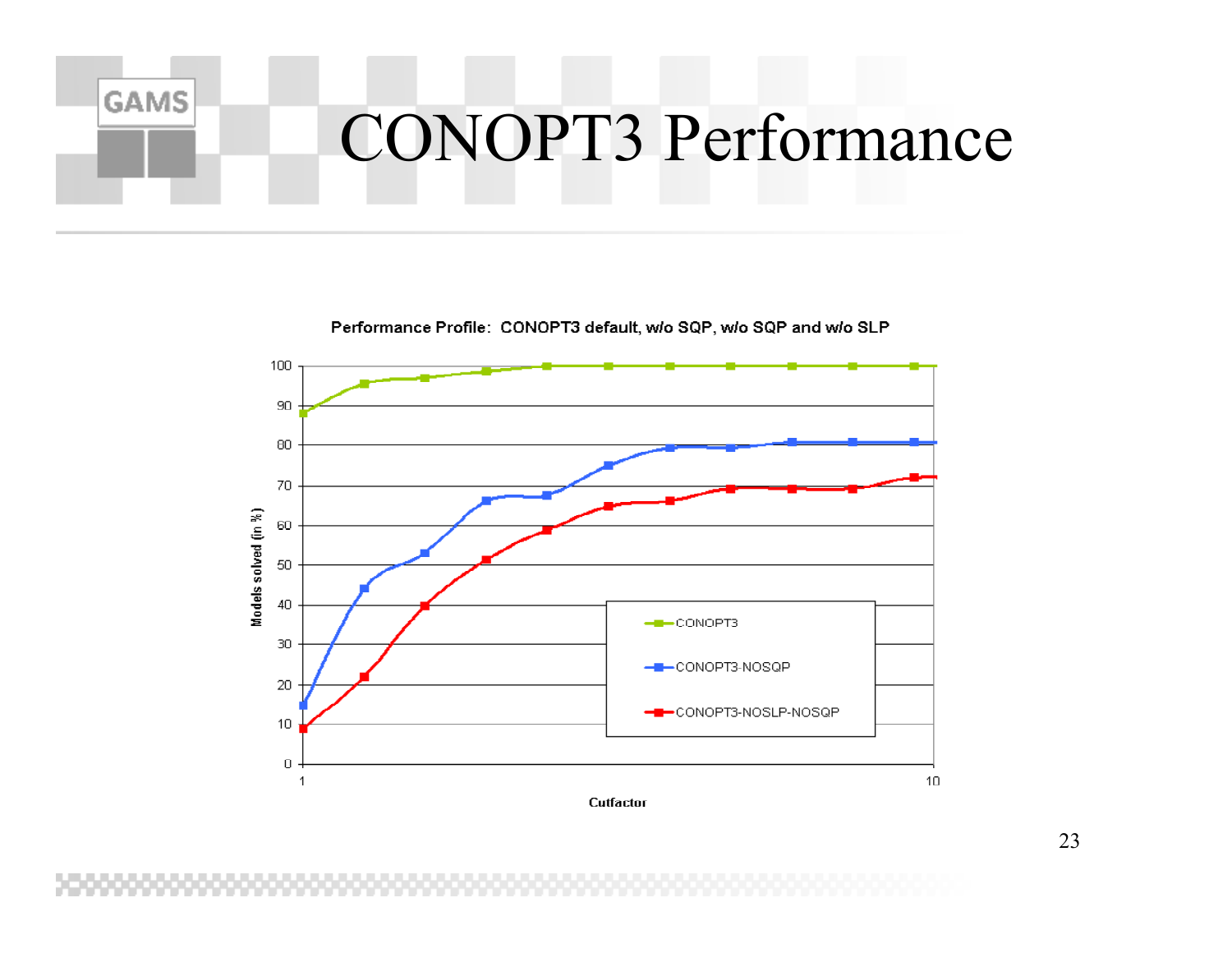### **GAMS** Definition of MCP

 $\operatorname{Find}\, y$  such that  $\bm{h}$  $(y) \perp y \in B =$  $\{y \mid a \leq y \leq b\}$ 

The variable y "complements" the function h

Exactly one of  $\Big($  $\big(a\big)$  $a_i < y_i < b_i$  and  $h_i(y) = 0$  $(b)$   $y_i$  $= a_i$  and  $h_i(y) \geq 0$  $\Big($  $\left( c\right) \,y_{i}$  $i = b_i$  and  $h_i(y) \leq 0$ 

24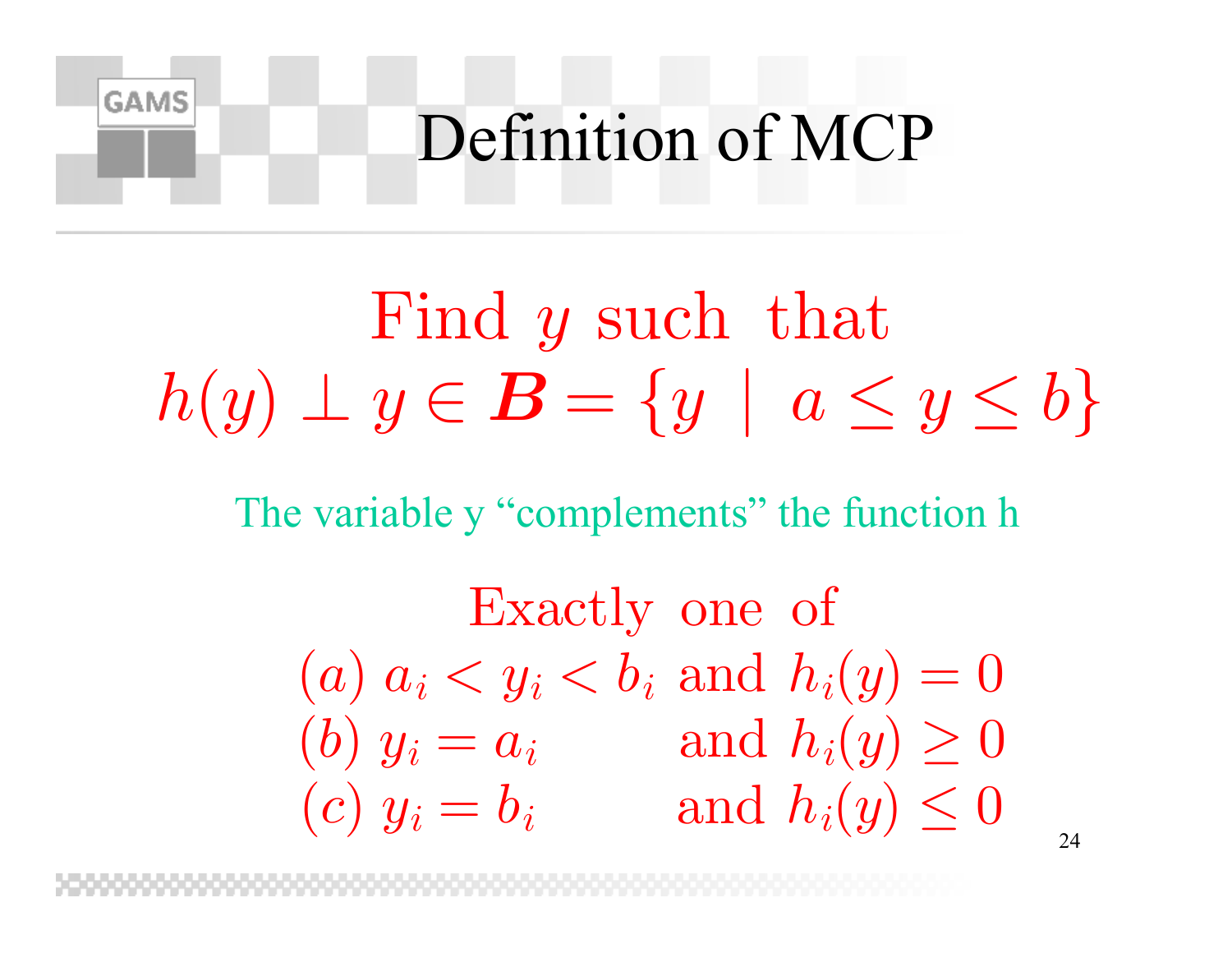### Special Cases

Nonlinear equations:

**GAMS** 

$$
a_i=-\,\infty, b_i=+\,\infty \; \Rightarrow \; h_i(y)=0
$$

Nonlinear complementarity:

$$
a_i=0, b_i=+\infty \ \Rightarrow \ 0\leq y_i, \ h_i(y)\geq 0\\ y_ih_i(y)=0
$$

Key: either  $y_i = 0$  or  $h_i(y) = 0$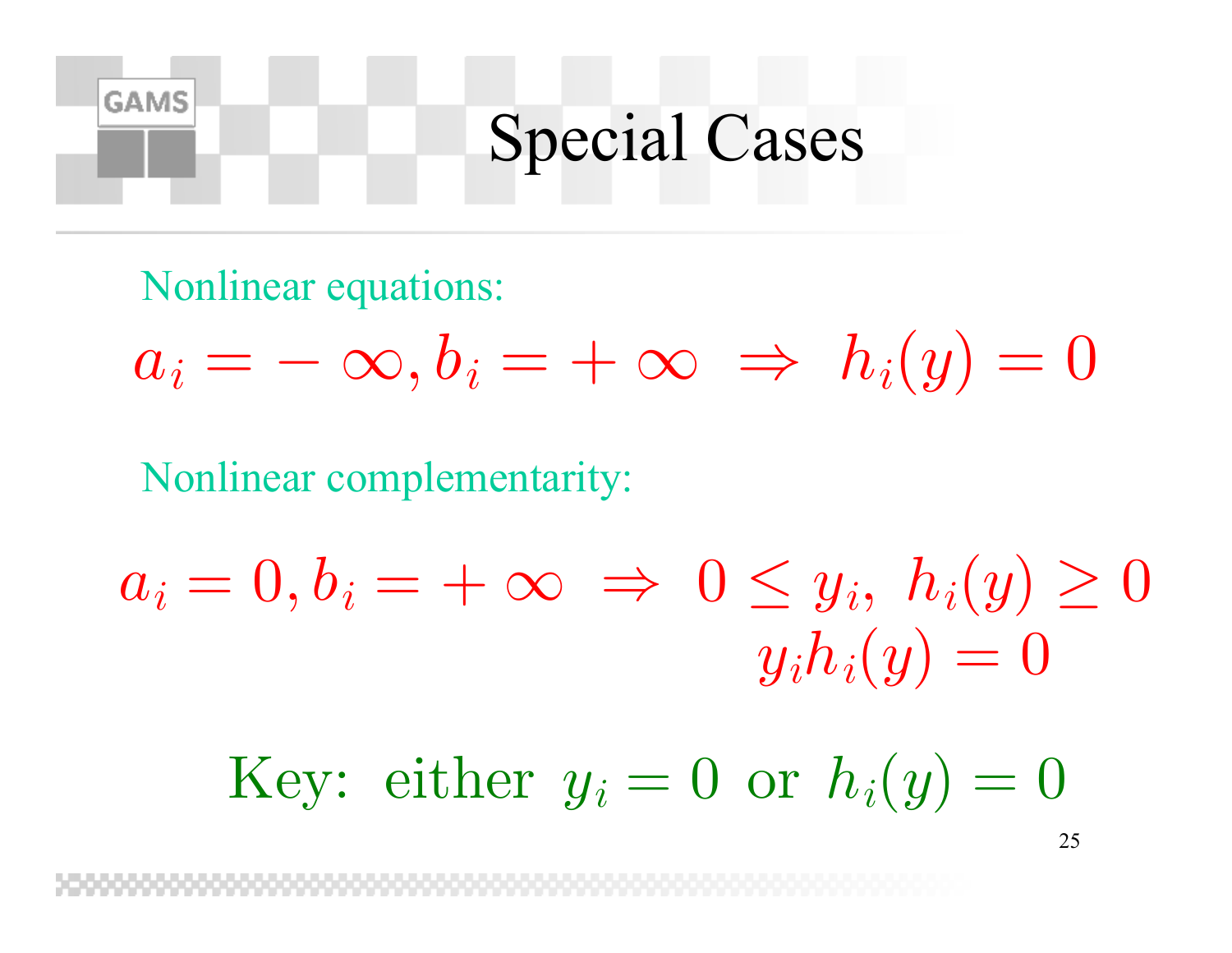### GAMS Model

```
* data specified i,j,A,b,c,g
positive variables p(i), z(j);
equations S(i), L(j);
S(i).. b(i) + sum(j, A(i,j)*z(j)) 
          - c(i)*sum(k, g(k)*p(k)) / p(i) =g= 0;
L(j).. – sum(i, p(i)*A(i,j)) =g= 0;
model walras /S.p, L.z/;
solve walras using mcp;
```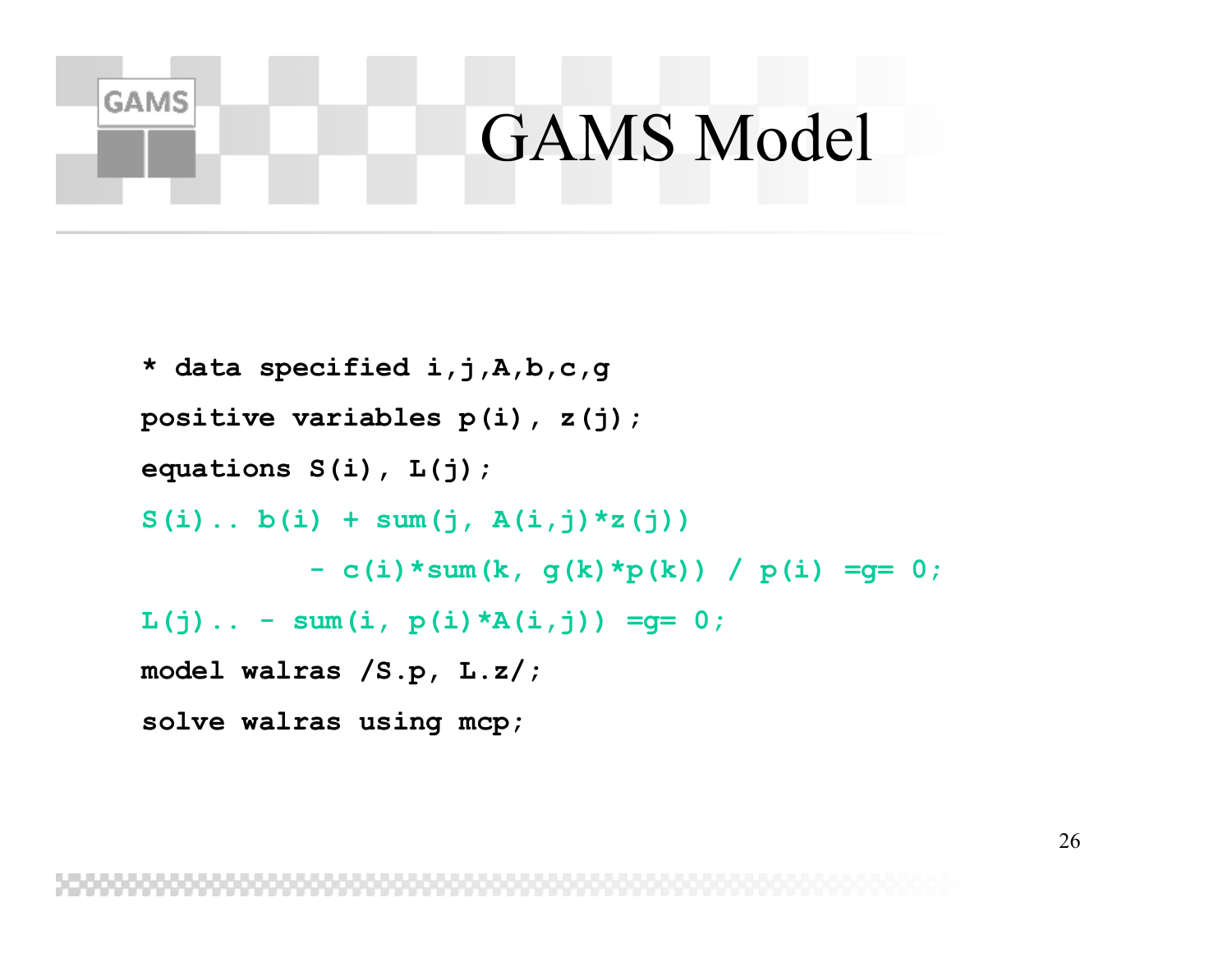

### $\operatorname{minimize}~ f(x,y)$  $\text{such that } g(x,y) \leq 0$

Add complementarity to definition of h; parameter x

$$
h(x,y)\perp y\in\boldsymbol{B}
$$

Theory hard; no constraint qualification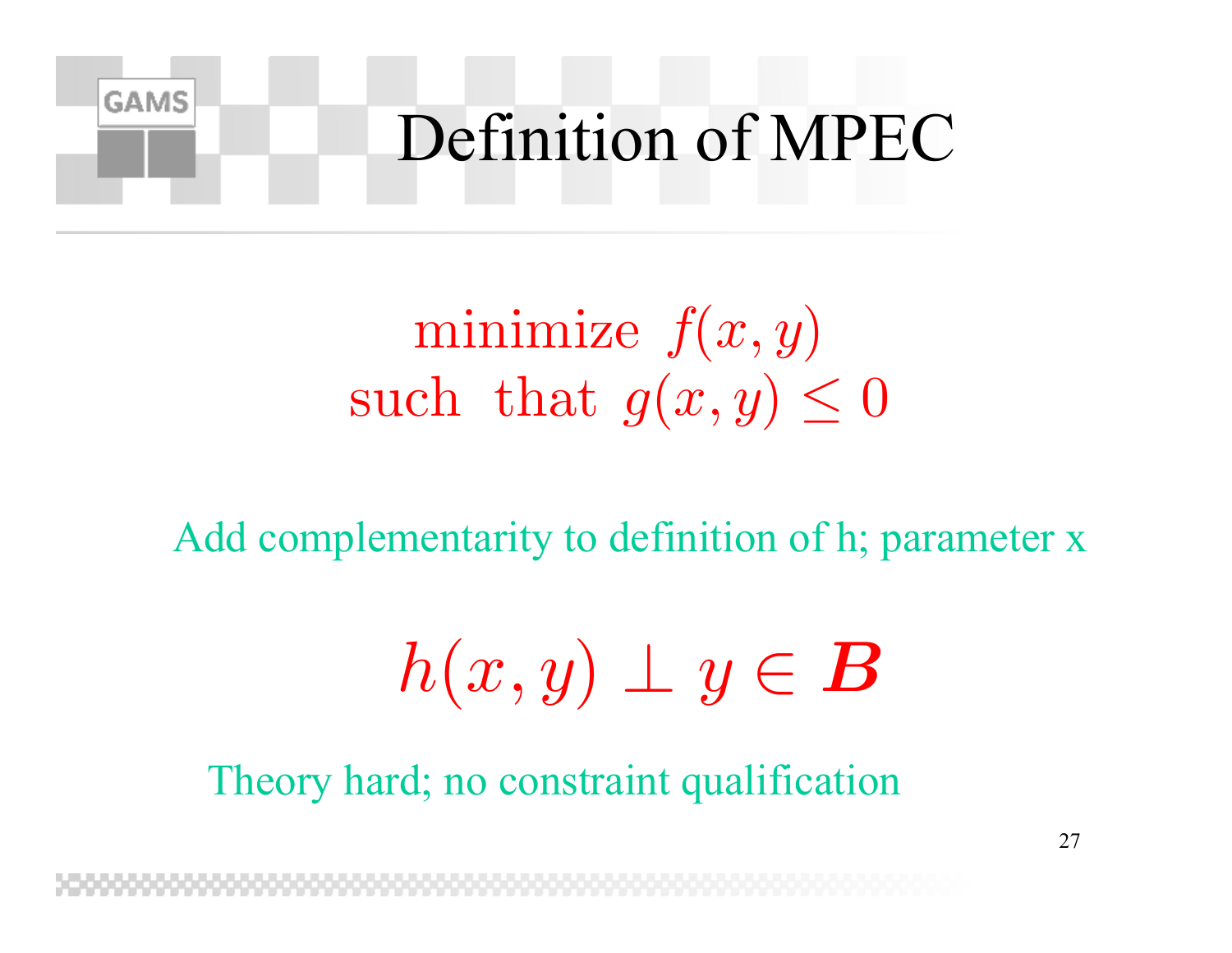### NCP Functions

Definition :  $\phi(r,t)=0\Leftrightarrow 0\leq r\perp t\geq 0$ 

Example :  $\phi_{min}(r,t) = \min\{r,t\}$ 

**GAMS** 

Example: 
$$
\phi_F(r,t) = \sqrt{r^2 + t^2} - r - t
$$

Componentwise definition :  $\Phi_i(x,y) = \phi(h_i(x,y), y_i) = 0$ 

$$
\Phi(x, y) = 0 \Leftrightarrow 0 \le h(x, y) \perp y \ge 0
$$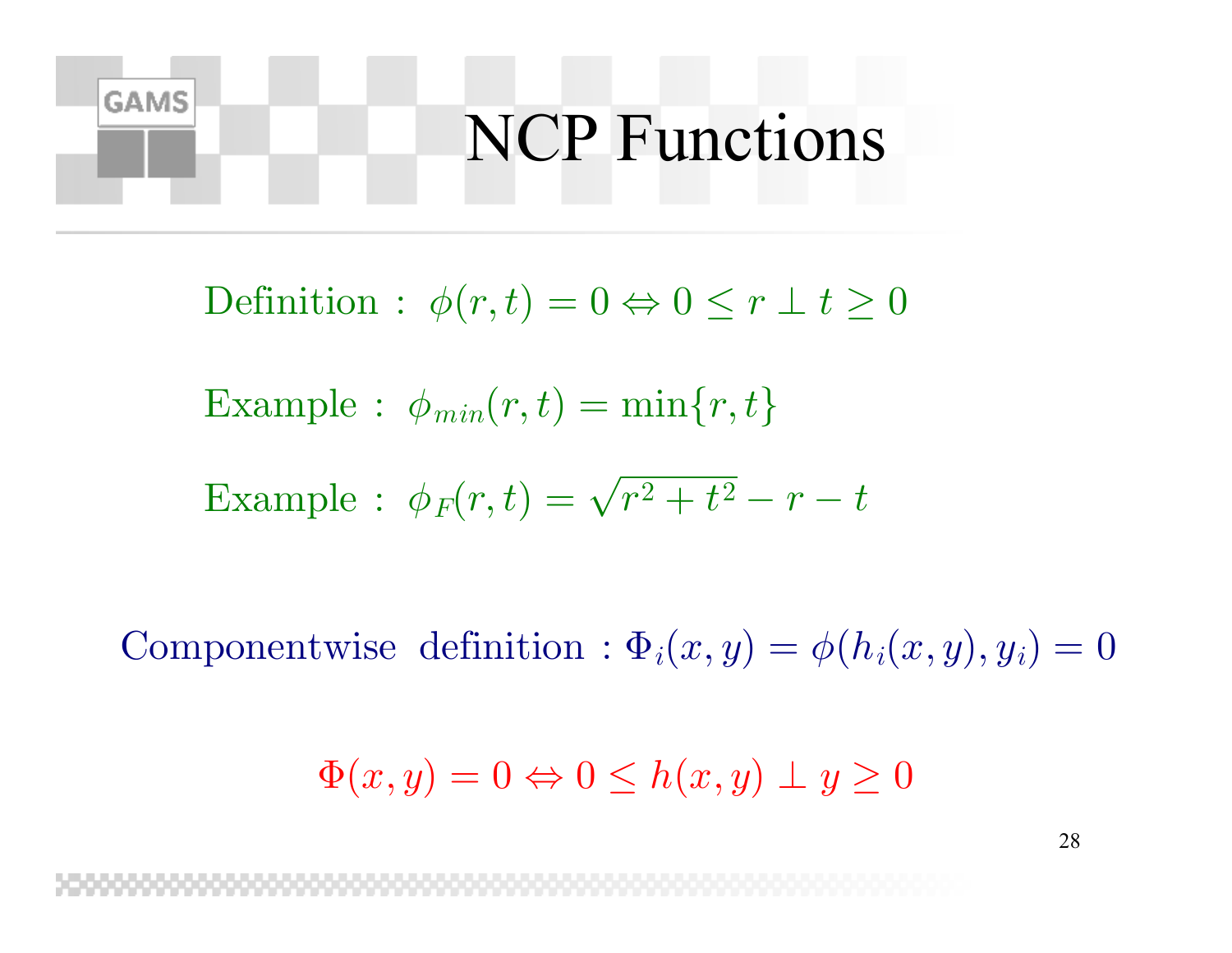# MPEC Approaches

**GAMS** 

- •Auxiliary variables:  $s = h(x,y)$
- •NCP functions:
- •Smoothing:
- 
- •Relaxation:  $s'y \leq \mu$

•Implicit: min  $f(x,y(x))$  $\Phi(s,y) = 0$  $\Phi_{\mu}(\rm{s},y)=0$ •Penalization: min  $f(x,y) + \mu \{s'y\}$ 

•Different problem classes require different solution techniques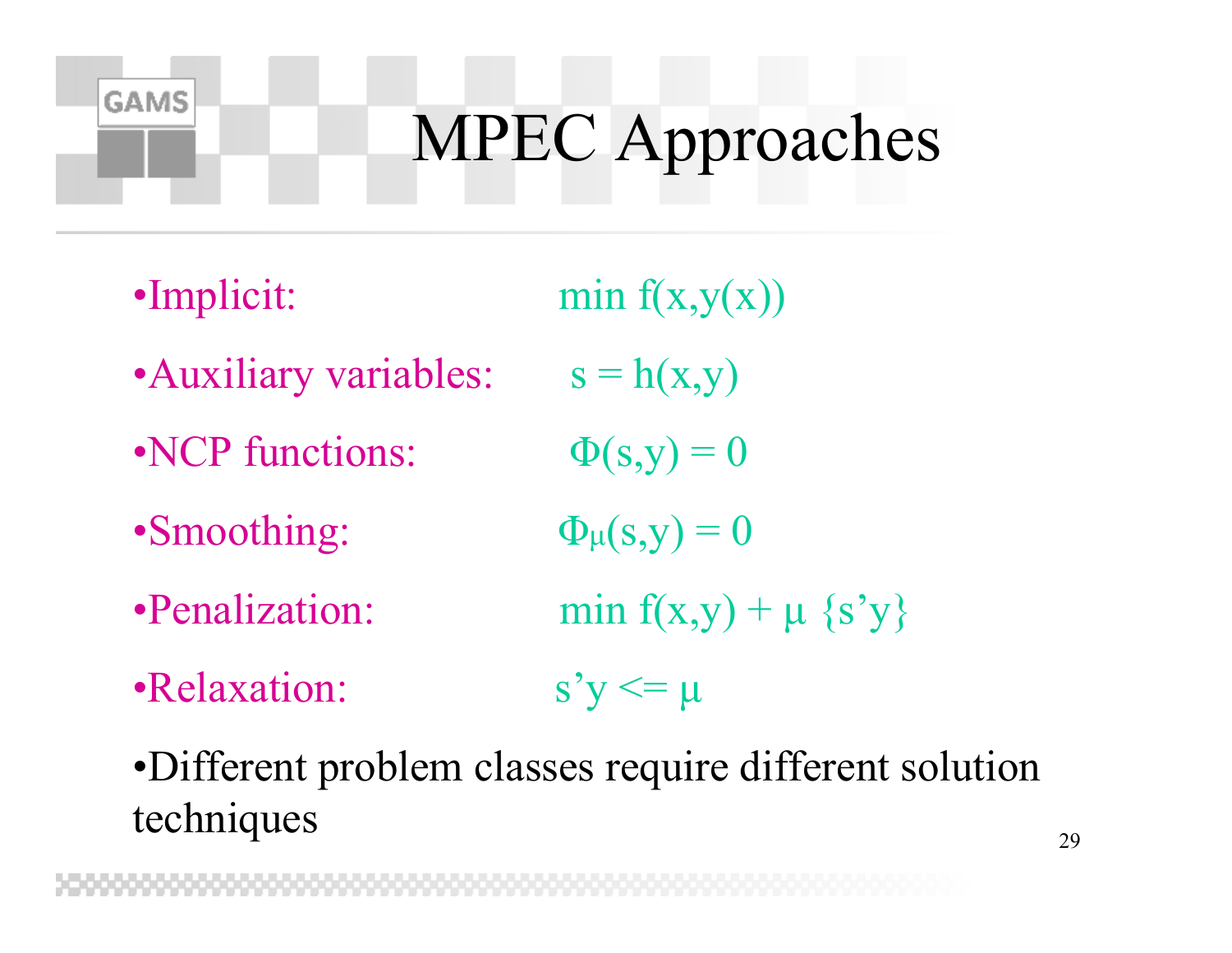## Parametric algorithm **NLPEC**

 $\cdot$ Equreform = 1

**GAMS** 

- $\cdot$ Initmu = 0.01
- $\cdot$ Numsolves = 5
- $\cdot$ Updatefac = 0.1
- $\cdot$ Finalmu = 0
- $\cdot$ Initslo = 0

Reformulate problem and set up sequence of solves

 $NLP(\mu) : \min f(x, y)$  $g(x,y) \leq 0$  $s = h(x, y)$  $0 \leq s, y \geq 0$  $s_i y_i = \mu$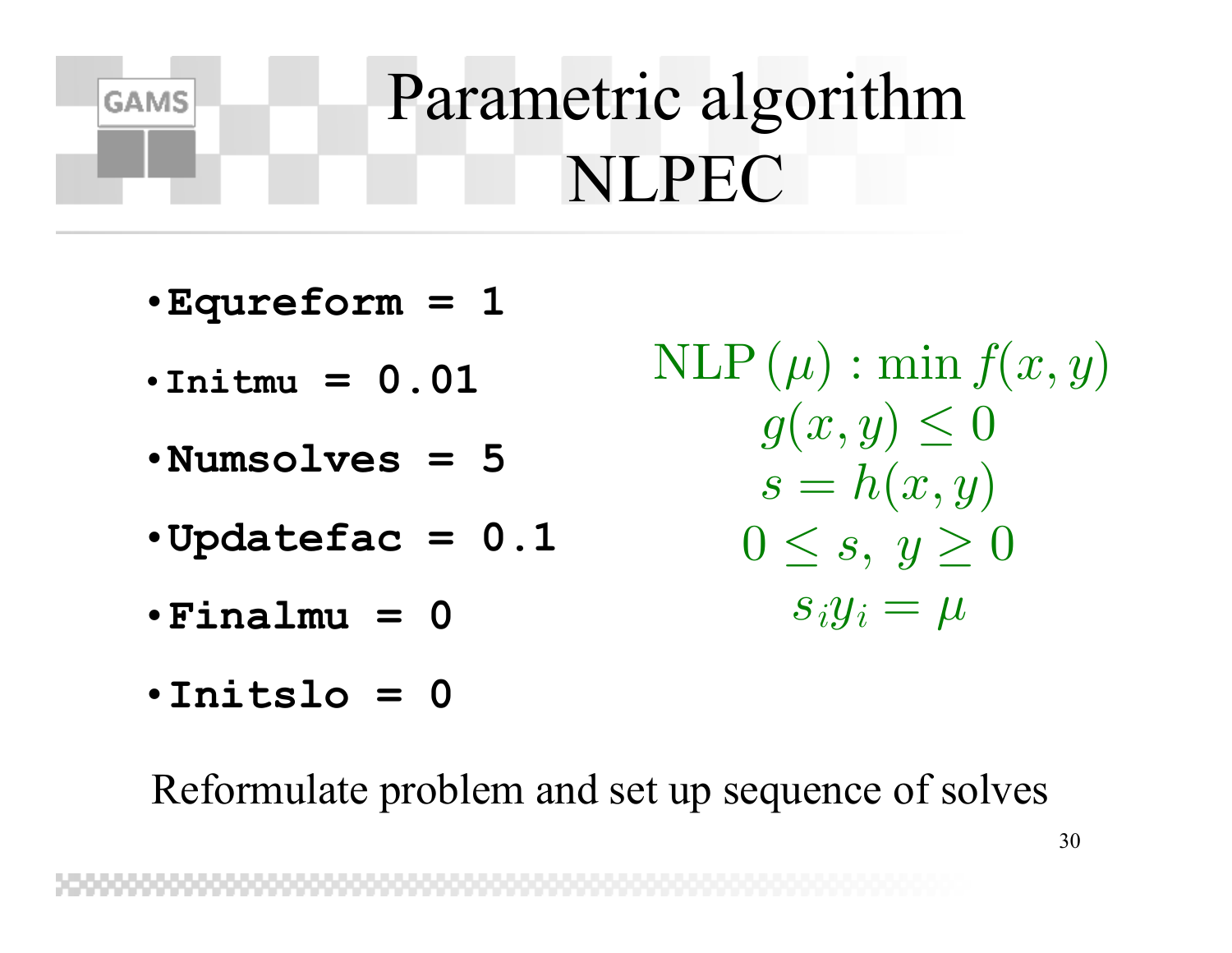

- •Create the GAMS model as an MPEC
- •Setup nlpec.opt
- •**Gams modelfile mpec=nlpec optfile=1**
- •Reformulated automatically
- •Results returned directly to GAMS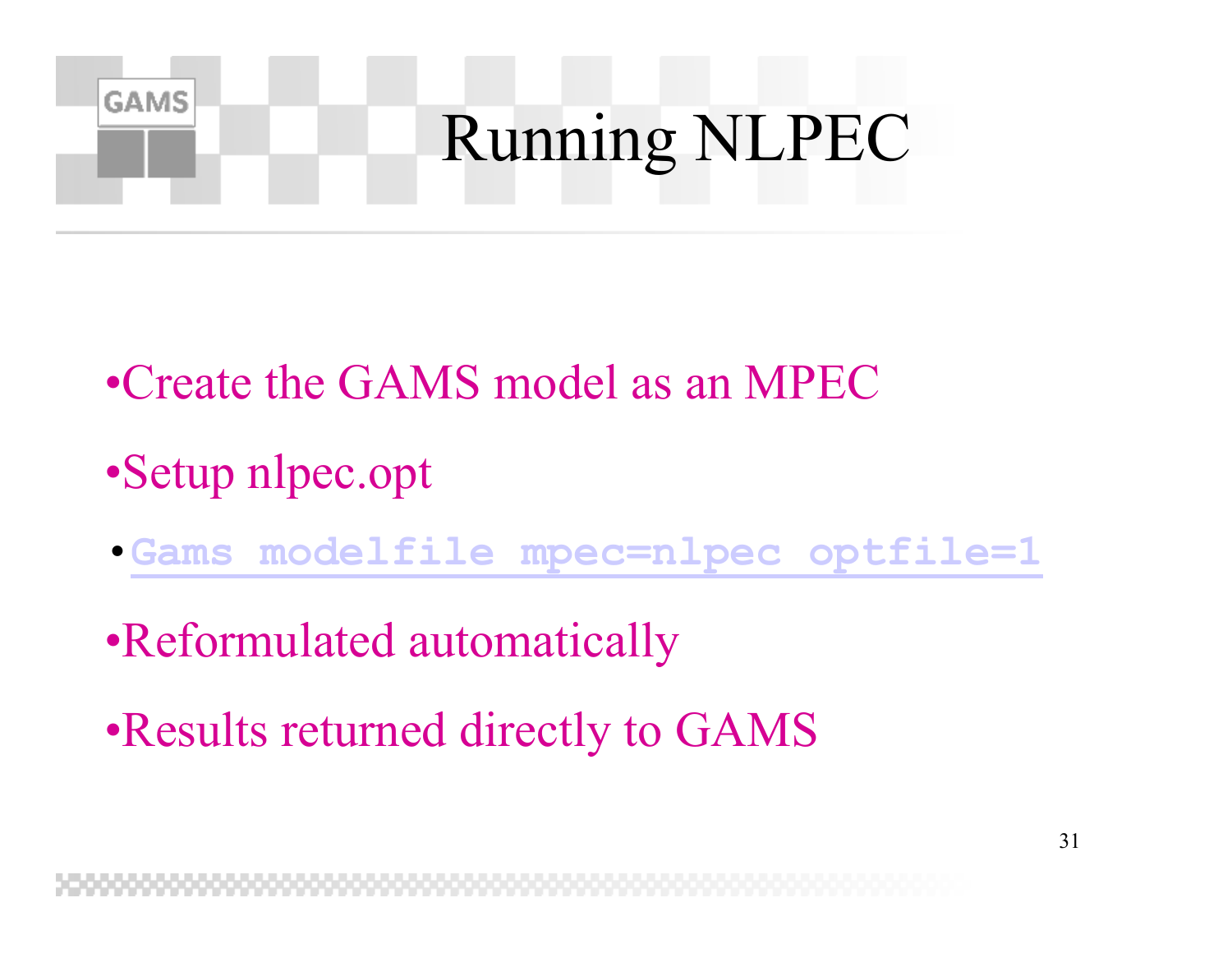## Benefits/Drawbacks

- •Easy to adapt existing models
- •Large-scale potential

- •Customizable solution to problem
- Available within GAMS right now
- •Models hard to solve
- •Local solutions found
- •Scarcity of MPEC models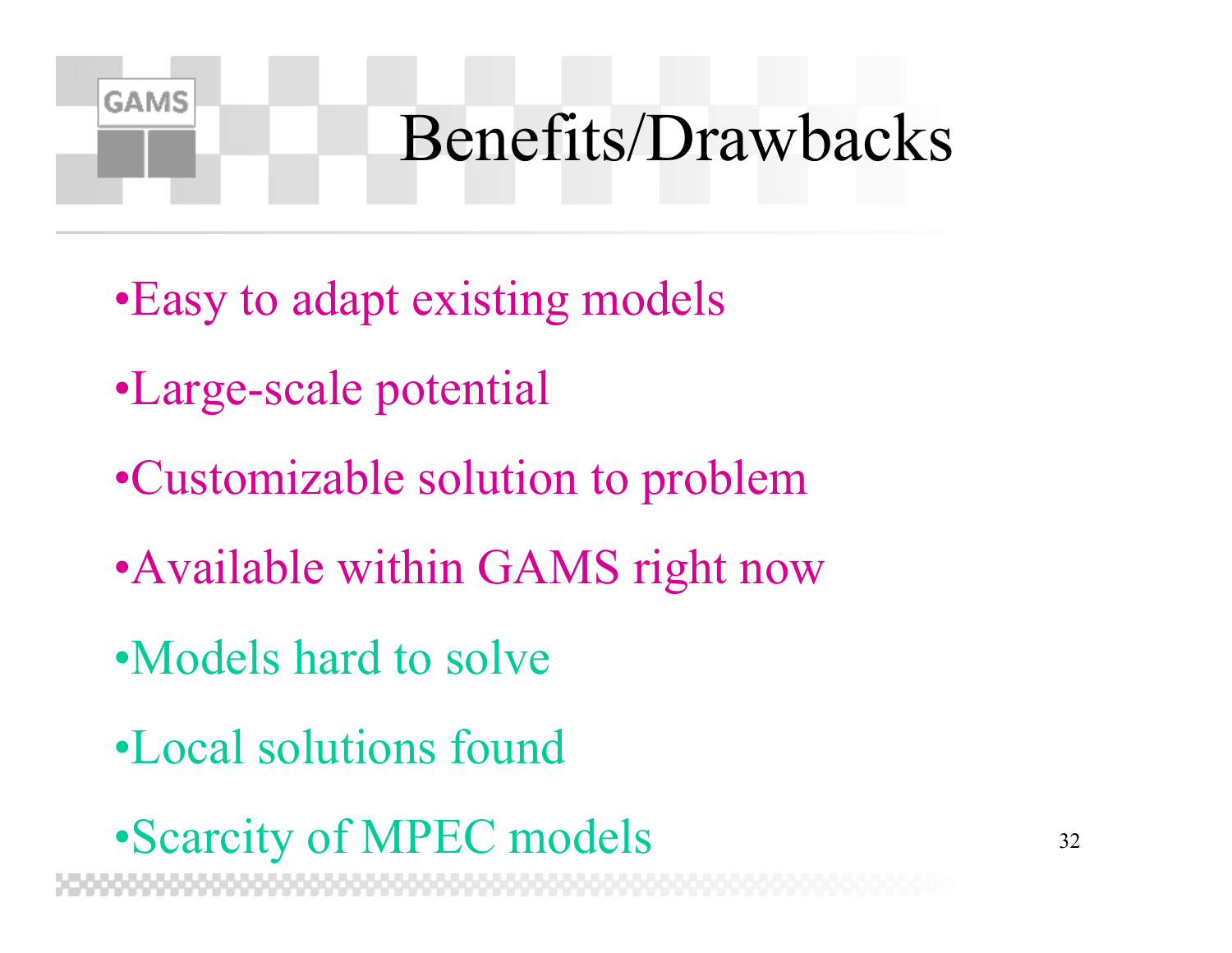### Frontiers

•Find all or multiple equilibria –Use nlp=baron parametrically •Structural identification –Inverse problems •Optimal tariff calculations –Large-scale datasets

**GAMS** 

•Stackelberg (leader/follower) games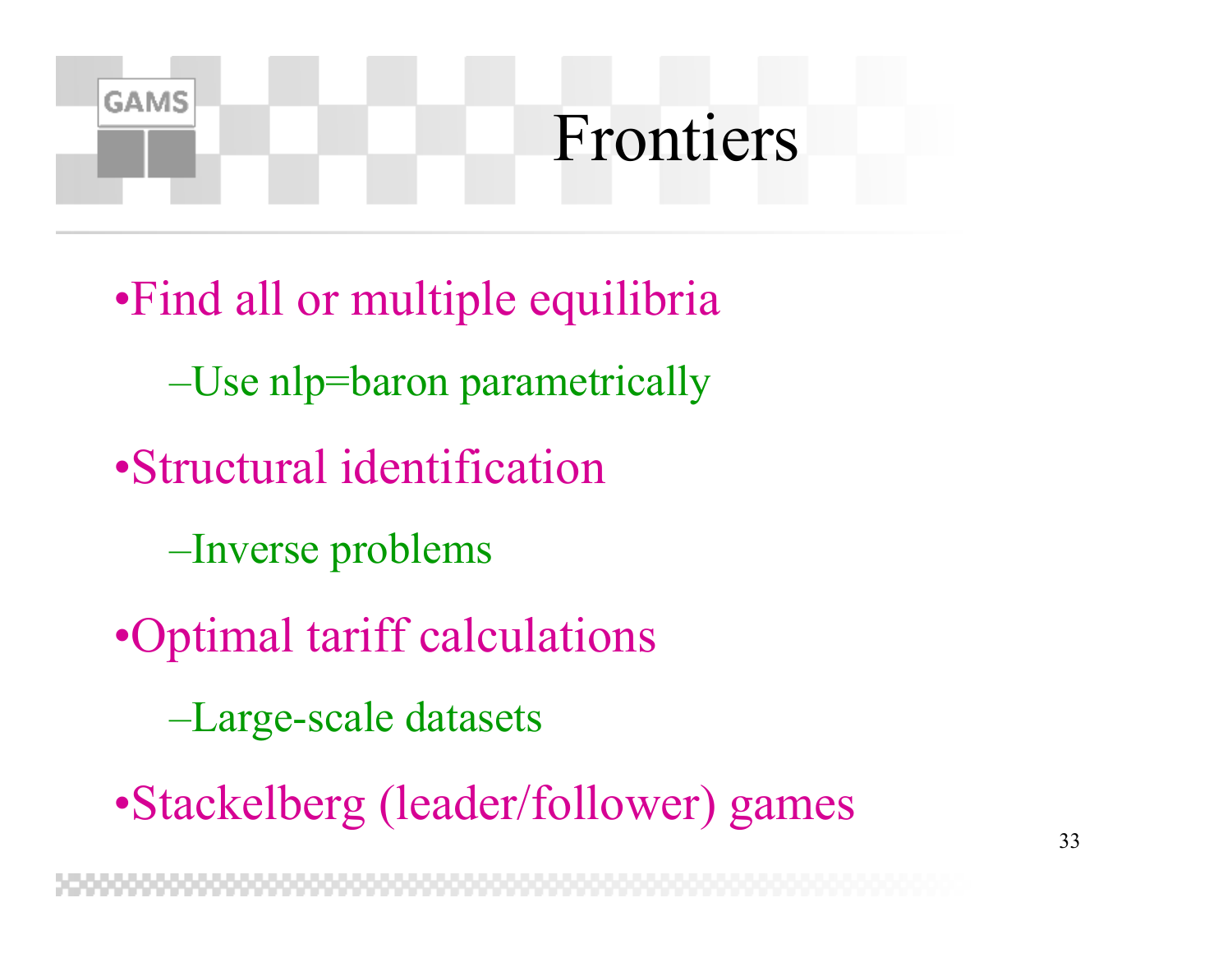# Thin or Zero client modeling

• Model and modeling system reside on application server

- •Prototype user and data interfaces with Excel style data exchange
- •Model submission via e-mail or web
- •Model results delivered via the web and e-mail with Excel style attachements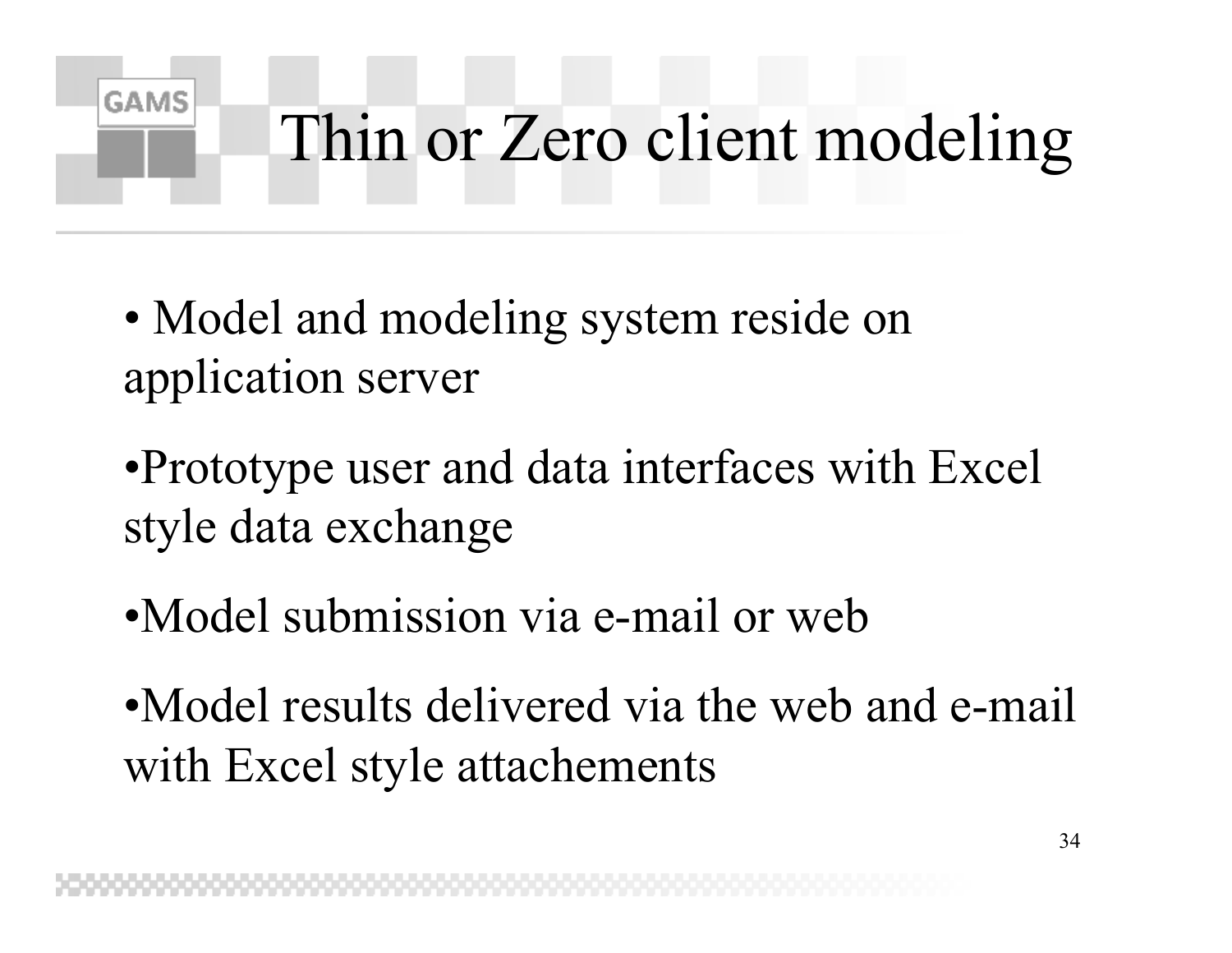### Excel Data

| 图 tnetsdb.xls [Read-Only] |                                          |      |                                   |                    |                           |                            |                                                            |         |                             |                            | 그미                     |
|---------------------------|------------------------------------------|------|-----------------------------------|--------------------|---------------------------|----------------------------|------------------------------------------------------------|---------|-----------------------------|----------------------------|------------------------|
|                           | H                                        |      | J                                 | Κ                  | L                         | M                          | N.                                                         | $\circ$ | P.                          | Q                          | $\mathsf{R}$           |
|                           | tnetid                                   | Site | *Requestor                        | *Category          | *Procedure                | <b>Test Object Avail</b>   | *Twin/Single/Envir Req Ref No <sup>1</sup> *Req Comp. Date |         |                             | <sup>'</sup> *Sample Count | <b>Runs Per Sample</b> |
|                           | 2 WD3PVQ                                 |      | APTL pkuchta                      | <b>EMISSIONS</b>   | NS06                      | 72556                      | single                                                     | none    | 3-Nov-01 $ ^{2}$            |                            |                        |
|                           | 3   WD3QE9                               |      | APTL pkuchta                      | <b>EMISSIONS</b>   | COMBO                     | 72556                      | single                                                     | none    | 8-Nov-01 $ ^{2}$            |                            |                        |
|                           | 4   WD3QM5                               |      | APTL pkuchta                      | <b>DIESEL</b>      | EPA75_D                   | 72556                      | single                                                     | none    | 9-Nov-01 $ ^{2}$            |                            |                        |
| 5.                        | WD3P09                                   |      | APTL pkuchta                      | <b>EMISSIONS</b>   | <b>NS67</b>               | 84369                      | single                                                     | none    | 19-Oct-01 <sup>4</sup>      |                            |                        |
| 6.                        | WD3PVR                                   |      | APTL pkuchta                      | <b>EMISSIONS</b>   | NS06                      | 86997                      | single                                                     | none    | 3-Nov-01 $ ^{2}$            |                            |                        |
|                           | WD3QED                                   |      | APTL pkuchta                      | <b>EMISSIONS</b>   | COMBO                     | 86997                      | single                                                     | none    | 14-Nov-01 <sup>2</sup>      |                            |                        |
| 8.                        | WD3QM6                                   |      | APTL pkuchta                      | <b>DIESEL</b>      | HMFET D                   | 86997                      | single                                                     | none    | 9-Nov-01 $^{2}$             |                            |                        |
|                           | 9   WD3N64                               |      | APTL ehunsang                     | <b>EMISSIONS</b>   | <b>NS103</b>              | 90786                      | single                                                     | none    | 5-Oct-01 $3$                |                            |                        |
|                           | 10 WD3N65                                |      | APTL jehunsang                    | <b>EMISSIONS</b>   | NS06                      | 90786                      | single                                                     | none    | 5-Oct-01 $3$                |                            |                        |
|                           | 11 WD3N66                                |      | APTL iehunsang                    | <b>EMISSIONS</b>   | NS06                      | 90786                      | single                                                     | none    | $6-0$ ct-01 $3$             |                            |                        |
|                           | 12 WD3NKB                                |      | APTL ehunsang                     | <b>EMISSIONS</b>   | NS61                      | 90786                      | single                                                     | none    | 12-Oct-01 $3$               |                            |                        |
|                           | 13 WD3NLG                                |      | APTL ehunsang                     | <b>EMISSIONS</b>   | COMBO                     | 90786                      | single                                                     | none    | 12-Oct-01 $ ^{3}$           |                            |                        |
|                           | 14 WD3RAY                                |      | APTL ehunsang                     | <b>EMISSIONS</b>   | <b>NS06</b>               | 90786                      | single                                                     | none    | $9 - Dec - 01$ <sup>1</sup> |                            |                        |
|                           | 15 WD3HT5                                |      | APTL iehunsang                    | <b>EMISSIONS</b>   | NS77                      | 91306                      | single                                                     | none    | $20$ -Oct-01 $ 2$           |                            |                        |
|                           | 16 WD3HU5                                |      | APTL jehunsang                    | EMISS <sup>1</sup> | 图 tnetsdb.xls [Read-Only] |                            |                                                            |         |                             |                            |                        |
|                           | 17   WD3N68                              |      | APTL ehunsang                     | <b>EMISS</b>       |                           | А                          |                                                            | B       | C                           |                            | D                      |
|                           | <b>He happens</b><br><b>H I F H</b> tnet |      | APTL lehunsand                    | EMICO<br>28        |                           | <b>Objective Weights</b>   |                                                            |         |                             |                            |                        |
|                           |                                          |      | cap / schedule / except / stats / | 29                 | Early start               |                            |                                                            |         | 0.10                        |                            | ଭ ।<br>Range 0-1       |
|                           |                                          |      |                                   | 30                 | Completion Date           |                            |                                                            |         | 0.10                        |                            | Range 0-1              |
|                           |                                          |      |                                   |                    | Department Profile<br>31  |                            |                                                            |         | 1.00                        |                            | Range 0-1              |
|                           |                                          |      |                                   |                    | 32.                       | Enforce prototype tracking |                                                            |         | 1.00                        |                            | Range 0-1              |
|                           |                                          |      |                                   | $\overline{33}$    |                           |                            |                                                            |         |                             |                            |                        |
|                           |                                          |      |                                   | 34                 |                           | <b>Fixed Week-1 Tests</b>  |                                                            |         |                             |                            |                        |
|                           |                                          |      |                                   |                    | 35 WD3NN2                 |                            |                                                            |         |                             |                            |                        |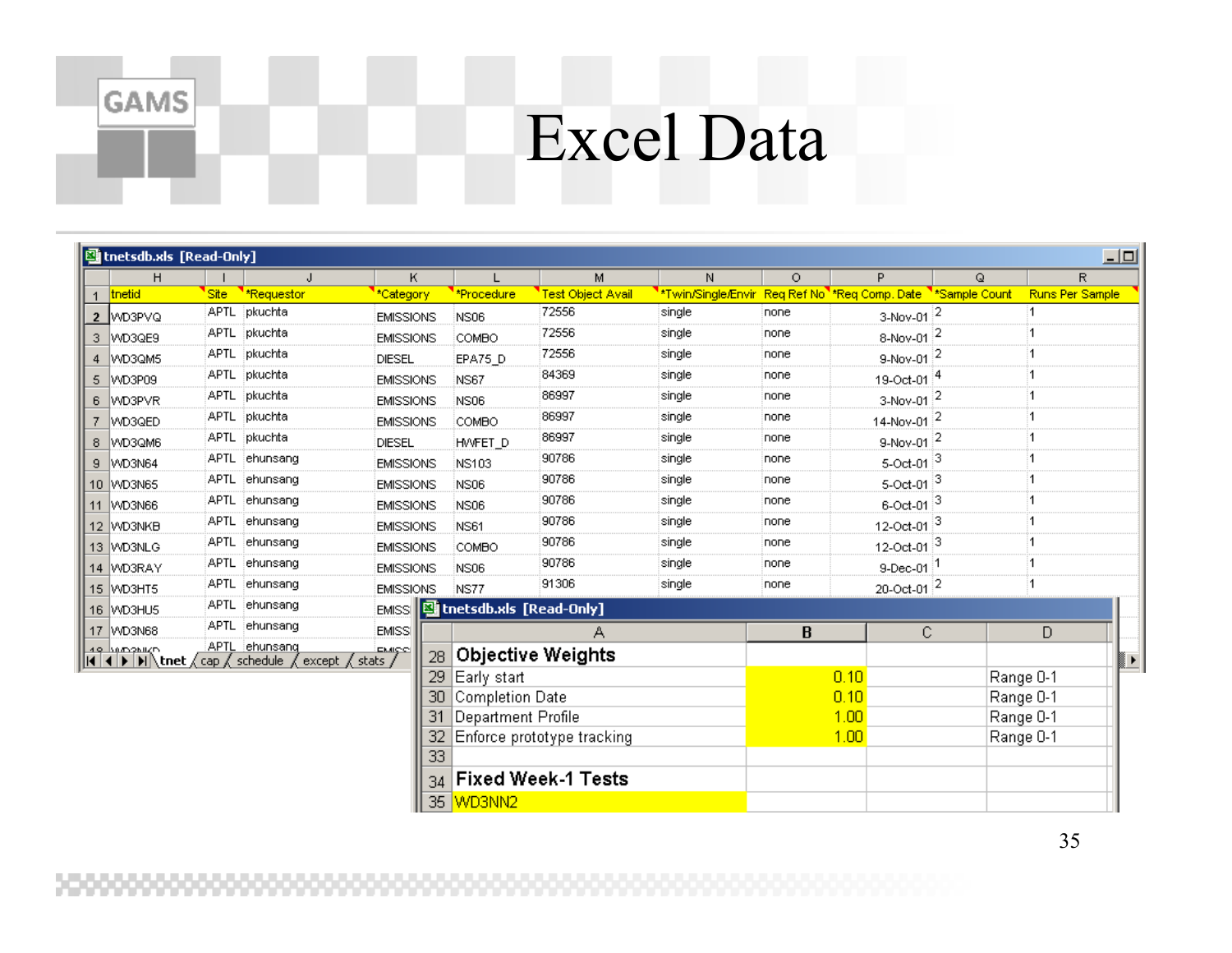### Data Interface inside GAMS

| <b>PEE:\gams\projects\tnet\cd\gms\dr.gms</b>                                                                                                                                                                                                                     | $   \Box   \times  $ |
|------------------------------------------------------------------------------------------------------------------------------------------------------------------------------------------------------------------------------------------------------------------|----------------------|
| dr.gms<br>$\lfloor m6. \text{gms} \rfloor \lfloor m1. \text{gms} \rfloor \lfloor m2. \text{gms} \rfloor \lfloor m3. \text{gms} \rfloor \lfloor m4. \text{gms} \rfloor \lfloor m5. \text{gms} \rfloor \text{dat1} \rfloor \lfloor m1. \text{lst} \rfloor$         |                      |
| * Data reading module                                                                                                                                                                                                                                            |                      |
| \$onecho > xlsin.txt<br>par=tnet dim=9 rnq=tnet!h1:r65536<br>par=capf dim=2 rng=cap!a2:e8<br>par=dp        rdim=1        rnq=cap!b13:c26<br>par=objw rdim=1 rng=cap!a29:b32<br>par=sd cdim=0 rnq=cap!b10:b10<br>sset=fix rdim=1 rng=cap!a35:a65536<br> \$offecho |                      |
| Sif not set xlsname \$set xlsname tnetnew.xls                                                                                                                                                                                                                    |                      |
| Scall =gdxxrw %xlsname% - @xlsin.txt log=con<br>\$if errorlevel 1 \$abort 'Reading TNet input sheet'                                                                                                                                                             |                      |
|                                                                                                                                                                                                                                                                  |                      |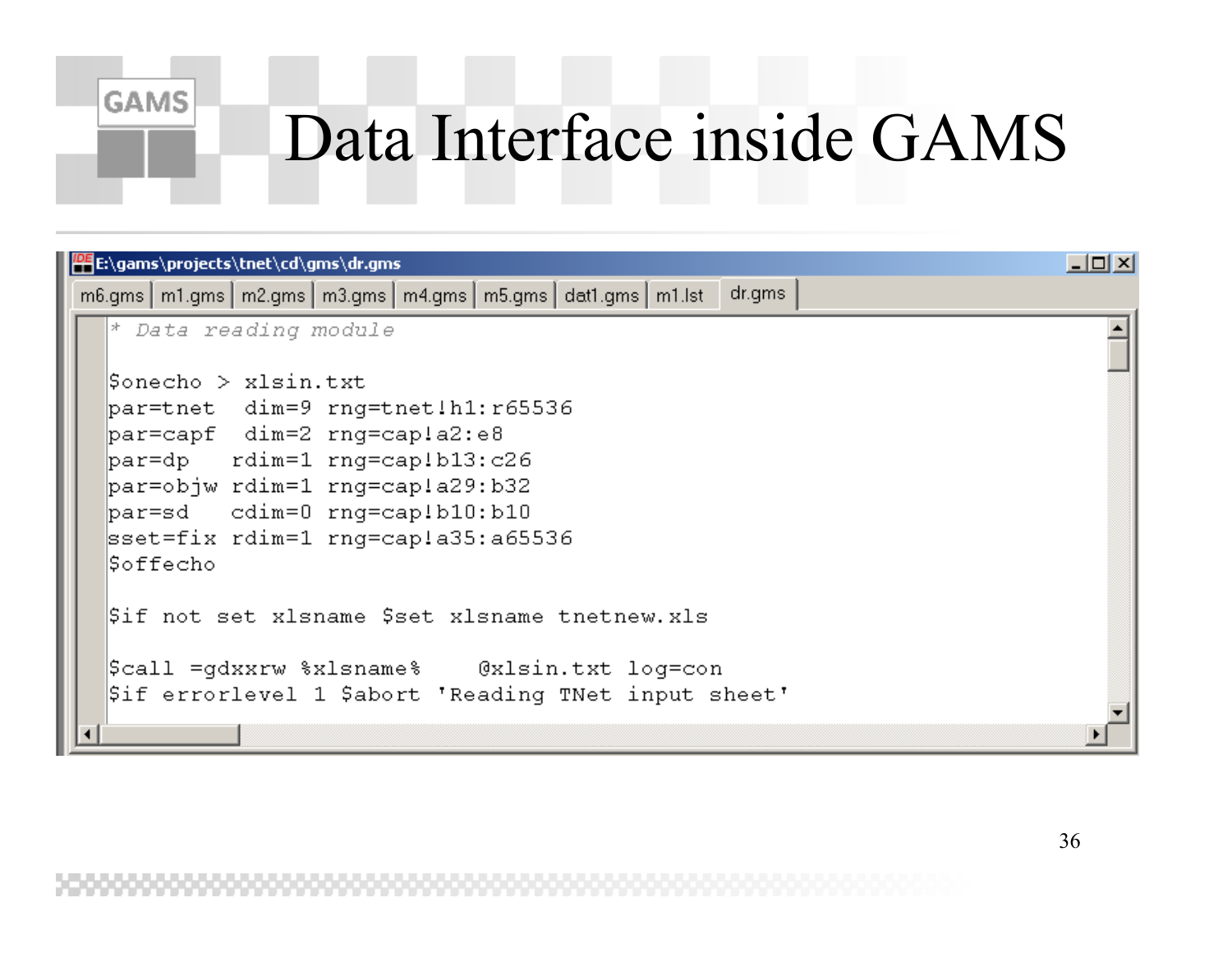### Excel Data

|                 | 图 ictdw.xls [Read-Only] |         |              |      | 图 ictdw.xls [Read-Only] |         |                           |    |       |                 |          |               |        |
|-----------------|-------------------------|---------|--------------|------|-------------------------|---------|---------------------------|----|-------|-----------------|----------|---------------|--------|
|                 | A                       | B       | C            |      |                         | А       | в                         | C  | D     | E               | F        | G             | H      |
|                 | 66 Flavors:             | Lvolmet | Low vol mill |      | 46                      |         | Table MDATA starts below: |    |       |                 |          |               |        |
| 67              |                         | Mvolmet | Medium vol   |      | 47                      |         |                           |    | PRICE | <b>RESERVES</b> | CAPACITY | <b>PSCALE</b> | QSCALE |
| 68              |                         | Hvolmet | High vol m   |      |                         | 48 Alas | Vlowbtu                   |    | 12.3  | 30.00           |          | 0.5           | 0.4    |
| 69              |                         | Semisco | Semi-soft    |      | 49                      | Alas    | Vlowbtu                   | 2  | 19.5  | 3.00            |          |               | 0.4    |
| 70              |                         | Ls-Ibtu | Low sulfur   |      |                         | 50 Alas | Vlowbtu                   | 3  | 20.4  | 45.00           | 0.5      | 0.5           | 0.4    |
| 71              |                         | Ls-hbtu | Low sulfur   |      | 51                      | Alas,   | Vlowbtu                   |    | 999   | 999.00          | 99       |               |        |
| 72              |                         | Ms-hbtu | Medium si    |      | 52                      | Canw    | Lvolmet                   |    | 23.77 | 101.00          | 4.3      | 0.5           | 0.4    |
| $\overline{73}$ |                         | Ms-Ibtu | Medium si    |      | 53                      | Canw    | Lvolmet                   | 2  | 23.98 | 173.00          | 5.6      | 0.5           | 0.4    |
| $\frac{74}{75}$ |                         | Hssteam | High sulful  |      | 54                      | Canw    | Lvolmet                   | 3  | 24.01 | 25.00           | 0.0      | 0.5           | 0.4    |
|                 |                         | Vlowbtu | Very low b   |      | 55                      | Canw    | Lvolmet                   | 4  | 28.68 | 3.55            | 2.2      | 0.5           | 0.4    |
| $\overline{76}$ |                         |         |              |      | 56                      | Canw    | Lvolmet                   | 5  | 28.80 | 35.50           | 2.6      | 0.5           | 0.4    |
| 77              | Flavor/Sector Map       |         | Met          | Tł I | 57                      | Canw    | Lvolmet                   | 6  | 999   | 999.00          | 99       |               |        |
| 78              |                         | Lvolmet | ٧            |      | 58                      | Canw    | Mvolmet                   |    | 24.77 | 109.00          | 4.6      | 0.5           | 0.4    |
| 79              |                         | Mvolmet | ٧            |      | 59                      | Canw    | Mvolmet                   | 2  | 26.25 | 109.00          | 4.2      | 0.5           | 0.4    |
| 80              |                         | Hvolmet | ٧            |      | 60                      | Canw    | Mvolmet                   | 3  | 999   | 999.00          | 99       |               |        |
| 81              |                         | Semiscc | ٧            |      | 61                      | Canw    | Semiscc                   |    | 21.04 | 35.00           | 1.7      | 0.5           | 0.4    |
| 82              |                         | Ls-Ibtu | n            |      | 62                      | Canw    | Semiscc                   | 2  | 25.77 | 7.00            | 0.3      | 0.5           | 0.4    |
| 83              |                         | Ls-hbtu | n            |      | 63                      | Canw    | Semiscc                   | 3  | 27.25 | 5.00            | 0.2      | 0.5           | 0.4    |
| 84              |                         | Ms-hbtu | n            |      | 64                      | Canw    | Semiscc                   | 4  | 999   | 999.00          | 99       |               |        |
| $\overline{85}$ |                         | Ms-Ibtu | n            |      | 65                      | Canw    | Ls-Ibtu                   |    | 13.08 | 3.00            | 0.3      | 0.5           | 0.4    |
| $\overline{86}$ |                         | Hssteam | n            |      | 66                      | Canw    | Ls-Ibtu                   | 2  | 16.18 | 4.30            | 1.0      | 0.5           | 0.4    |
| 87              |                         | Vlowbtu | n            |      | 67                      | Canw    | Ls-Ibtu                   | 3  | 17.50 | 33.60           | 1.6      | 0.5           | 0.4    |
|                 |                         |         |              |      | 68                      | Canw    | Ls-Ibtu                   |    | 20.04 | 23.00           | 0.7      |               |        |
|                 |                         |         |              |      | 69                      | Canw    | Ls-Ibtu                   | 5  | 999   | 999.00          | 99       |               |        |
|                 |                         |         |              |      | 70                      | Canw    | Ls-hbtu                   |    | 24.48 | 15.00           | 0.0      | 0.5           | 0.4    |
|                 |                         |         |              |      |                         | Canw    | Ls-hbtu                   | 2  | 29.30 | 7.70            | 0.6      | 0.5           | 0.4    |
|                 |                         |         |              |      | フロー                     | Comu    | فتغطط لطالة               | o. | nnn.  | ann an          | OO.      |               |        |
|                 |                         |         |              |      | Ready                   |         |                           |    |       |                 |          |               |        |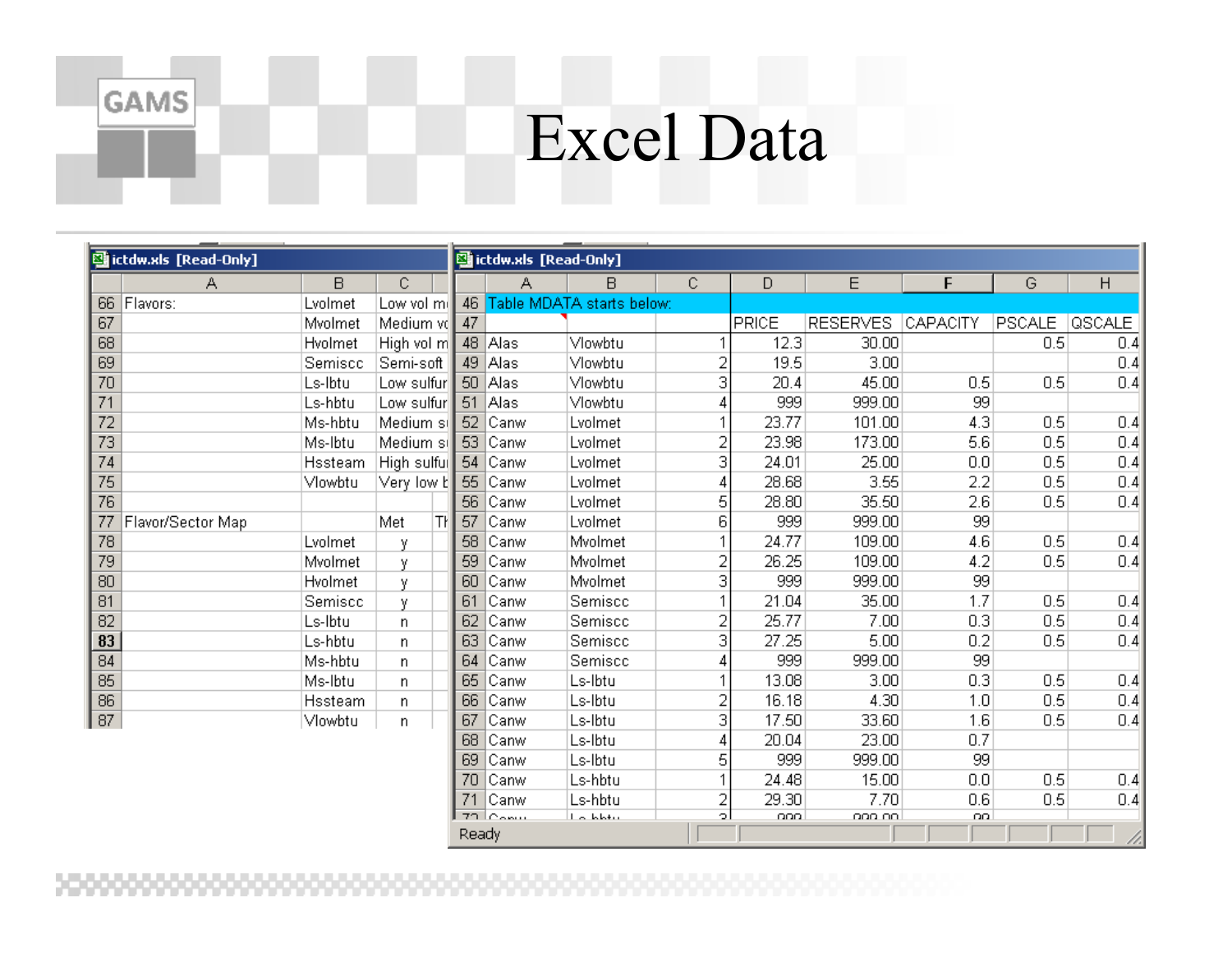#### **GAMS**

### Data Interface inside Excel

|                 | 图 ictdw.xls [Read-Only] |                  |                   |                                         |                            |   |        |                                            |                                                      |             |
|-----------------|-------------------------|------------------|-------------------|-----------------------------------------|----------------------------|---|--------|--------------------------------------------|------------------------------------------------------|-------------|
|                 | А                       | $\bf{B}$         | C                 |                                         | D                          | E | F      |                                            |                                                      |             |
|                 |                         |                  |                   |                                         |                            |   |        |                                            |                                                      |             |
|                 | <b>ICT Setup</b>        |                  |                   |                                         |                            |   |        |                                            |                                                      |             |
| 2               |                         |                  |                   |                                         |                            |   |        |                                            |                                                      |             |
| 3               | <b>Type</b>             | <b>GAMS Name</b> | Rng               |                                         |                            |   |        |                                            |                                                      |             |
| $\overline{4}$  | PAR                     | Cdata            | CDATAIA13         | E:\gams\projects\ICT\060602\ict_011.gms |                            |   |        |                                            |                                                      | I           |
| 5               | PAR                     | CPar             | CPARIA17          | m6.qms                                  | m1.qms                     |   | m2.qms | m3.qms                                     | m4.qms<br>m5.qms                                     | dat1.gms    |
| 6               | PAR                     | Ddata            | DDATAIA22         |                                         | m1.lst                     |   |        | dr.gms                                     |                                                      | ict_011.gms |
| 7               | PAR                     | Globrate         | <b>GLOBRATEIA</b> |                                         |                            |   |        |                                            |                                                      |             |
| 8               | PAR                     | Hr               | HRIA12            |                                         |                            |   |        |                                            |                                                      |             |
| 9               | PAR                     | Mdata            | MDATA DEL         |                                         |                            |   |        | Get data from the Excel file               |                                                      |             |
| 10 <sub>1</sub> | <b>PAR</b>              | Mprice           | MPRICEIA4         |                                         |                            |   |        |                                            | \$call qdxxrw %xlsfile% o=ictin.qdx index=ictparms   |             |
|                 | $11$ PAR                | Newportc         | NEWPORTC!         |                                         | Şqdxin ictin.qdx           |   |        |                                            |                                                      |             |
|                 | $12$ PAR                | Odata            | ODATAIA19         |                                         |                            |   |        |                                            |                                                      |             |
|                 | $13$ PAR                | Pdata            | PDATAIA13         |                                         |                            |   |        |                                            |                                                      |             |
|                 | $14$ PAR                | Pdatmin          | PDATMINIA1        |                                         | \$load I J K KL BR BRI BRJ |   |        |                                            |                                                      |             |
|                 | $15$ PAR                | Prodmin          | PRODMINIA1        |                                         |                            |   |        |                                            |                                                      |             |
|                 | $16$ PAR                | Qfmaxdat         | <b>QFMAXDATIA</b> |                                         |                            |   |        |                                            | Sload Cdata CPar Ddata Globrate Hr Mdata Mprice      |             |
|                 | $17$ PAR                | Qfmindat         | QFMINDAT!A        |                                         |                            |   |        |                                            | \$load Newportc Odata Pdata Pdatmin Prodmin Qfmaxdat |             |
|                 | $18$ PAR                | Qmaxdat          | QMAXDAT!AS        |                                         |                            |   |        | \$load Qfmindat Qmaxdat Qmindat Rate Tdata |                                                      |             |
| 19 <sup>°</sup> | PAR <sup>1</sup>        | Qmindat          | QMINDATIA1        |                                         |                            |   |        |                                            |                                                      |             |
| 20              | PAR <sup>1</sup>        | Rate             | RATEIA32          |                                         |                            |   |        |                                            |                                                      |             |
|                 | $21$ PAR                | Tdata            | TDATA!A13         |                                         | 2                          |   |        |                                            |                                                      |             |
| 22              | SSET                    |                  | Exporters         |                                         |                            |   |        |                                            |                                                      |             |
| 23              | SSET                    | J                | Importers         |                                         |                            |   |        |                                            |                                                      |             |
|                 | 24 SSET                 | Κ                | Flavors           |                                         |                            |   |        |                                            |                                                      |             |
|                 | $25$ SSET               | <b>BR</b>        | <b>BRegions</b>   |                                         |                            |   |        |                                            |                                                      |             |
| 26              | <b>SET</b>              | ΙKL              | FSMap             |                                         | 2                          |   |        |                                            |                                                      |             |
|                 | $27$ SET                | <b>BRI</b>       | RegExpMap         |                                         | 2                          |   |        |                                            |                                                      | 38          |
| 28              | <b>SET</b>              | <b>BRJ</b>       | RegimpMap         |                                         | $\overline{2}$             |   |        |                                            |                                                      |             |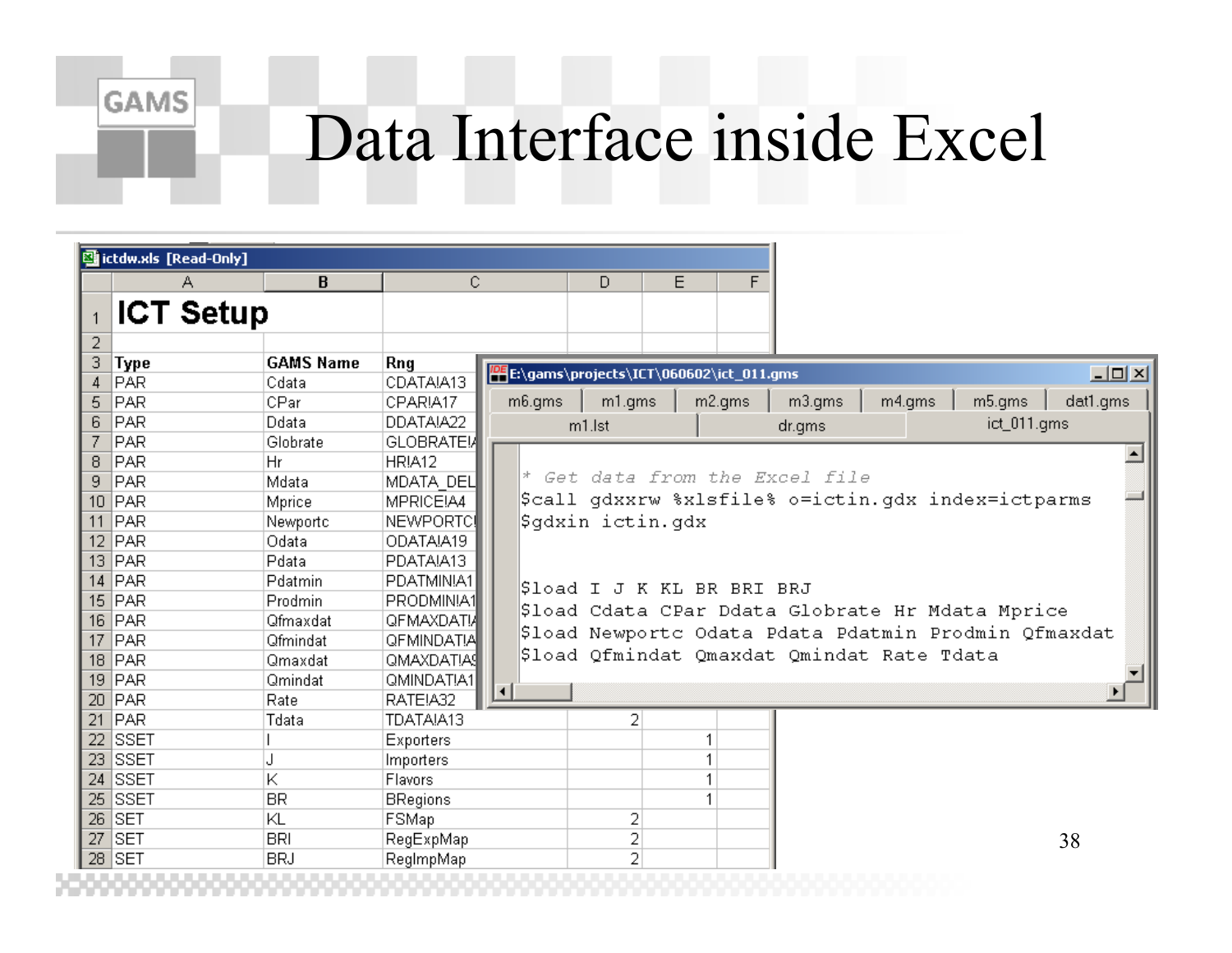## E-mail Submission

| <b>St Inbox - Outlook I</b> | Submitting an ICT model                                                            | $\Box$ o $\times$ | <u>니리지</u>         |
|-----------------------------|------------------------------------------------------------------------------------|-------------------|--------------------|
| Edit<br>File<br>View.       | File<br>Edit<br>Insert<br>Format<br>Tools<br>Message<br><b>Help</b><br><b>View</b> | 每                 | 每                  |
| ≝<br>Create Mail<br>Re      | ict@hillmodels.com<br>图 To:                                                        |                   | Ç<br>Find          |
|                             | 图CC:                                                                               |                   |                    |
| $\bullet$ Inbox.            | Subject:<br>Submitting an ICT model                                                |                   |                    |
| Ÿ<br>$\theta$  <br>From     | icttest.xls (3.11 MB)<br>Attach:                                                   |                   | ▽                  |
| tet@ h<br>tion n⊟           |                                                                                    |                   | 4:42 PM<br>4:31 PM |
| ict@H                       | This email will submit an ICT model to the                                         |                   | 4:26 PM            |
|                             | email submission tool.                                                             |                   |                    |
|                             |                                                                                    |                   |                    |
|                             |                                                                                    |                   |                    |
|                             |                                                                                    |                   |                    |
|                             |                                                                                    |                   |                    |
|                             |                                                                                    |                   |                    |
|                             |                                                                                    |                   |                    |
|                             |                                                                                    |                   |                    |
|                             |                                                                                    |                   |                    |
|                             |                                                                                    |                   | $\sim$             |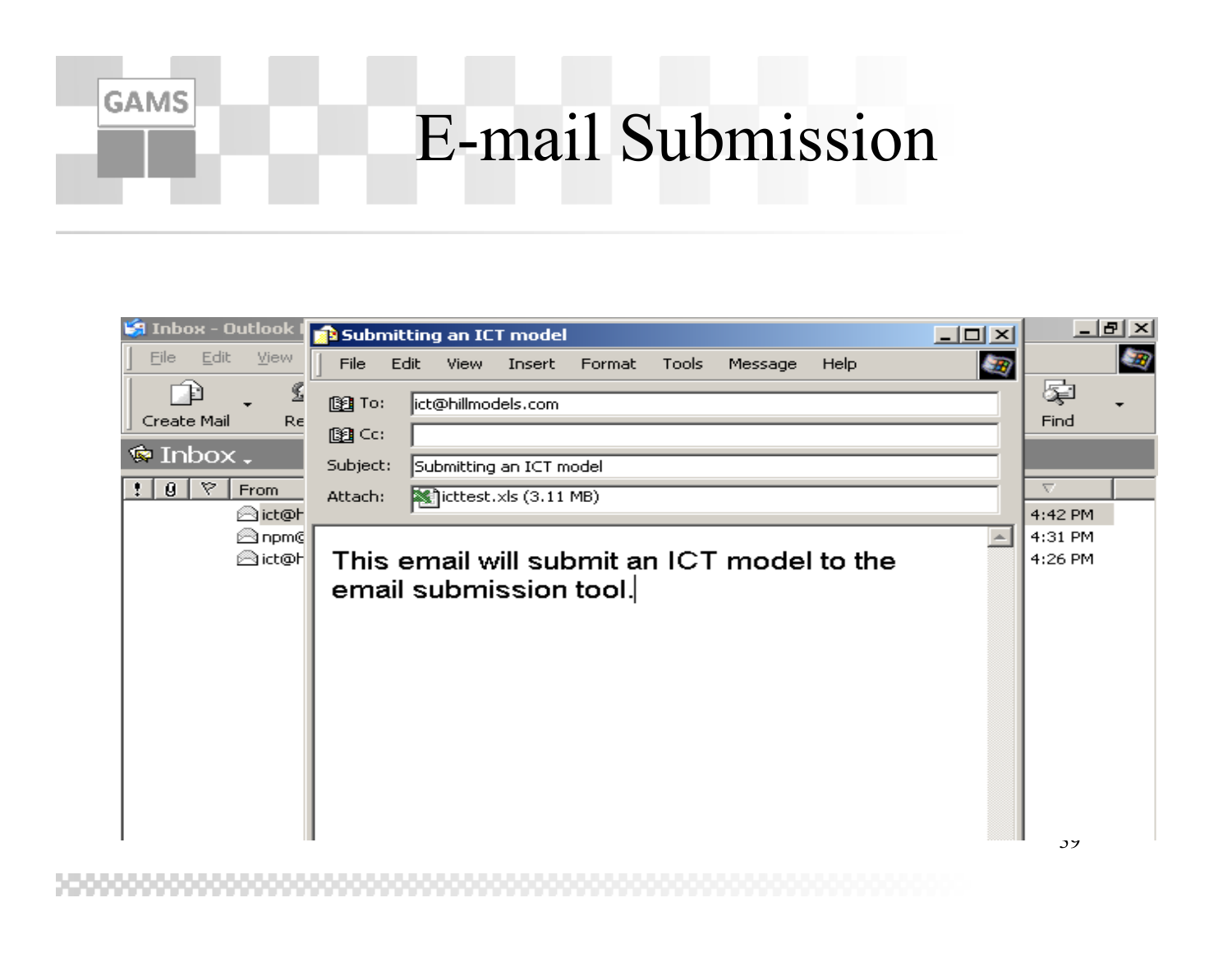### Web Submission

| http://www.hillmodels.com/ - Microsoft Internet Explorer<br>Edit<br>View<br>Favorites<br>Tools<br>Help<br>File<br>↓Back ← → ← ◎ ⑦ ۞ ◎Search Favorites ③Media ③ ② ③ ●  ← 国 ☆<br>Address <b>&amp;</b> http://www.hillmodels.com/<br>⊘Go<br>▾╎<br><b>Hillmodels Web Submission Tool</b><br>$\overline{\phantom{a}}$<br><b>Model type:</b> $ ict $<br><b>Email Address:</b><br>gene@gams.com <br><b>Subject Line:</b><br>Web submission tool test<br>Submit model: | 그리지                 |
|----------------------------------------------------------------------------------------------------------------------------------------------------------------------------------------------------------------------------------------------------------------------------------------------------------------------------------------------------------------------------------------------------------------------------------------------------------------|---------------------|
|                                                                                                                                                                                                                                                                                                                                                                                                                                                                |                     |
|                                                                                                                                                                                                                                                                                                                                                                                                                                                                | 御                   |
|                                                                                                                                                                                                                                                                                                                                                                                                                                                                |                     |
|                                                                                                                                                                                                                                                                                                                                                                                                                                                                | Links $\rightarrow$ |
|                                                                                                                                                                                                                                                                                                                                                                                                                                                                |                     |
|                                                                                                                                                                                                                                                                                                                                                                                                                                                                |                     |
|                                                                                                                                                                                                                                                                                                                                                                                                                                                                |                     |
|                                                                                                                                                                                                                                                                                                                                                                                                                                                                |                     |
|                                                                                                                                                                                                                                                                                                                                                                                                                                                                |                     |
|                                                                                                                                                                                                                                                                                                                                                                                                                                                                |                     |
|                                                                                                                                                                                                                                                                                                                                                                                                                                                                |                     |
|                                                                                                                                                                                                                                                                                                                                                                                                                                                                |                     |
|                                                                                                                                                                                                                                                                                                                                                                                                                                                                |                     |
|                                                                                                                                                                                                                                                                                                                                                                                                                                                                |                     |
|                                                                                                                                                                                                                                                                                                                                                                                                                                                                |                     |
| Browse                                                                                                                                                                                                                                                                                                                                                                                                                                                         |                     |
|                                                                                                                                                                                                                                                                                                                                                                                                                                                                |                     |
| Submit Model                                                                                                                                                                                                                                                                                                                                                                                                                                                   |                     |
|                                                                                                                                                                                                                                                                                                                                                                                                                                                                |                     |
| e Done<br>Internet                                                                                                                                                                                                                                                                                                                                                                                                                                             |                     |
| Ⴥ⊘<br><b>B</b> Start<br>http://www.hillmodels G Microsoft PowerPoint - [hi<br>ø<br>5:10 PM                                                                                                                                                                                                                                                                                                                                                                     |                     |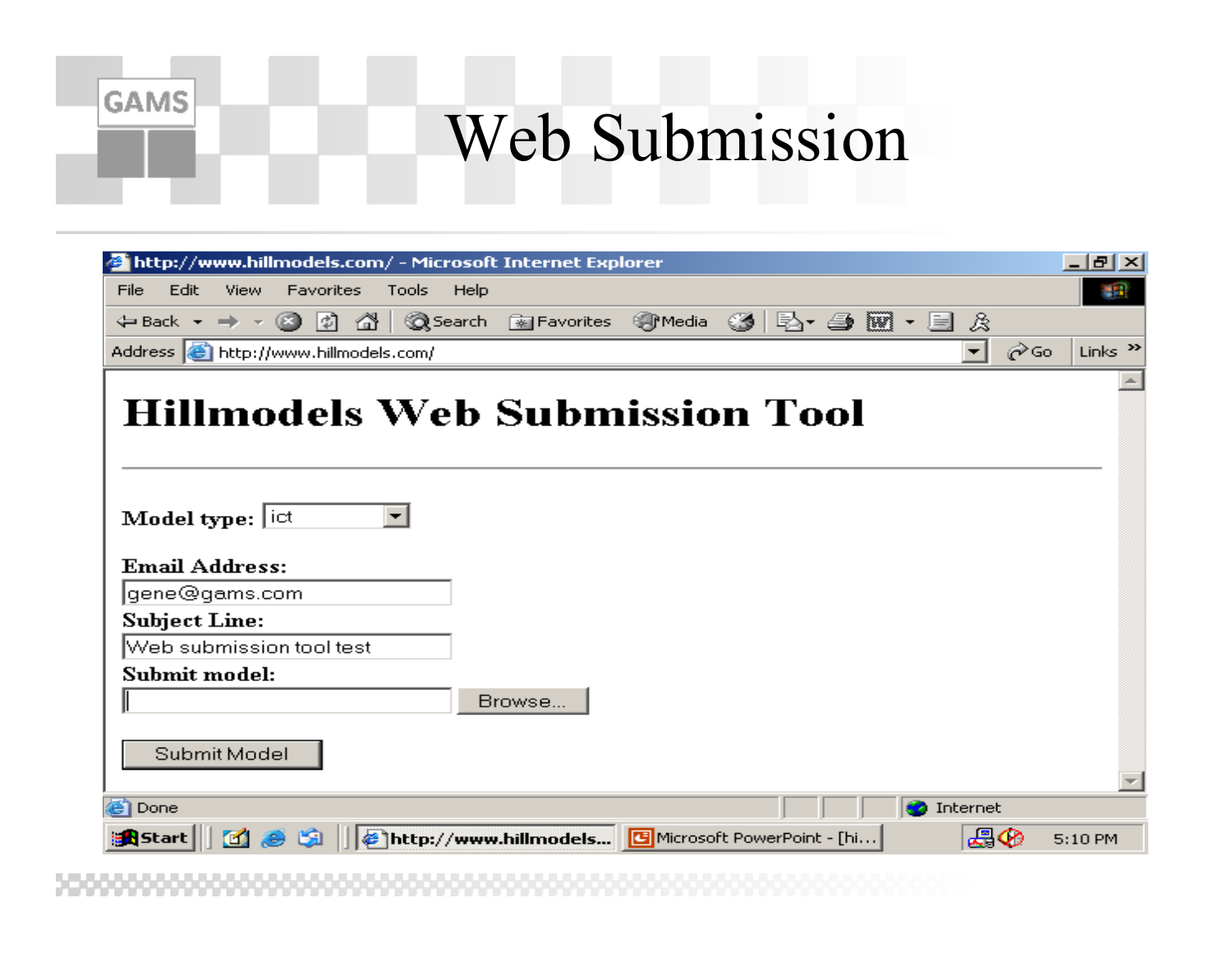### Job Info Via e-mail

| ۴۹<br><b>Inbox - Outlook</b>               | <b>STARTED</b> 31517: Submitting an ICT model at 02/06/17 16:59:12 $\blacksquare$ $\blacksquare$ | <u>니레지</u>                    |
|--------------------------------------------|--------------------------------------------------------------------------------------------------|-------------------------------|
| Edit<br>View<br>File                       | 每<br>File<br>Edit<br>View<br>Tools<br>Message<br>Help                                            | 每                             |
| ⅀                                          | ict@hillmodels.com<br>From:                                                                      | Ş                             |
| Create Mail<br>Re                          | Monday, June 17, 2002 4:59 PM<br>Date:                                                           | Find                          |
| $\bullet$ Inbox.                           | To:<br>gene@gams.com<br>Subject:<br>STARTED 31517: Submitting an ICT model at 02/06/17 16:59:12  |                               |
| ▽<br>Ø.<br>From<br>Ø<br>⊻4 ict@l<br>tet@ h | Please click on:                                                                                 | (12 5:01<br>4:59 PM           |
| tet@h<br>tet@h<br>tion nome                | http://31517:depre04@www.hillmodels.com/                                                         | 4:58 PM<br>4:42 PM<br>4:31 PM |
| <b>A</b> ict@H                             | If you are asked for login and password,<br>type:<br>user name: 31517<br>password: depre04       | 4:26 PM                       |
|                                            |                                                                                                  | 41                            |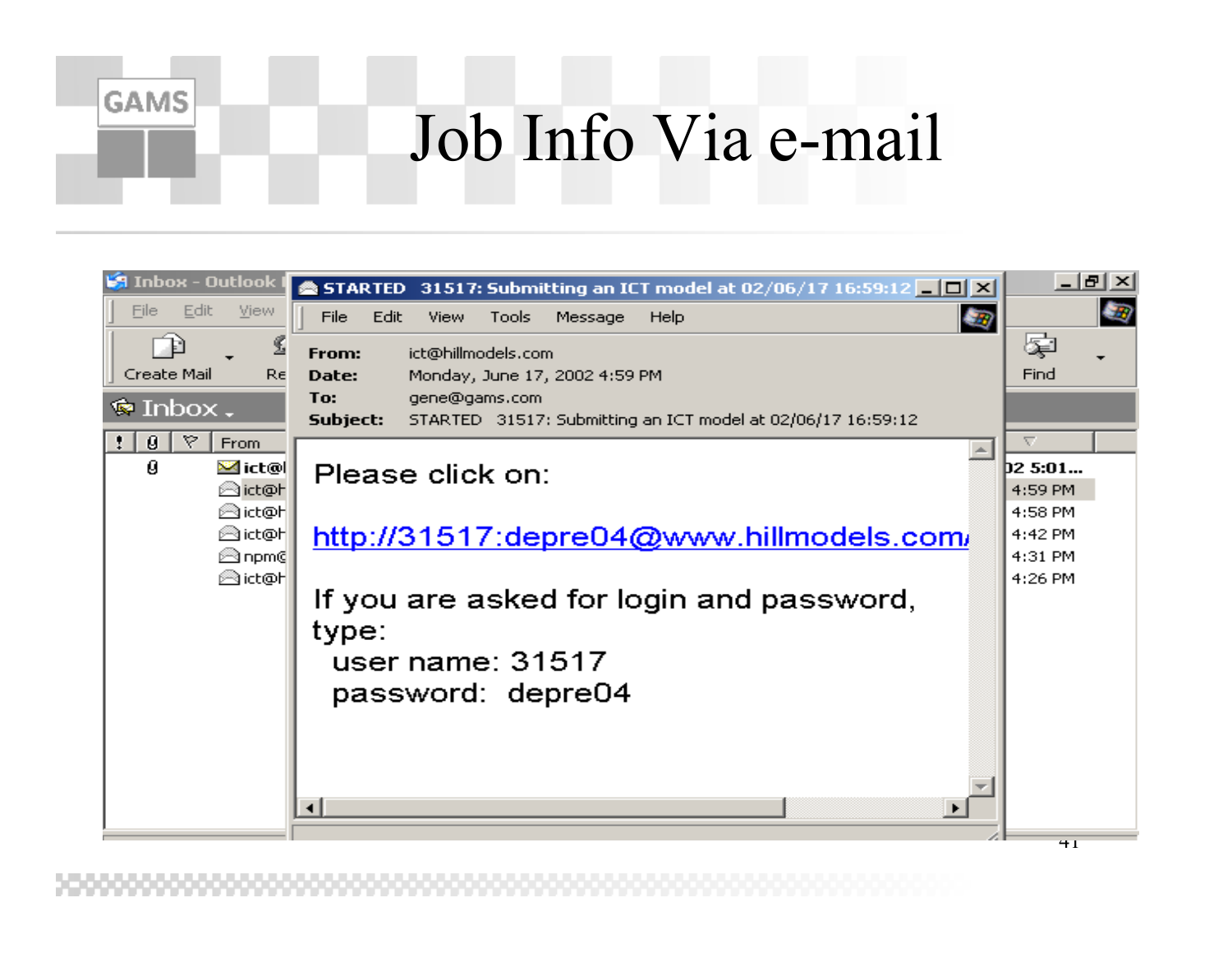### **GAMS** Result Presentation

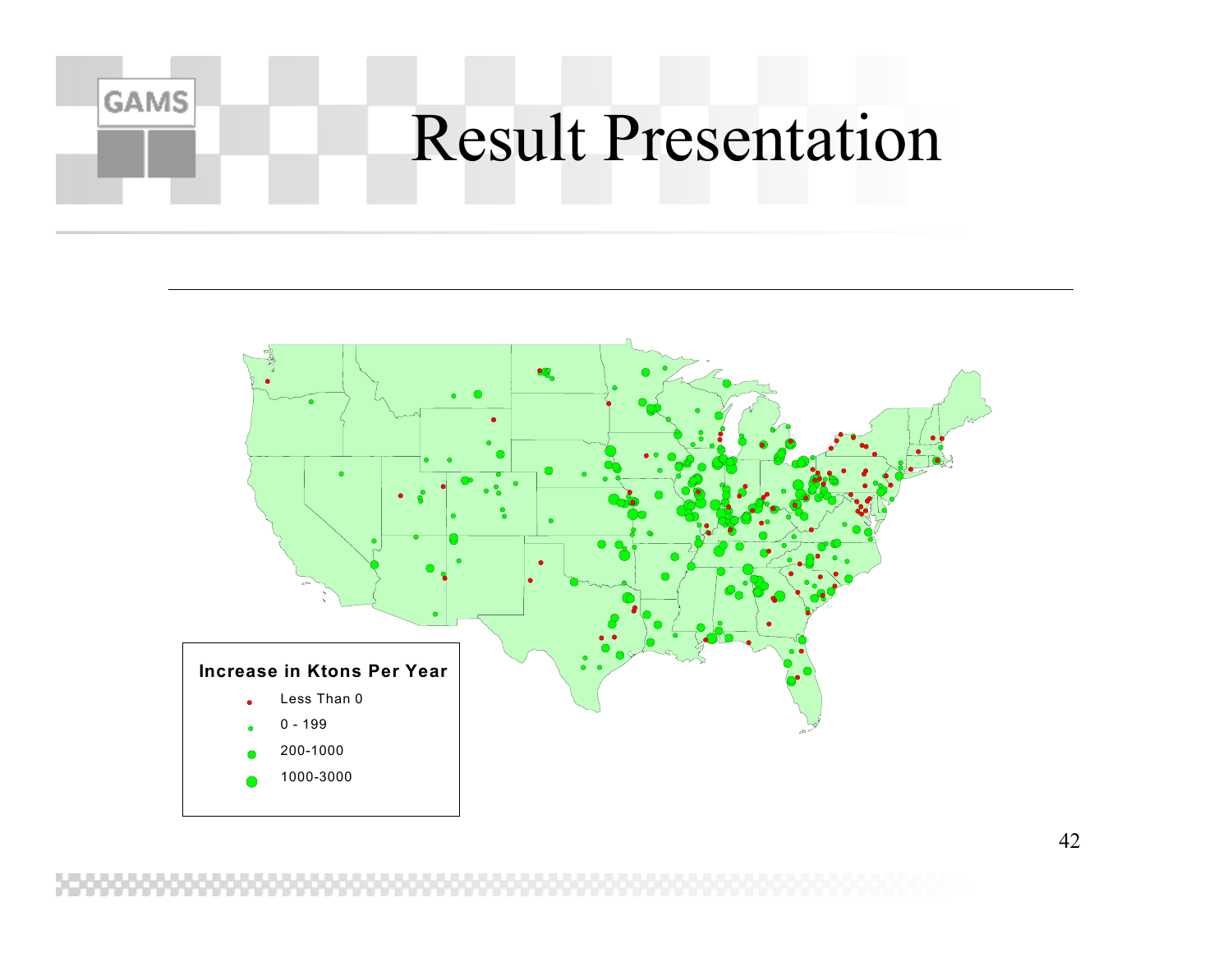#### **GAMS**

## **GAMS World Home Page**



**The Worlds GLOBAL MINLP MPEC MPSGF** Performance **Translation Search** Contact

### **GAMS World**

#### **Welcome to the GAMS World**

This is the home page of the GAMS World, a web site aiming to bridge the gap between academia and industry by providing highly focused forums and dissemination services in specialized areas of mathematical programming.

Substantial progress was made in the 1980s and 1990s with the development of algebra based modeling systems, algorithms, and computer codes to solve large and complex mathematical programs. The application of these tools, however, was less than expected. The abstraction, expression, and translation of real world problems into reliable and effective operational systems requires highly specialized and domains specific knowledge. The process of acquisition and dissemination of this knowledge is complex and poorly understood and the number of "good modelers" is much less than we all hoped for. Similarly, the process of transforming a new algorithm into a reliable and effective solution system is a slow and expensive process and there are few "good implementers". This web site hopes to address some of these problems by helping with the collection and dissemination of domain specific information and knowledge that is outside the established channels because of its content or form.

For example, model structures and results get published in commercial and academic papers but it is virtually impossible to reproduce any of those results or lift model components and data from one study to be used in some other study. Algorithm implementers face a similar dilemma when trying to get their hands on real world data models and data to test and refine their systems. This web site offers a few, well focused and maintained services to help with the dissemination of problems and solutions.

GAMS World is featured by GAMS Development Corp. and GAMS Software GmbH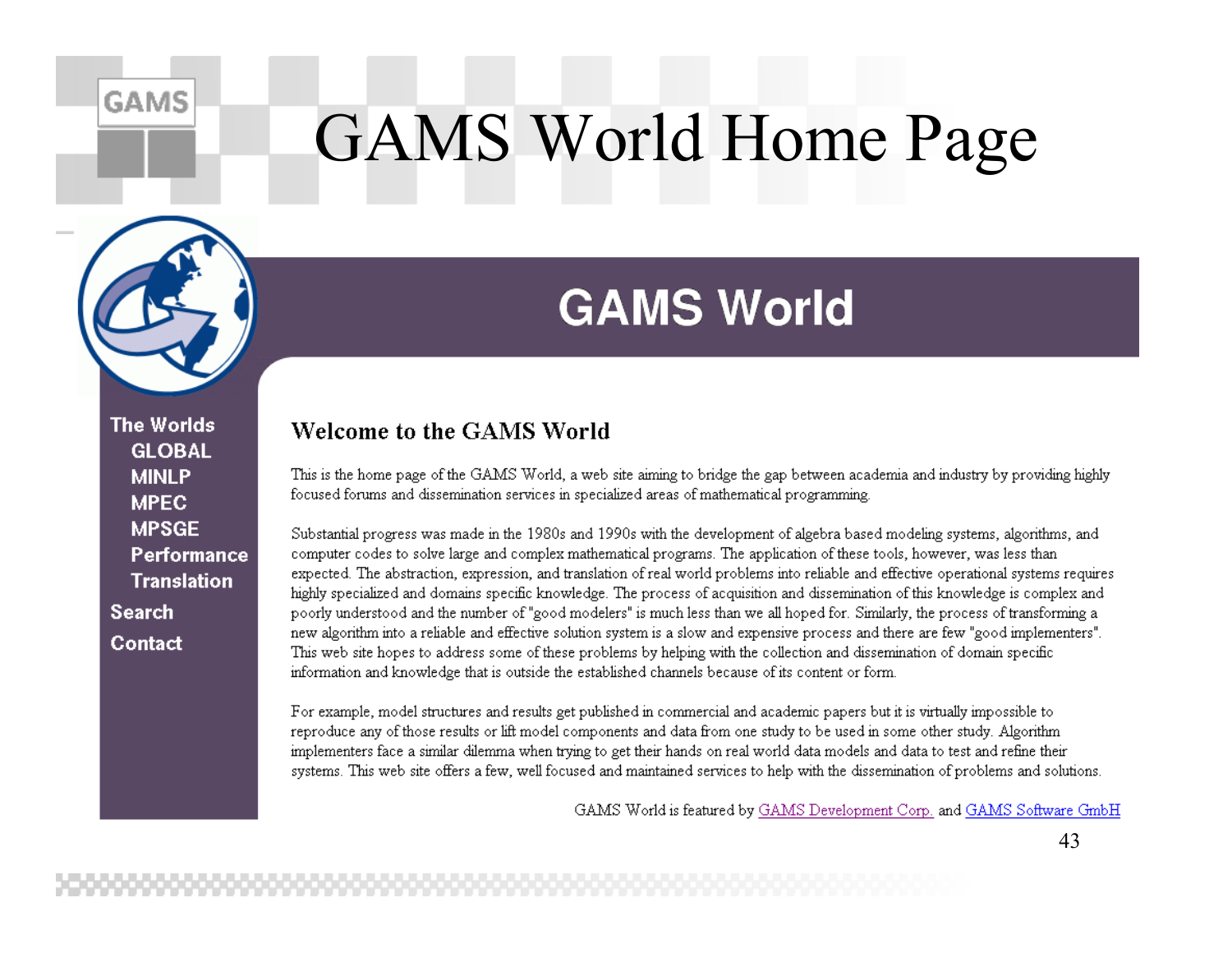## Purpose of GAMS World

…a web site aiming to bridge the gap between academia and industry by providing highly focused forums and dissemination services in specialized areas of mathematical programming.

**GAMS** 

Substantial progress in the 1980s and 1990s …. application of these tools less than expected …. abstraction, expression, and translation of real world requires highly specialized and domains specific knowledge … process of acquisition and dissemination of this knowledge is complex and poorly understood…process of transforming a new algorithm into a reliable and effective solution system is a slow and expensive…helping with the collection and dissemination of domain specific information and knowledge that is outside the established channels because of its content or form.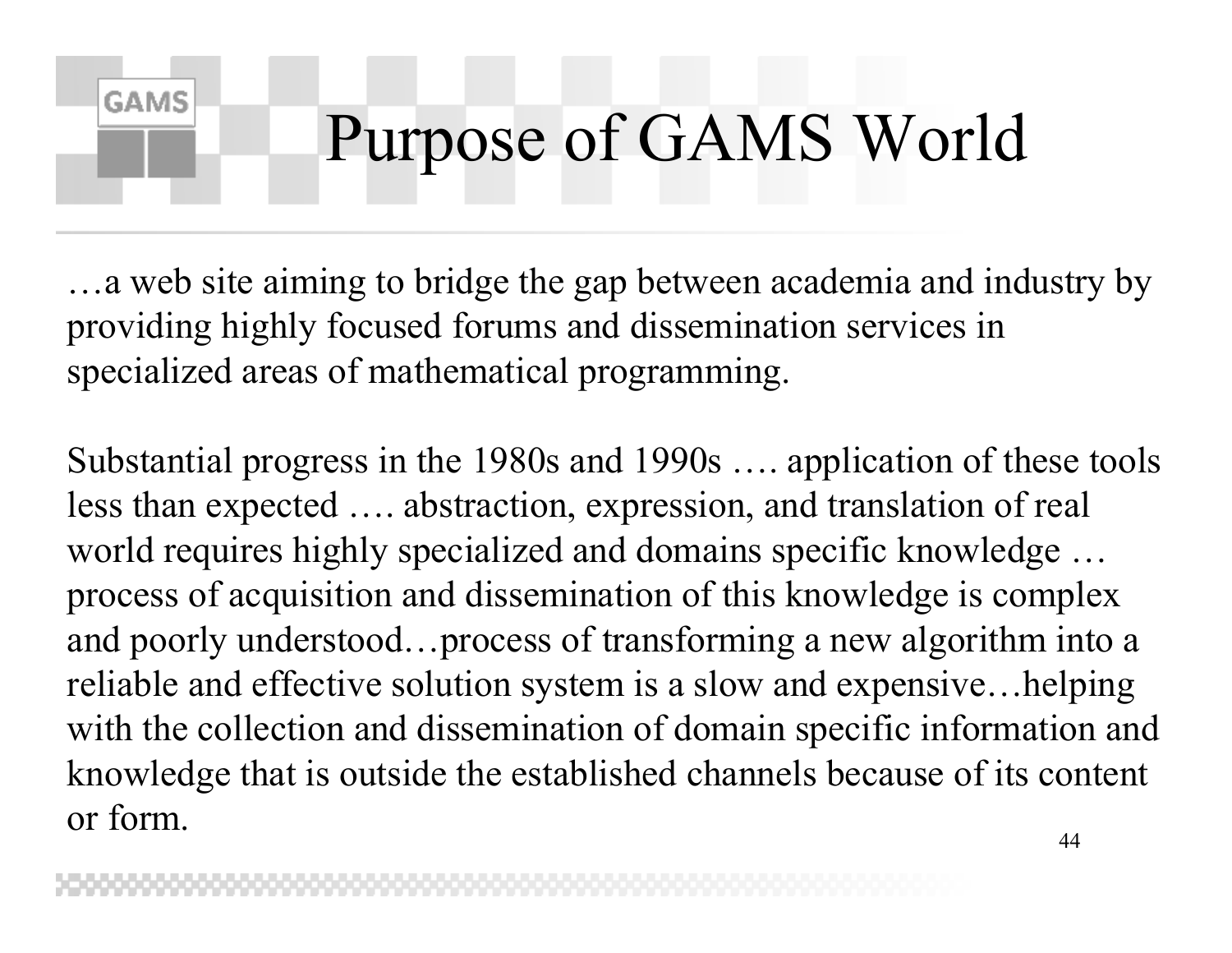# **MINLP World Home Page**

### **MINLP World**

**Editorial Board MINLPLib** 

**GAMS** 

**MINLP Solvers** 

**MINLP List** 

**Related Links** 

**Search** 

Contact

#### Welcome to the MINLP World!

MINLP World is a forum for discussion and dissemination of information about all aspects of Mixed Integer Nonlinear Programming (MINLP).

MINLP models are models that combine combinatorial aspects with nonlinearities. MINLP models are much more difficult than both Mixed Integer Linear Programming (MIP) and Nonlinear Programming (NLP) models.

MINLP is still a new field, and we cannot yet solve all the problems that naturally fall within this area. It is the purpose of this site to bring people that work with MINLP together. We are interested in practical software (MINLP Solvers), testing, comparison, and quality of solvers (MINLPLib), research in both solution methods and in good model formulations, and in improving the communication between people interested in these topics (Related Links and MINLP list).

MINLP World is featured by GAMS World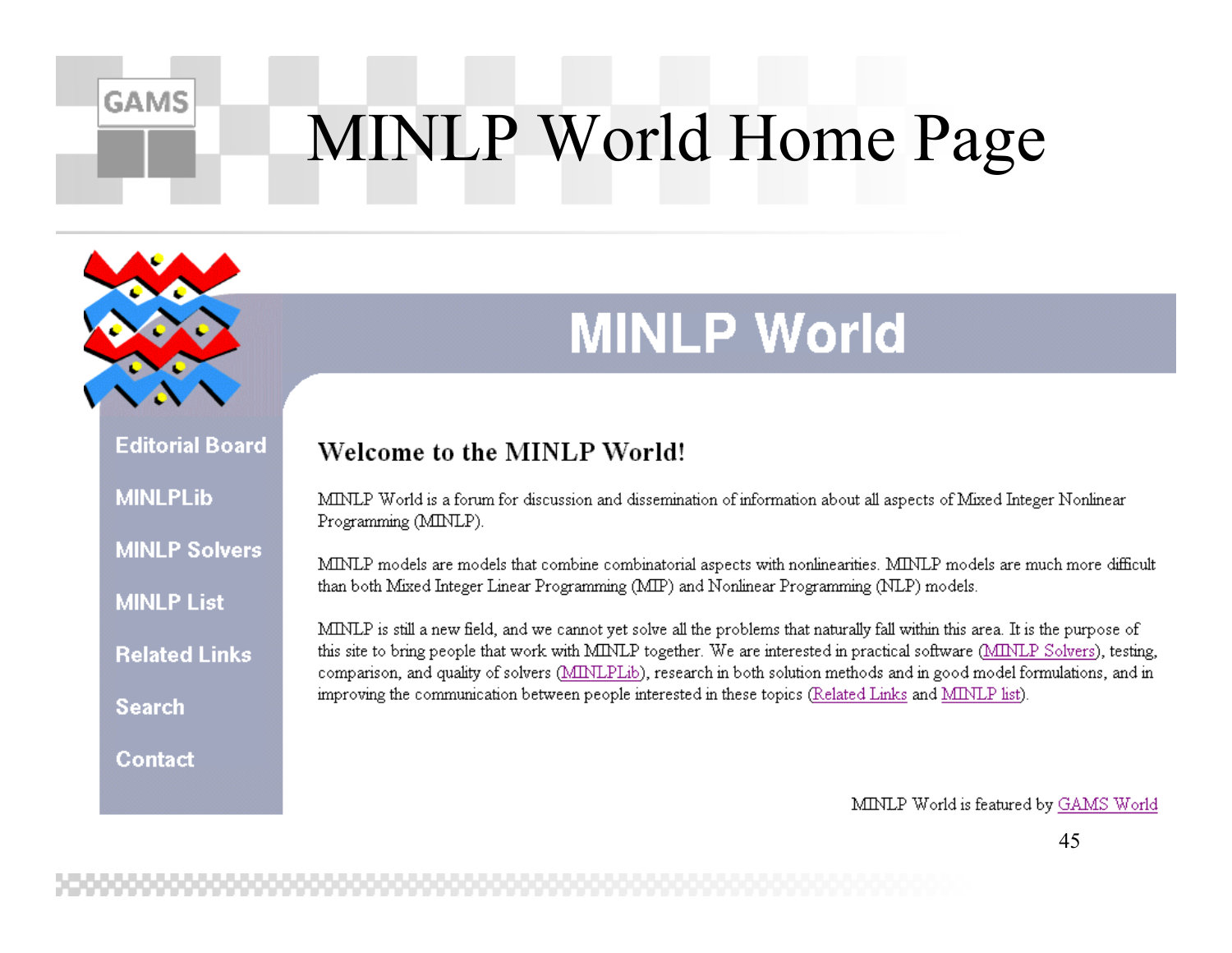# **MPEC World Home Page**



**GAMS** 

### **MPEC World**

**Editorial Board** 

**MPECLIb** 

**MPEC Solvers** 

**MPEC List** 

**Related Links** 

**Search** 

Contact

#### Welcome to the MPEC World!

MPEC World is a forum for discussion and dissemination of information about all aspects of Mathematical Programs with Equilibrium Constraints (MPEC).

MPEC is a relatively new field (not nearly so mature as LP or NLP), and we cannot yet solve many of the problems that naturally fall within this area. It is the purpose of this site to bring people that work with MPEC together. We are interested in practical software (MPEC Solvers), testing, comparison, and quality of solvers (MPECLib), research in both solution methods and in good model formulations, and in improving the communication between people interested in these topics (Related Links and MPEC list).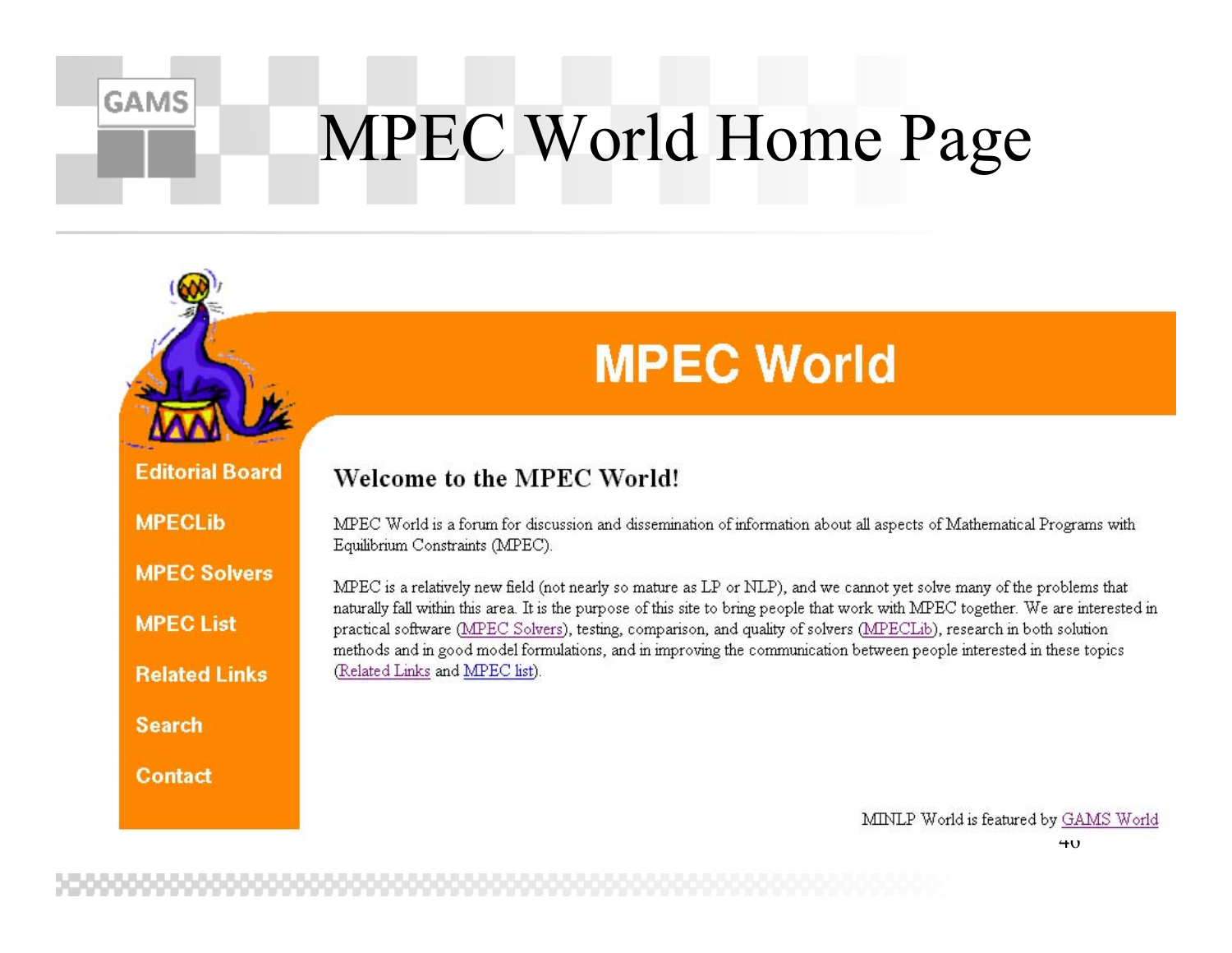## Performance Home Page

### **Performance World**

#### **Welcome to the Performance World!**

Performance World is a forum for discussion and dissemination of information and tools about all aspects of performance testing of mathematical programming problems. This world has been established in response to user demands for independent and reproducible performance results.

Overall performance highly depends on problem formulation, solver, and tuning parameters. Our performance tools are designed to serve the different needs of our user community. One user may be interested in finding the most reliable way to solve a proprietary or classified model. On the other hand, an academic researcher may be interested in testing a new algorithm against a set of existing test problems and competing approaches. The main features are:

- Uniform access to a comprehensive set of established and new test problems
- Automation tools for collecting performance measurements
- Tools for analyzing and visualizing test results

#### What's New:

- Try our online PAVER Server for automated performance analysis and batch file creation
- New tools for analyzing non-convex or discrete models
- MINLP type models from the MINLP World have been added to the PerformanceLib A tutorial (August, 2002)

**Editorial Board** 

**GAMS** 

Performancel ib

**Performance Tools** 

**Performance List** 

**Related Links** 

**Search** 

**Contact**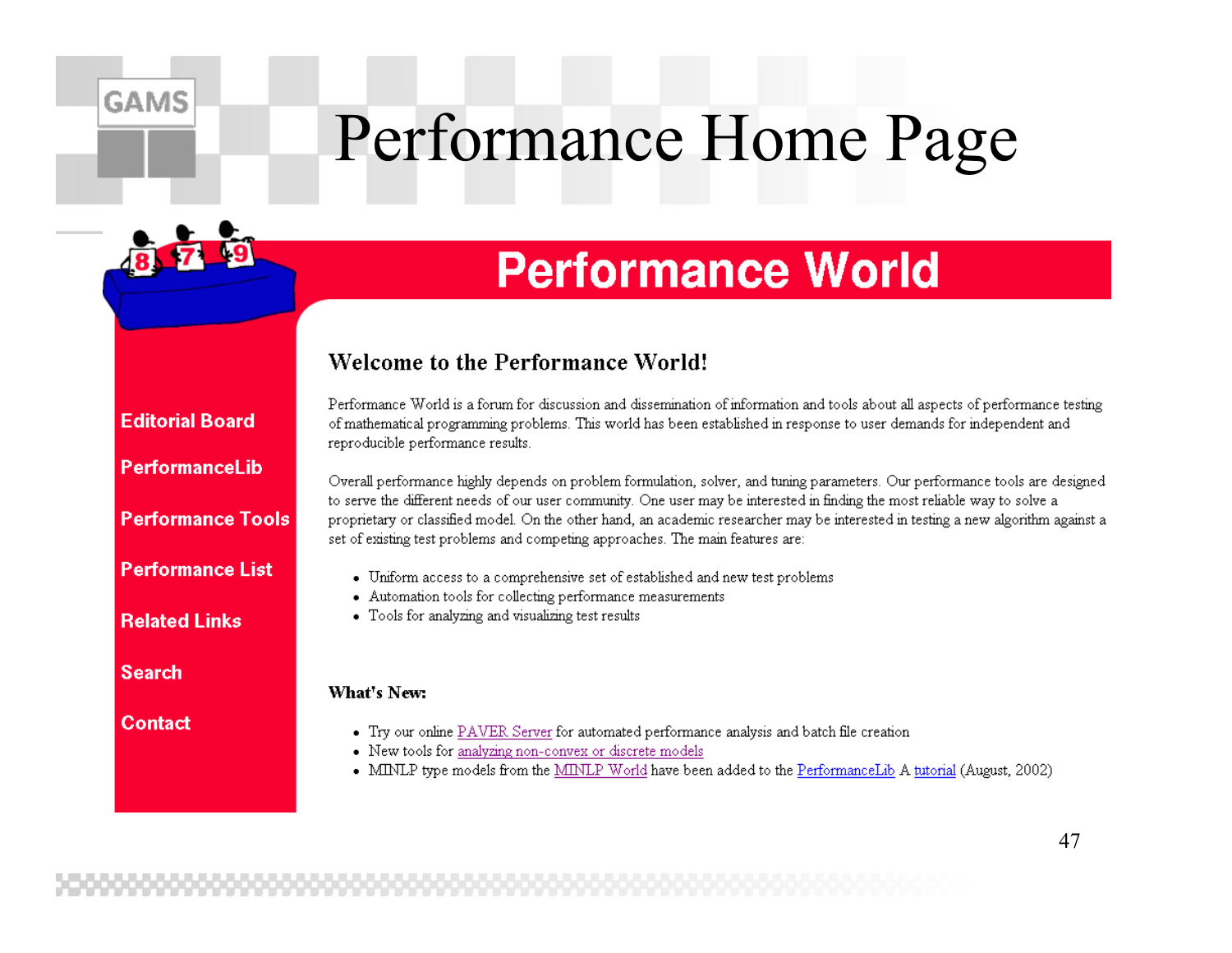## **Translation Services**



**GAMS** 

[GAMS World Home | GMS2XX Translator | Search | Contact ]

#### **Instructions**

In order to use the GMS2XX translation service which is based on the "solver" GAMS/CONVERT you have to attach your model to an email and send it to our translation server at gms2xx@gamsworld.org. You specify the language in the subject line, for example

Subject: GAMS

At the moment we support the following languages:

- $\bullet$  AMPL
- BARON
- $\bullet$  CplexLP
- $\bullet$  CplexMPS
- $\bullet$  GAMS
- $\bullet$  LGO
- $\bullet$  LINGO
- $\bullet$  MINOPT
- ALL (this creates scalar versions of all supported languages, listed above)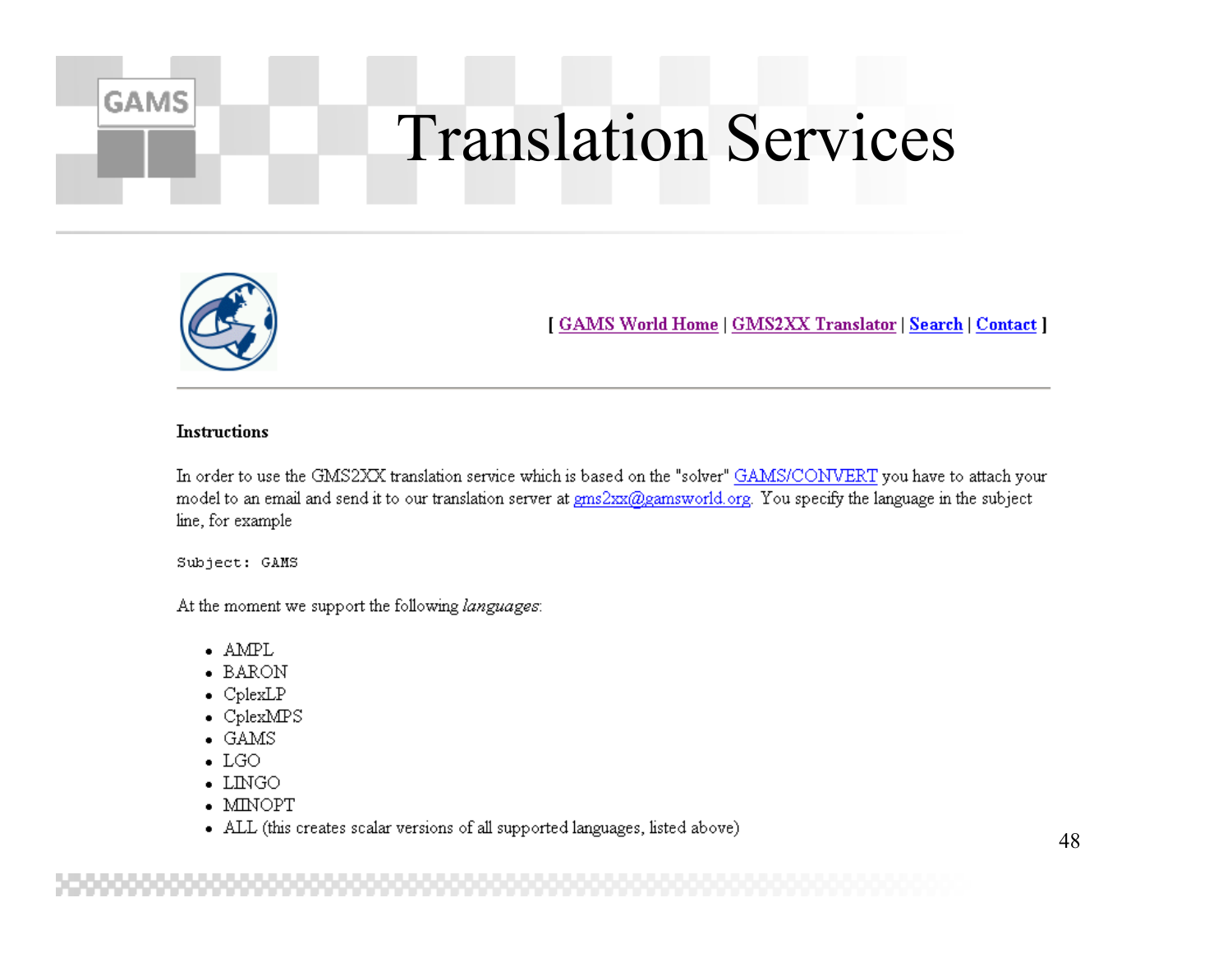## Global World Home Page

### **GLOBAL World**

**Editorial Board** 

**GLOBALLib** 

**GAMS** 

**GLOBAL Solvers** 

**GLOBAL List** 

**Related Links** 

**Search** 

Contact

#### **Welcome to GLOBAL World!**

The Global World is a forum for discussion and dissemination of all aspects of computational methods to find global optimal solutions to nonconvex nonlinear optimization problems.

Recently, general purpose global solution algorithms have been implemented and have matured into reliable solution systems that can be connected to modeling systems. These new developments make the application of nonlinear global optimization methods available to users outside the narrow global research community.

General purpose global nonlinear optimization is a new field and much work needs to be done to test the capabilities and robustness on real world models. We are interested in practical software (see GLOBAL Solvers) and an ever growing, well maintained library of academic and practical client test problems in the GLOBAL Library. Communication is supported by maintaining the GLOBAL list server and related links.

For other specialized topics in the are of mathematical programming consult the GAMS World.

GLOBAL World is featured by GAMS World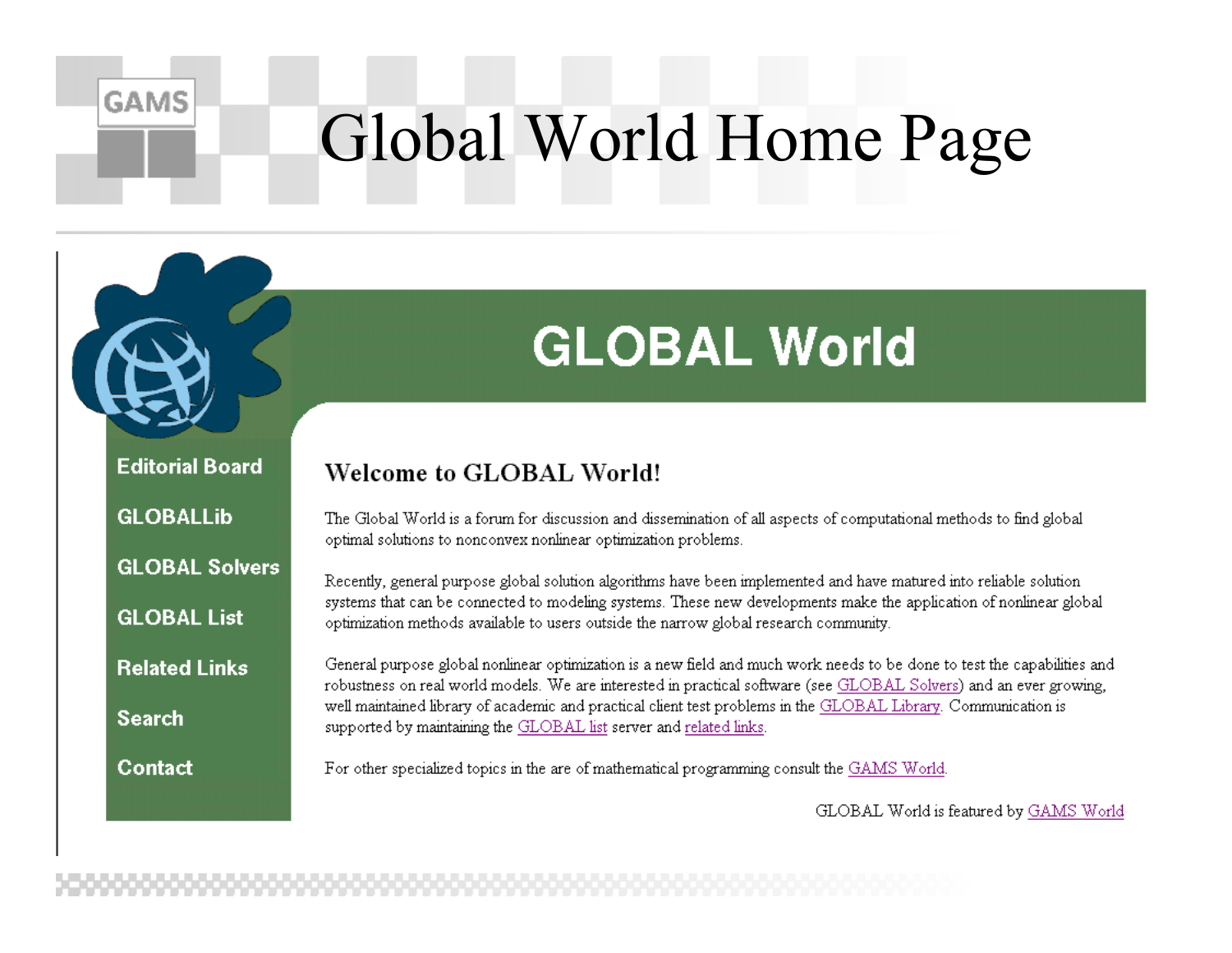## GAMS/GLOBAL Solvers

The solvers differ in the methods they use, in whether they find globally optimal solution with proven optimality, and in the size of models they can handle, and in the format of models they accept.

**GAMS** 

BARON. Branch-and-Reduce algorithm from N. Sahinidis, University of Illinois Urbana-Champaign

LGO. Lipschitz Global Optimization from Pinter Consulting Services, Canada

OQMS. OptQuest/NLP algorithms by OptTek Systems and Optimal Methods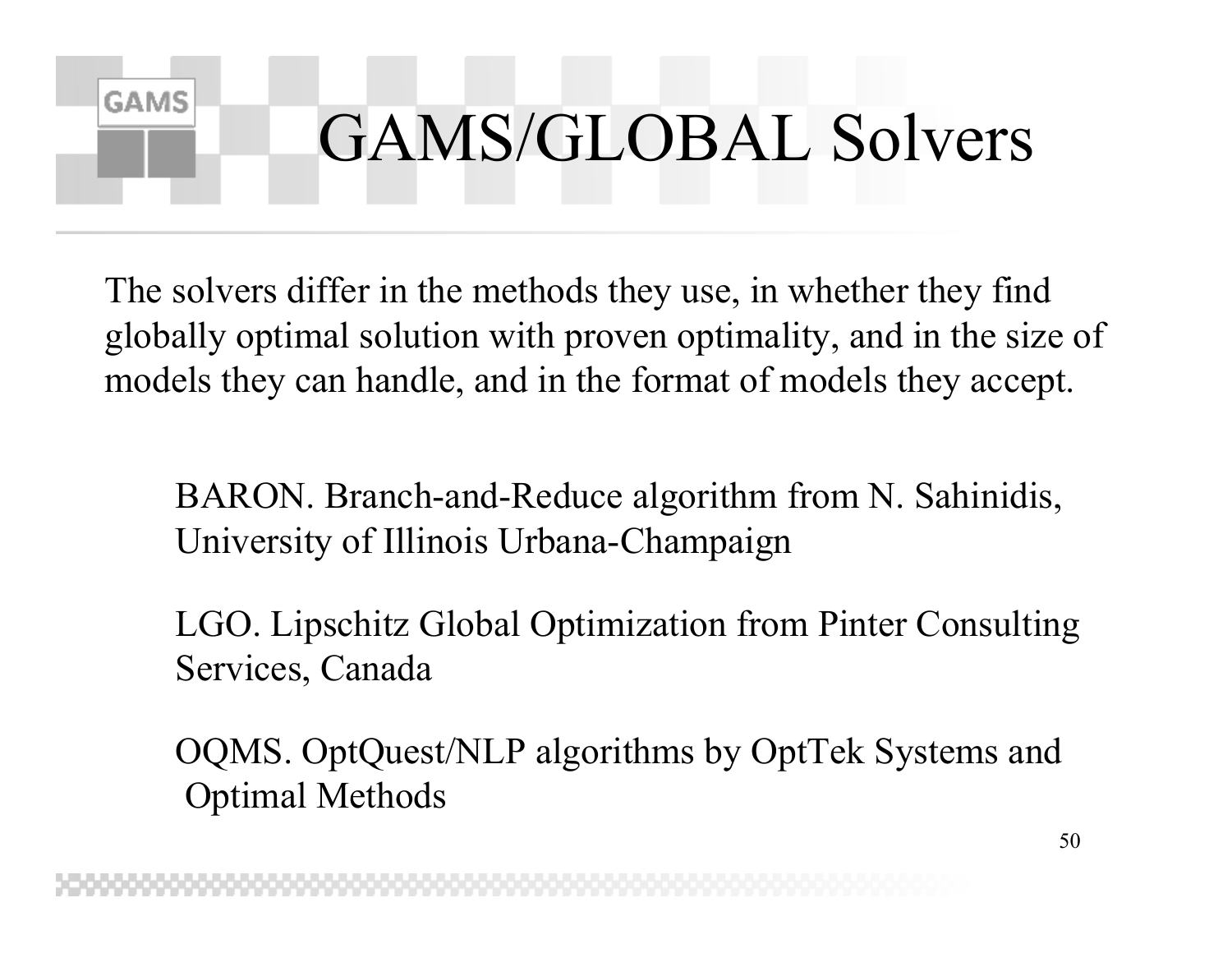## BARON

**GAMS** 

BARON is a computational system for solving non convex optimization problems to global optimality. Purely continuous, purely integer, and mixed-integer nonlinear problems can be solved with the software. The Branch And Reduce Optimization Navigator derives its name from its combining interval analysis and duality in its reduce arsenal with enhanced branch and bound concepts as it winds its way through the hills and valleys of complex optimization problems in search of global solutions.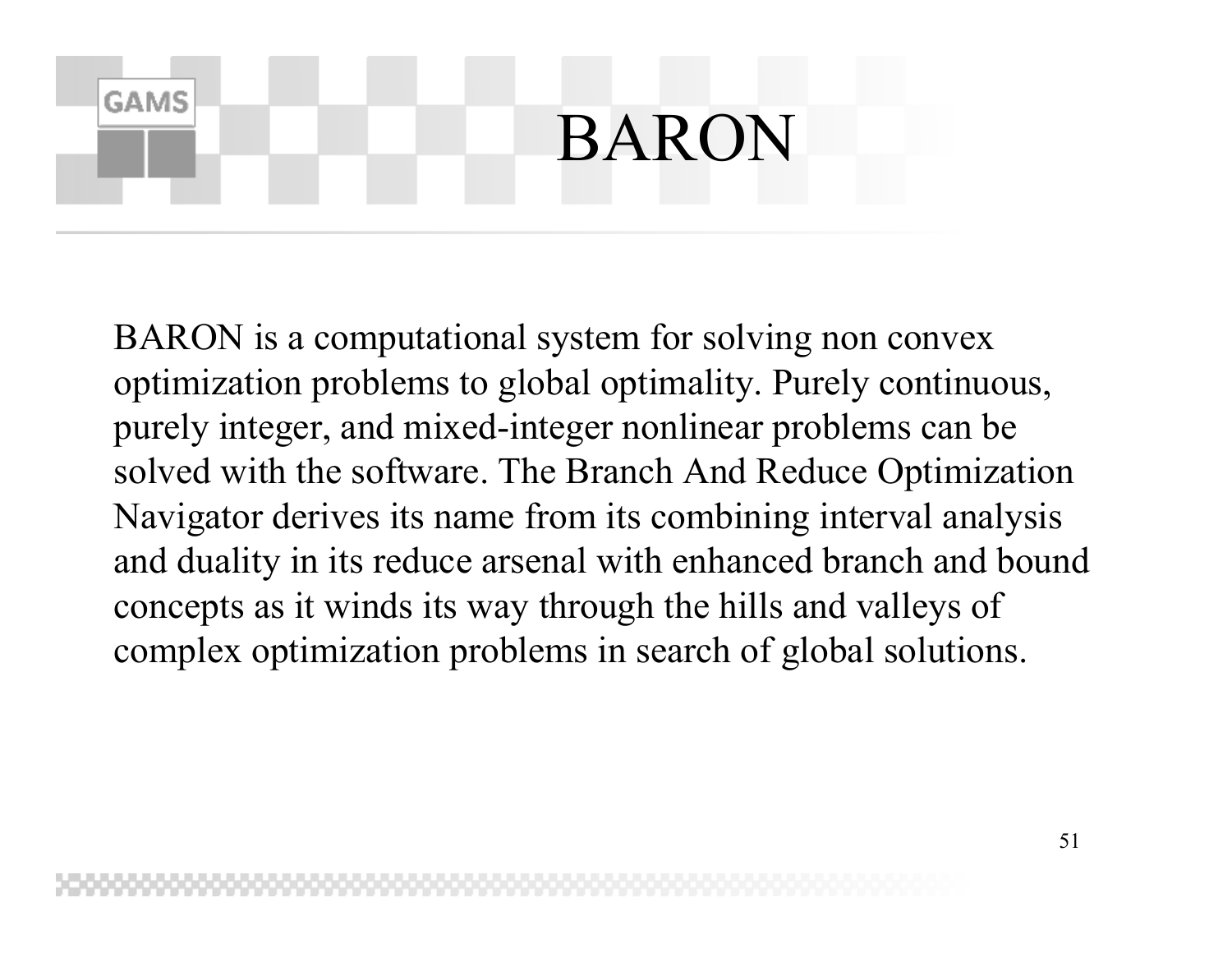## **GAMS** LGO

LGO combines rigorous statistical methods with traditional mathematical programming methods to find solutions within well defined bounds. Tailored versions of LGO have been applied successfully in number of large scale special purpose applications.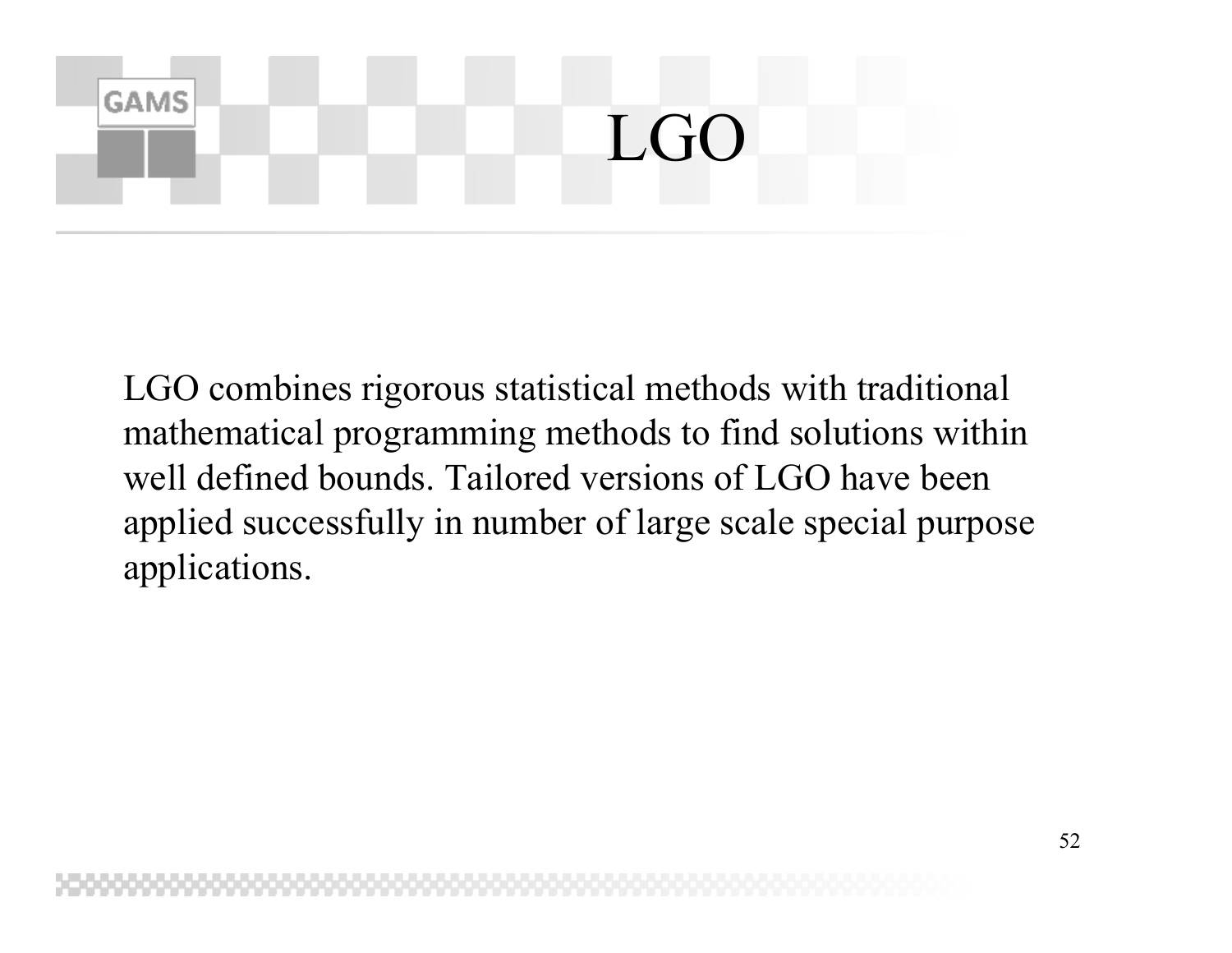### **GAMS** OQMS

OQMS. This system combines existing the robust nonlinear optimization technologies with OptTek's state-of-the-art metaheuristic search procedures, including Tabu Search, Neural Networks, and Scatter Search, into a single composite method.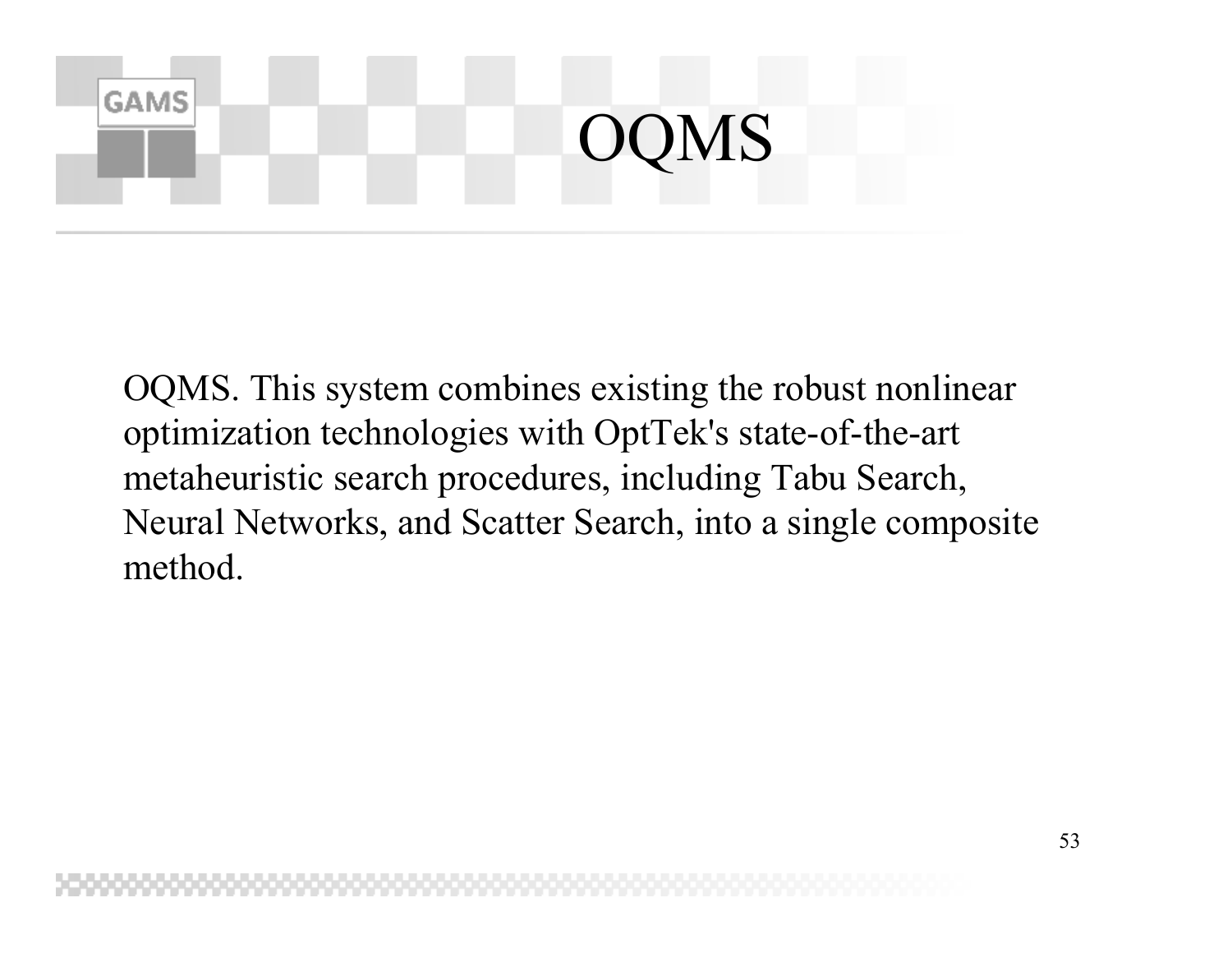## Future Directions

• Value Added Applications

- Solution Service Providers
- Distributed System Architectures
- New Solution Approaches
- Continued Changes in the Modeling 'Industry'